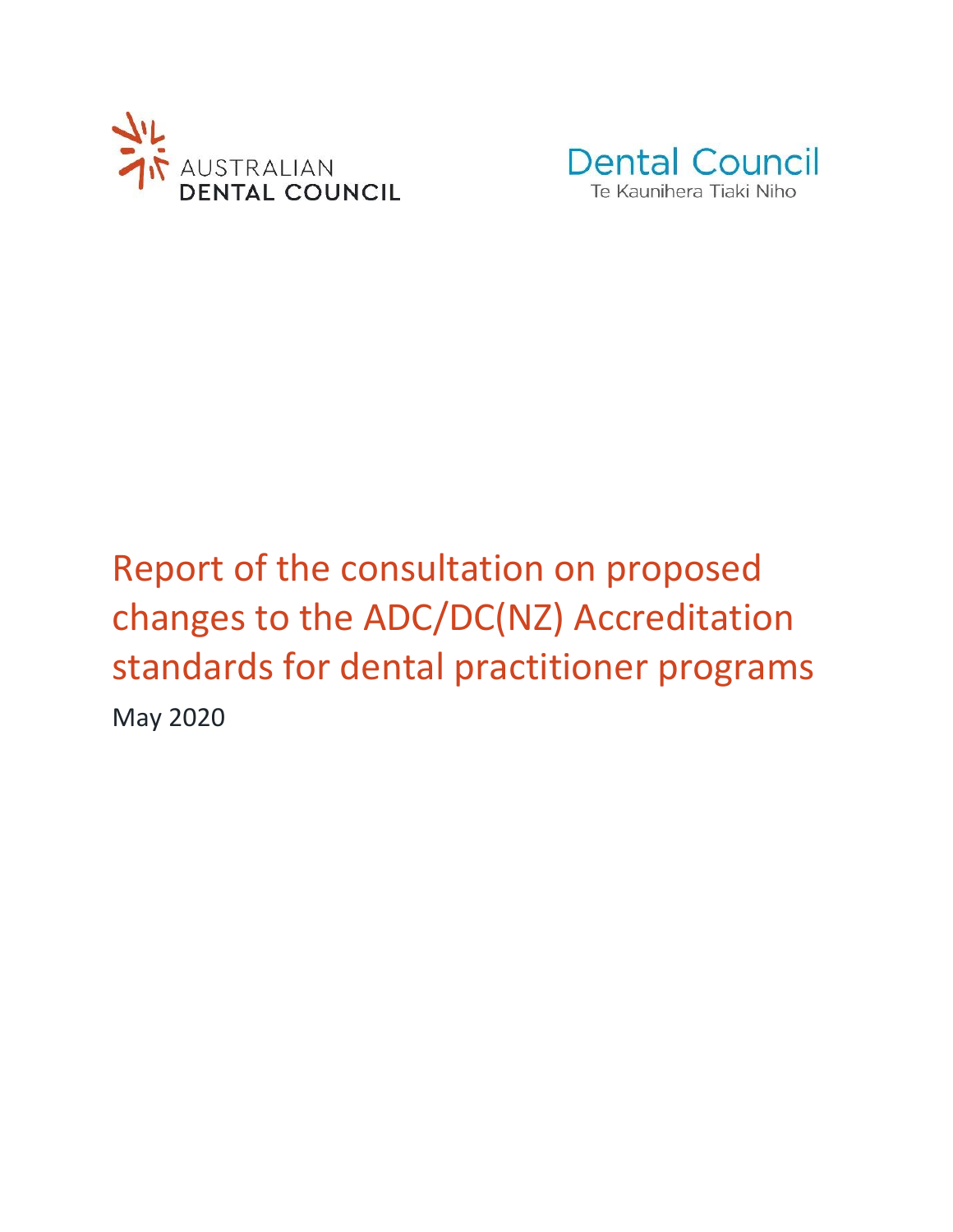



# Document Version Control

|      | Rev Description | Originator                        | Reviewed                                 | Approved            | Date        |
|------|-----------------|-----------------------------------|------------------------------------------|---------------------|-------------|
| v1.0 | FINAL           | Mark Ford /<br>Suzanne<br>Bornman | ADC/DC(NZ)<br>Accreditation<br>Committee | ADC Board<br>DC(NZ) | 22 May 2020 |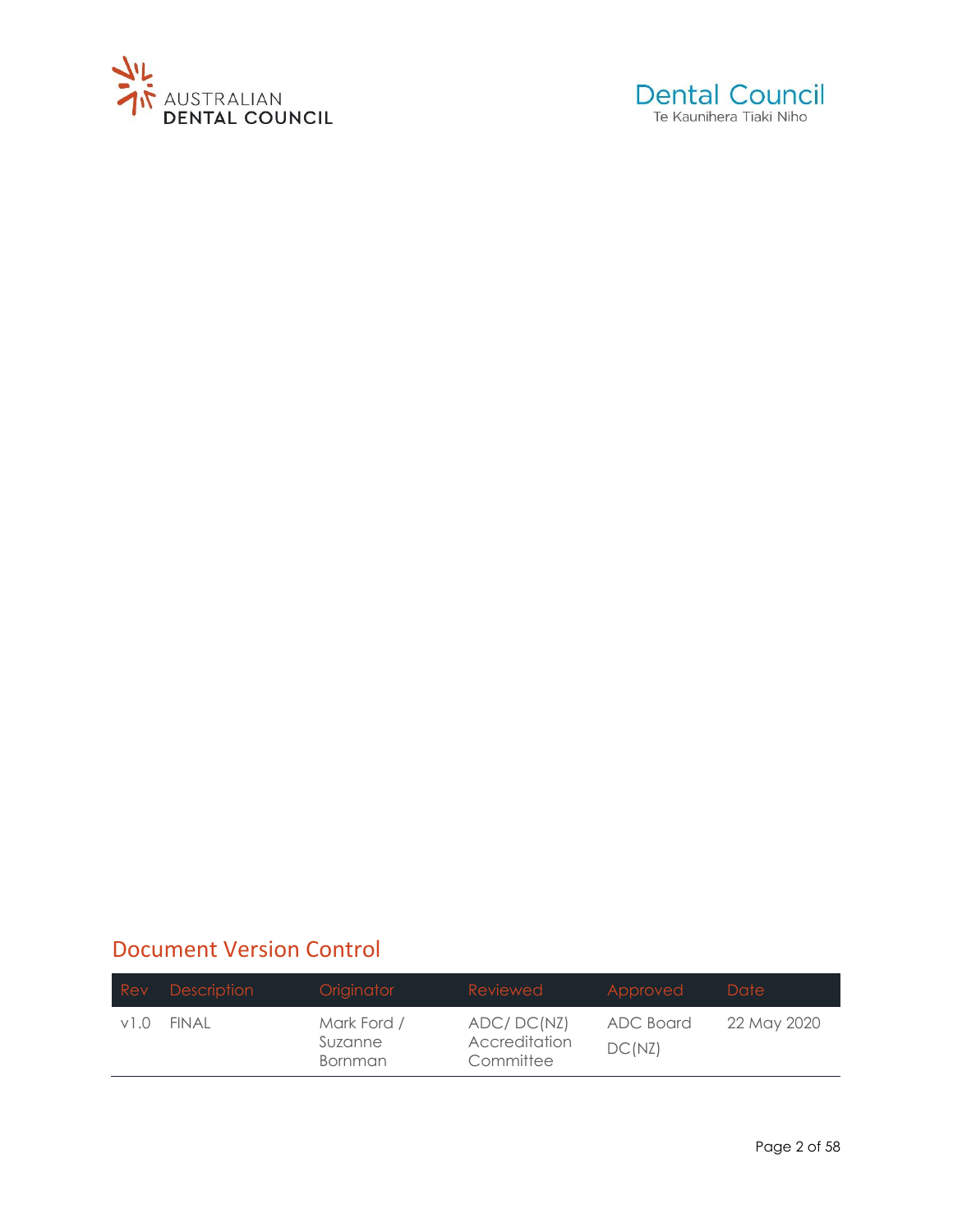



# <span id="page-2-0"></span>Table of contents

| Q1: Do you consider that the draft Standards are at the threshold level required for                                                                                      |  |
|---------------------------------------------------------------------------------------------------------------------------------------------------------------------------|--|
| Q2: Do you consider that the draft Standards are applicable across all types of                                                                                           |  |
| Q3a: In New Zealand: A dedicated domain in the Standards on cultural<br>competence for Māori and Pacific peoples, and its criteria (Domain 6a in the draft                |  |
| Q3b: In Australia: A dedicated domain in the Standards on cultural safety for<br>Aboriginal and Torres Strait Islander Peoples and its criteria (Domain 6b in the draft   |  |
| Q3c: The introduction of a preamble explaining the purpose of the Standards and<br>$\dots 20$                                                                             |  |
| Q3d: An additional criterion requiring programs to ensure students understand the<br>legal, ethical and professional responsibilities of a registered dental practitioner |  |
| Q3e: Amended criteria to require the involvement of dental consumers in<br>accredited program design, management and quality improvement (criterion 2.2)                  |  |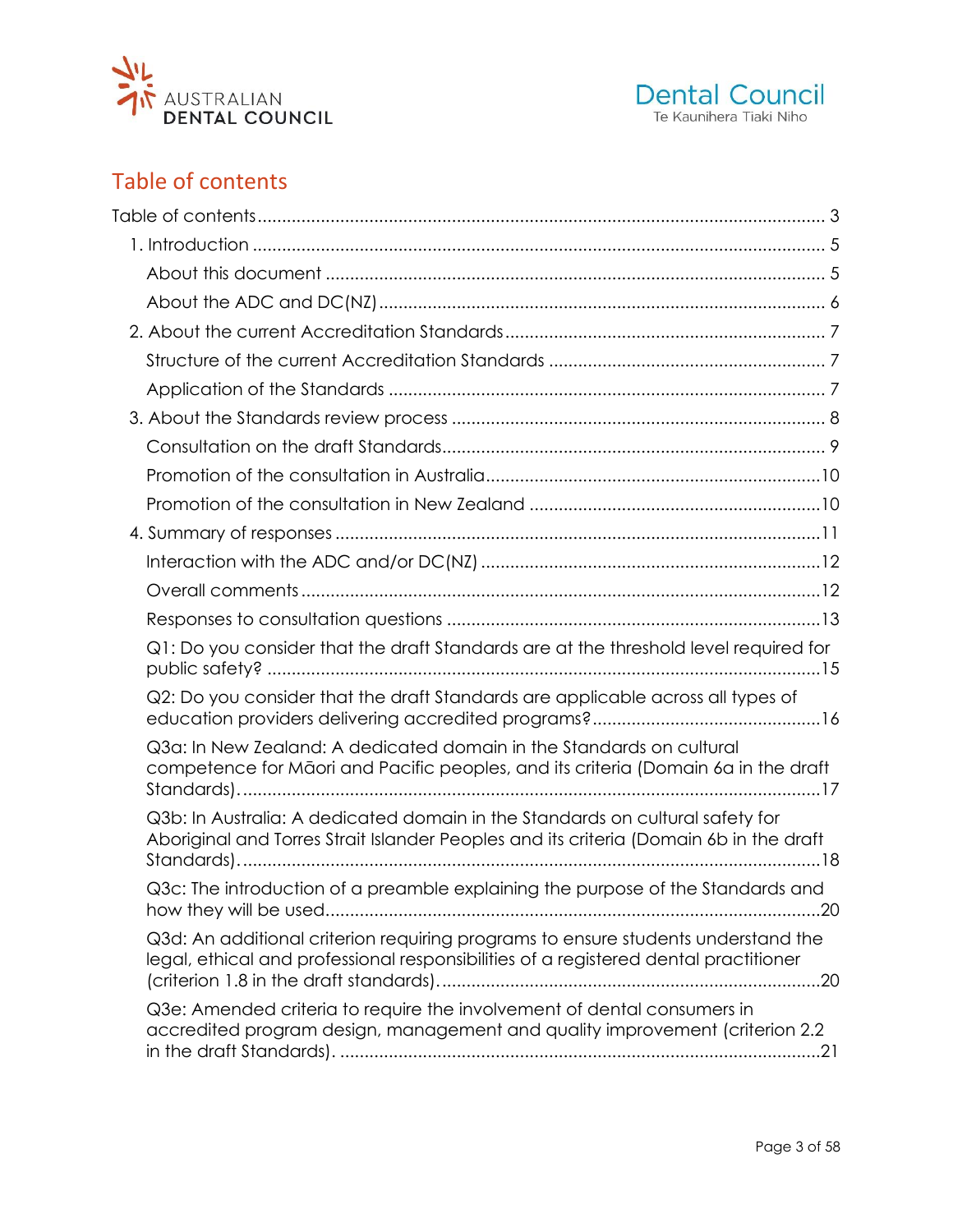



| Q3f: For internal, external, professional and academic input into program design<br>and development to be combined into one criterion (criterion 2.2 in the draft   |  |
|---------------------------------------------------------------------------------------------------------------------------------------------------------------------|--|
| Q3g: The revision of the criteria in Domain 2 - Academic governance and quality<br>assurance to clarify that the focus of the Standards is at the program level. 24 |  |
| Q3h: A revised criterion regarding intra- and inter-professional education, replacing                                                                               |  |
| Q3i: Amendments to the domain on assessment, including changes to the<br>Standard Statement and to the criteria underneath (Domain 5 in the draft                   |  |
| Q4: Are there any additional Standards that should be added?26                                                                                                      |  |
| Q5: Are there any Standards that should be deleted or reworded? 27                                                                                                  |  |
| 5. Changes made following consideration of the consultation responses28                                                                                             |  |
|                                                                                                                                                                     |  |
|                                                                                                                                                                     |  |
|                                                                                                                                                                     |  |
|                                                                                                                                                                     |  |
|                                                                                                                                                                     |  |
|                                                                                                                                                                     |  |
|                                                                                                                                                                     |  |
|                                                                                                                                                                     |  |
|                                                                                                                                                                     |  |
|                                                                                                                                                                     |  |
| Appendix 1: Members of the Accreditation Standards Review Working Party54                                                                                           |  |
|                                                                                                                                                                     |  |
|                                                                                                                                                                     |  |
|                                                                                                                                                                     |  |
|                                                                                                                                                                     |  |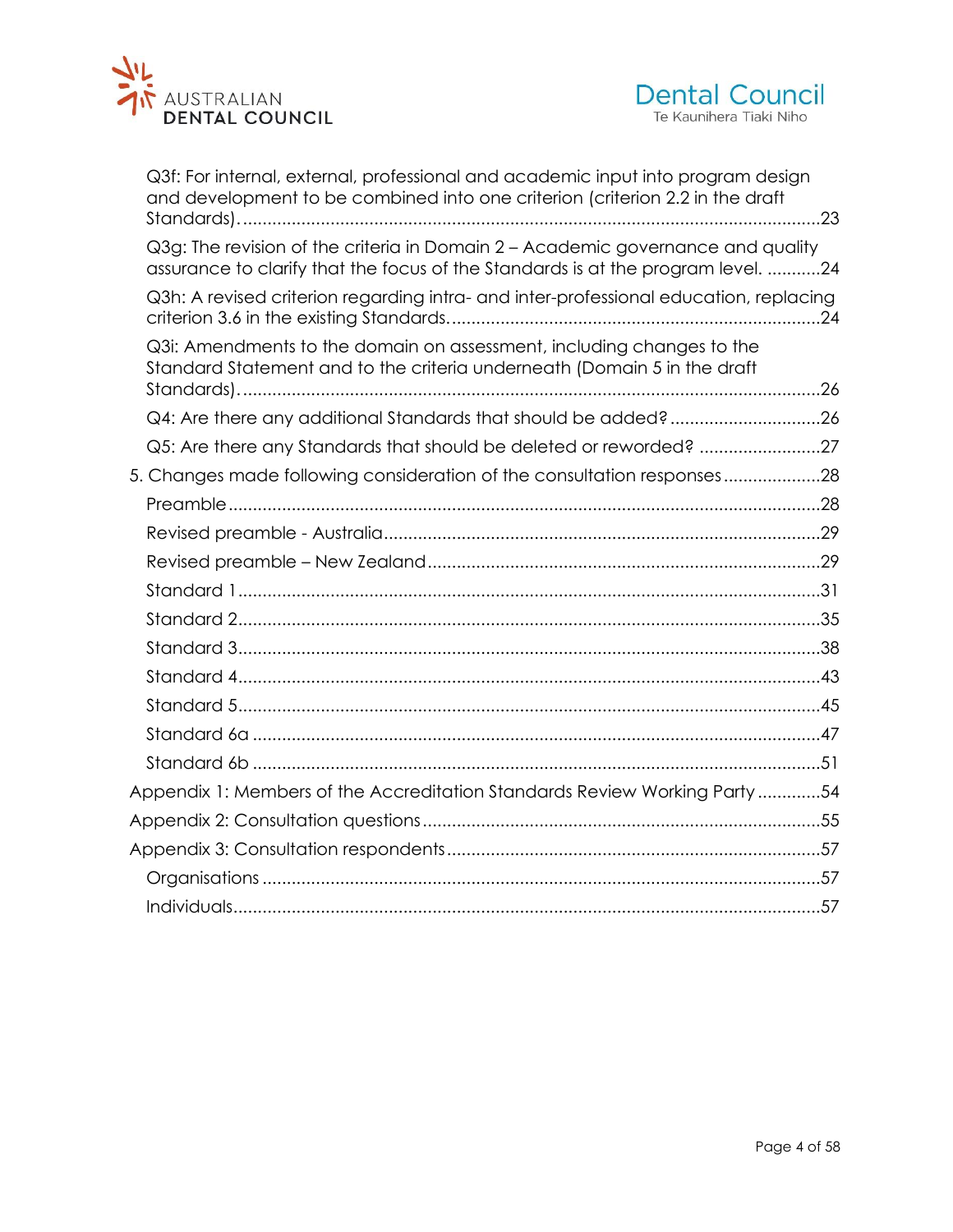<span id="page-4-0"></span>

### **1. Introduction**

- 1.1 The existing *Australian Dental Council (ADC) and Dental Council (New Zealand) (DC(NZ)) Accreditation standards for dental practitioner programs* ('the Standards') became effective from 1 January 2016.<sup>1</sup>
- 1.2 The Standards are used to evaluate education and training programs which lead to general or specialist registration in Australia or New Zealand, and endorsement of registration in Australia.
- 1.3 The Standards have been reviewed to ensure that they continue to be aligned with contemporary benchmarks and expectations, are easy-to-use and are appropriately focused on public safety.
- 1.4 The review process commenced in 2019 and has resulted in updates to the Standards, which were released for public consultation in February 2020.
- 1.5 The ADC and DC(NZ) consulted with stakeholders on proposed changes to the Standards between **18 February 2020** and **20 April 2020**. A small number of respondents requested extensions to the submission deadline, including stakeholders in Australia and New Zealand. Late submissions were accepted up until 15 May 2020.
- <span id="page-4-1"></span>1.6 This document summarises the responses received and outlines changes made to the draft Standards in response to this consultation process.

### **About this document**

- 1.7 This document summarises the public consultation conducted by the ADC and DC(NZ) between 18 February 2020 and 20 April 2020, including late submissions received up until 15 May 2020. It also outlines the changes made to the draft Standards as a result of feedback received.
- 1.8 This document builds on the *Draft ADC/DC(NZ) Accreditation standards for dental practitioner programs – February 2020* (the draft Standards) and the associated consultation document released in February 2020. These documents are available from the ADC's website<sup>2</sup> .
- 1.9 The consultation document explains the rationale for the more substantive changes proposed in the draft Standards released for public consultation. This document does not seek to reproduce these rationales, but rather explain the changes made in response to the public consultation process.
- 1.10 This document includes the following sections:

<sup>1</sup> ADC/DC(NZ) Accreditation standards for dental practitioner programs available at: [https://www.adc.org.au/sites/default/files/Media\\_Libraries/Accreditation/Accreditation%20S](https://www.adc.org.au/sites/default/files/Media_Libraries/Accreditation/Accreditation%20Standards%20-%20From%201%20January%202016.pdf) [tandards%20-%20From%201%20January%202016.pdf](https://www.adc.org.au/sites/default/files/Media_Libraries/Accreditation/Accreditation%20Standards%20-%20From%201%20January%202016.pdf)

<sup>2</sup> <https://www.adc.org.au/Accreditation-Standards-Review>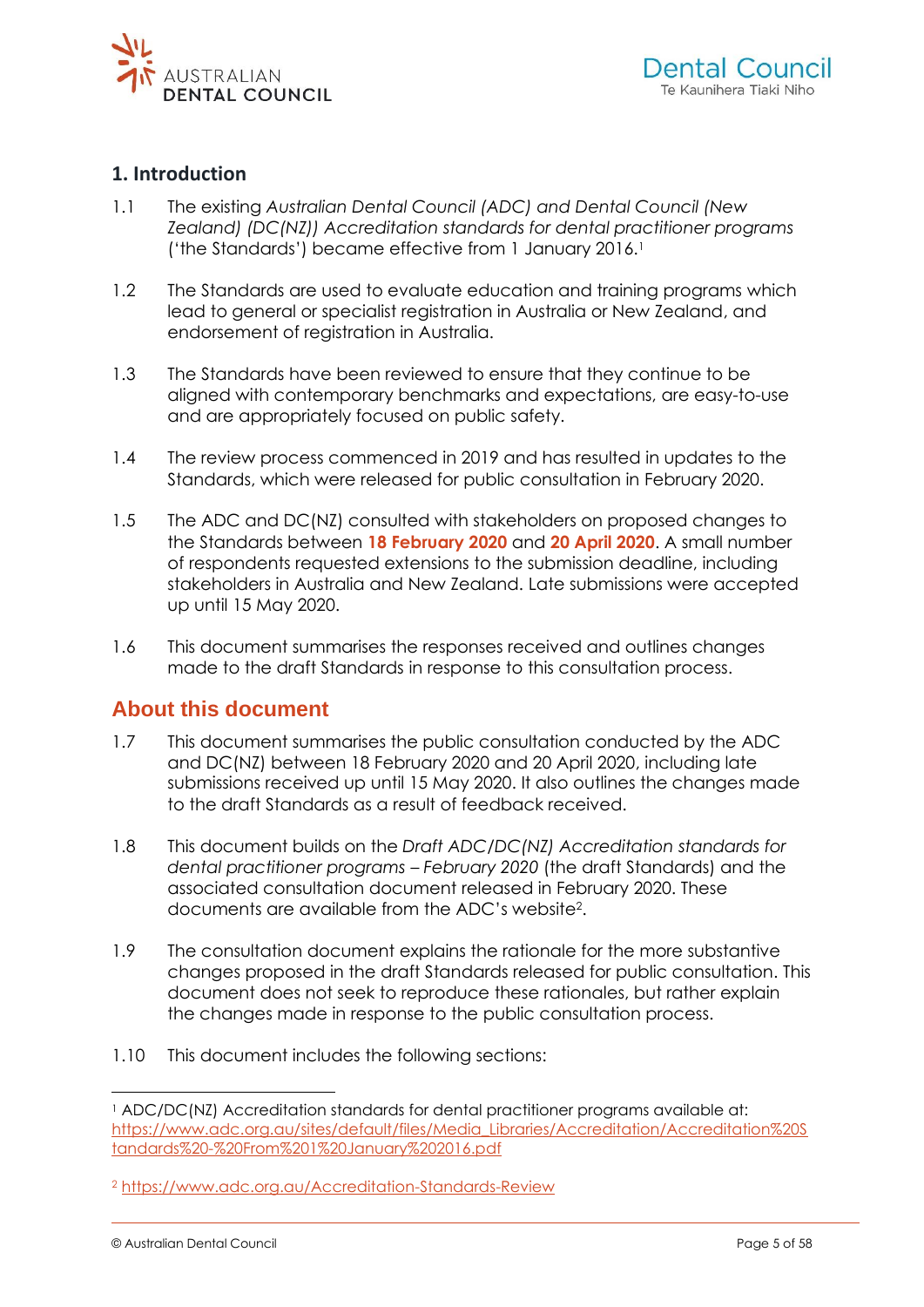



- Section **one** introduces the document and the role of the ADC and DCNZ.
- Section **two** provides a brief introduction to the current Standards.
- Section **three** explains the consultation process.
- <span id="page-5-0"></span>• Section **four** summarises the responses received.
- Section **five** explains the changes made following consideration of the consultation responses.

# **About the ADC and DC(NZ)**

- 1.11 The ADC is an independent organisation appointed by the Dental Board of Australia (DBA) to conduct assessment and accreditation functions for the dental professions under the National Registration and Accreditation Scheme (NRAS).
- 1.12 The assessment and accreditation functions performed by the organisation under the Health Practitioner Regulation National Law (the National Law) include:
	- developing accreditation standards for approval by the DBA;
	- accrediting programs of study which lead to eligibility to apply for registration against those standards;
	- assessment of overseas qualified dental practitioners who wish to practise in Australia; and
	- providing advice to the DBA on accreditation and assessment matters.
- 1.13 The ADC is a not-for-profit company limited by guarantee under the Australian Securities and Investments Commission. It holds charity status under the Australian Charities and Not-for-profits Commission and is funded by a grant from the DBA and fee for service activities.<sup>3</sup>
- 1.14 The DC(NZ) is a regulatory authority established by the *Health Practitioners Competence Assurance Act* 2003. The DC(NZ)'s primary purpose is to protect the health and safety of the public by making sure that oral health practitioners are competent and fit to practise. The oral health practitioners regulated by the DC(NZ) are dentists, dental specialists, dental therapists, dental hygienists, oral health therapists, clinical dental technicians, dental technicians and orthodontic auxiliaries.
- 1.15 The DC(NZ) is responsible for:
	- setting standards for entry to the register;
	- registering oral health practitioners:
	- setting standards of clinical and cultural competence, and ethical conduct to be met by all oral health practitioners;
	- recertifying all practising oral health practitioners each year;
	- reviewing and remediating the competence of oral health practitioners; and

<sup>3</sup> For more information about the ADC: [www.adc.org.au/](http://www.adc.org.au/)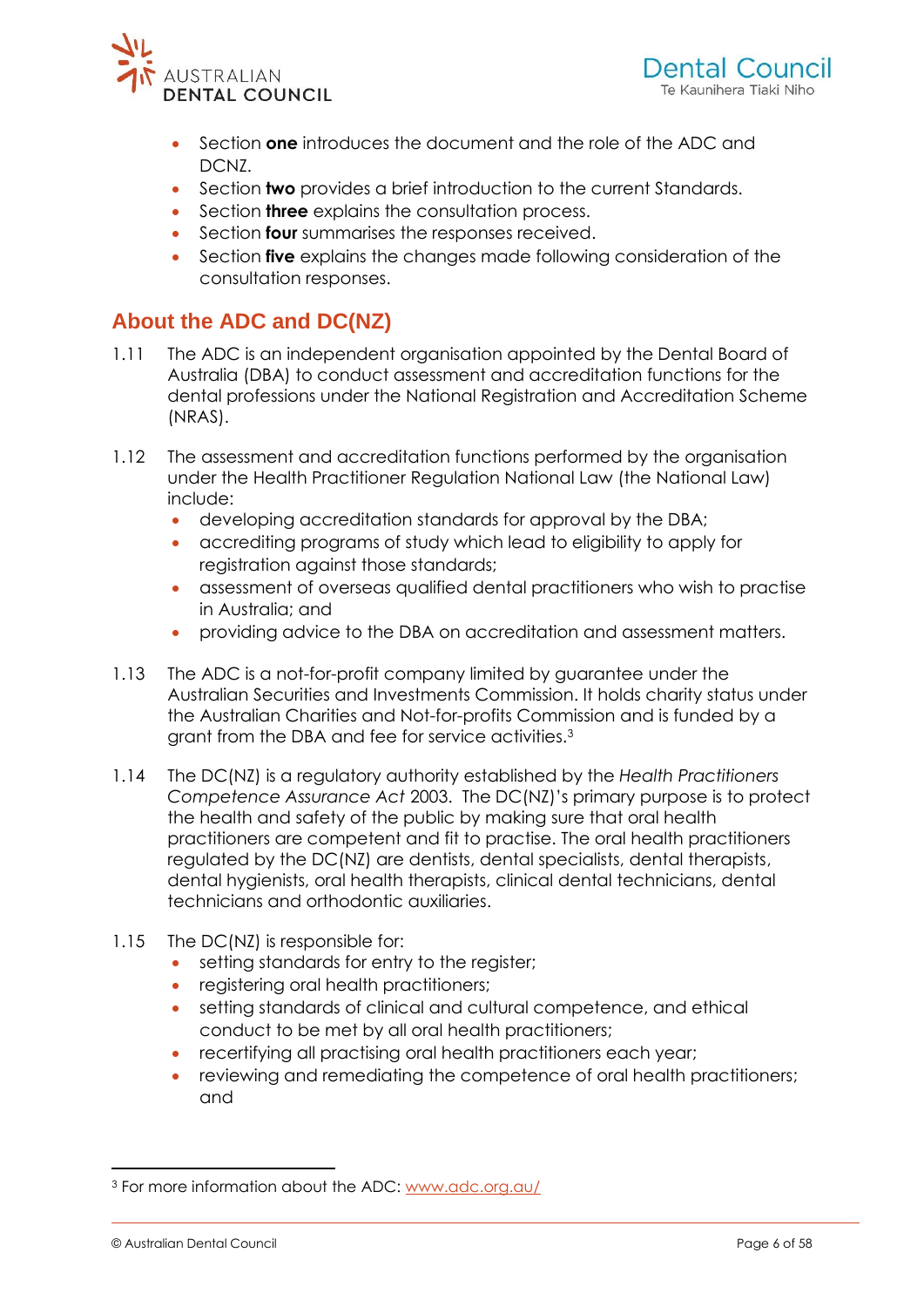

<span id="page-6-0"></span>investigating the conduct or health of oral health practitioners where there are concerns about their performance and taking appropriate action. 4

### <span id="page-6-1"></span>**2. About the current Accreditation Standards**

# **Structure of the current Accreditation Standards**

- 2.1 The Standards, as currently worded, comprise five Domains:
	- 1. Public safety
	- 2. Academic governance and quality assurance
	- 3. Program of study
	- 4. The student experience
	- 5. Assessment.
- 2.2 These are supported by a Standard Statement that articulates the key purpose of the Domain. Each Standard Statement is supported by multiple criteria.
- 2.3 The criteria are indicators that set out what is expected of an accredited program in order to meet each Standard Statement.
- 2.4 The criteria are **not** sub-standards assessed individually. When assessing a program, regard is given as to whether each criterion is addressed, but the ADC and DC(NZ) take an on-balance view of whether the evidence presented demonstrates that a particular Standard is met.
- 2.5 **The Standards are outcomes focused**. The Standards, deliberately, do not specify a number of clinical or teaching hours, or prescribe an educational approach, or define curricula. It is for the provider to show how the program meets the Standards and prepares dental graduates to practise safely and ethically.
- <span id="page-6-2"></span>2.6 New programs and established programs are assessed against the same Standards, although the assessment may be varied according to the circumstances of the provider.

# **Application of the Standards**

2.7 The Standards apply to programs that lead to all divisions of dental practitioner registration (dentist, dental specialist, dental hygienist, dental therapist, dental prosthetist/clinical dental technician, and oral health therapist), as well as programs that lead to endorsement in Australia. The Standards also apply across all level of programs (e.g. Bachelor level, Master's level, Advanced Diploma and Fellowship), which are offered by a variety of different education provider types, such as universities, TAFEs and specialist colleges.

<sup>4</sup> For more information about the DC(NZ): [www.dcnz.org.nz](https://www.dcnz.org.nz/)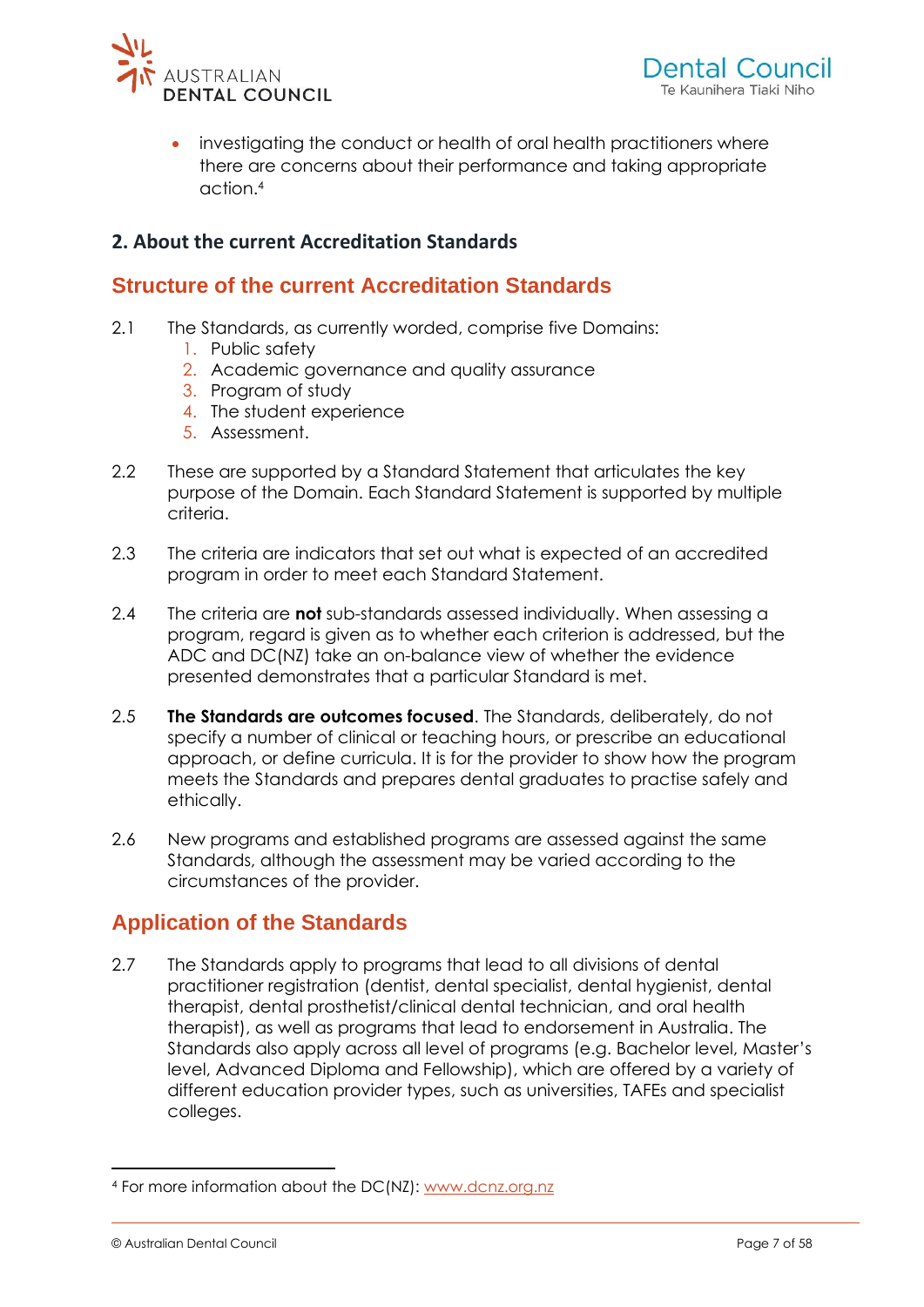

- 2.8 Each different type of education provider has different structures, different reporting relationships and ways to provide students with the clinical experiences necessary to demonstrate they have achieved the professional competencies.
- 2.9 The focus of accreditation is on how a program can demonstrate it prepares students to be safe and competent practitioners. It is the responsibility of each education provider to determine and to be able to demonstrate how the program seeking accreditation provides its graduates with the skills required for practice, as outlined in the relevant statement of professional competencies.
- <span id="page-7-0"></span>2.10 The professional competencies are referenced in the Standards and outline what is expected of a newly qualified practitioner within that division of registration. **The professional competencies are important reference documents used in the accreditation process, but they are not part of this consultation process**.

### **3. About the Standards review process**

- 3.1 The Standards were last reviewed between 2013 and 2014. The current Standards represented a significant change. For the first time, a single set of Standards was published, replacing four previous sets of standards. The number of Standards was rationalised, with an outcomes-focused approach adopted.
- 3.2 Since their publication, the Standards have been well received by stakeholders and have been adopted in full or in part by other accreditation bodies in Australia and New Zealand.
- 3.3 This Standards review process has included the following steps:
	- Benchmarking the existing Standards against other relevant standards nationally and internationally.
	- Meeting with stakeholders to seek feedback on the Standards.
	- A stakeholder survey to seek feedback on the existing Standards, including how they are working and how they might be improved. This included feedback on the focus areas outlined below. In total, 89 responses were received. The report detailing the outcomes of this initial stakeholder survey is available **[here](https://www.adc.org.au/sites/default/files/Media_Libraries/Accreditation/Summary_of_the_feedback_on_the_ADCDCNZ_Accred_Stnds_FINAL.pdf)**.
	- A Working Party was convened to provide expert advice about possible changes to the Standards. The results of the benchmarking, stakeholder survey, and stakeholder engagement informed the work plan of the Working Party and the changes proposed to the Standards. A list of the Working Party members is provided in Appendix 1.
	- The updates to the Standards were developed with the working party and public consultation was undertaken between 18 February 2020 and 20 April 2020 on the updated draft Standards.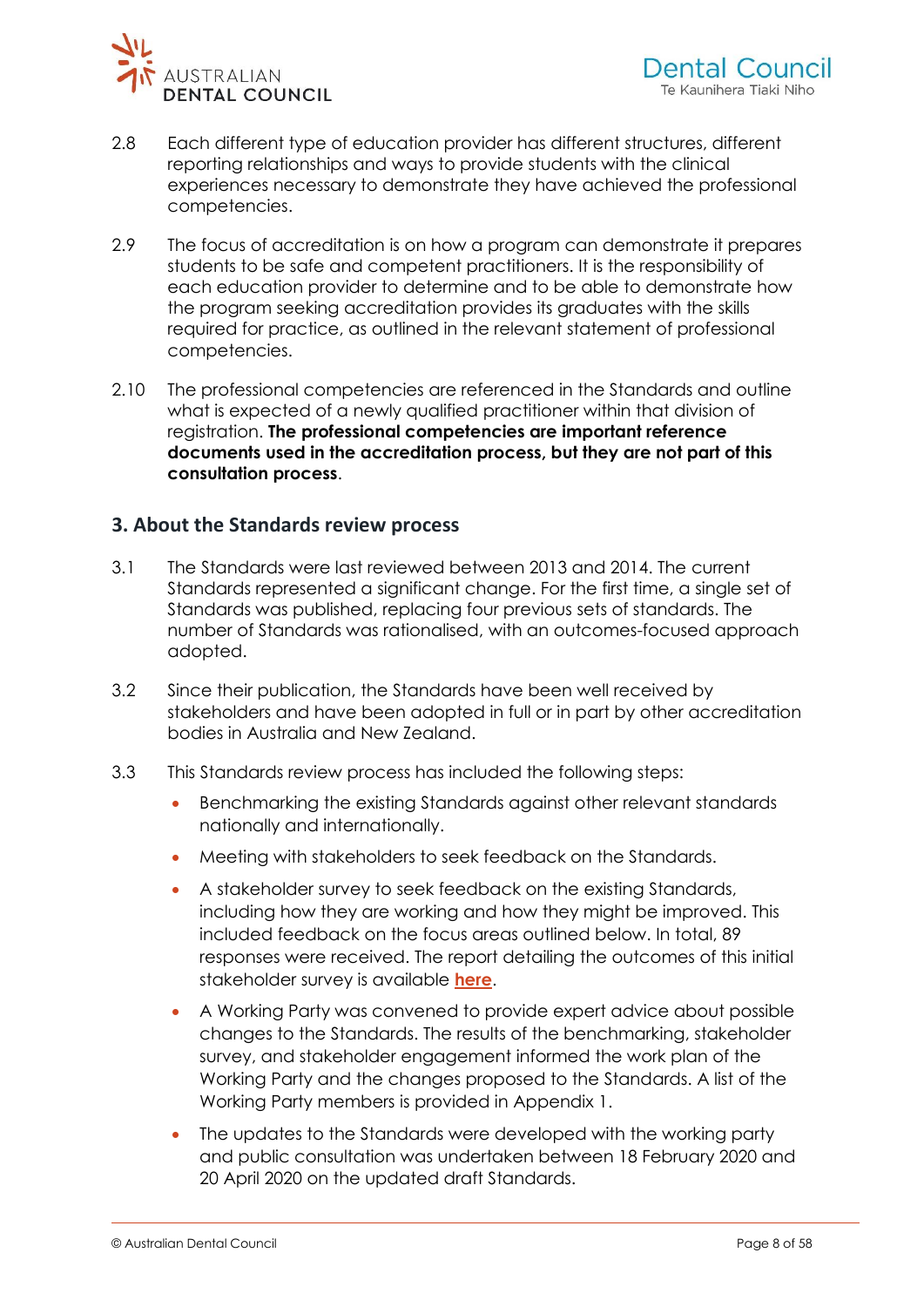

- The responses received from the consultation process were considered by the ADC/DC(NZ) Accreditation Committee at its meeting on 15 May 2020. Changes were made to the draft Standards based on the feedback provided during the consultation. The changes made based on the feedback provided are detailed in section 5 of this report.
- 3.4 To inform the focus of the review, a wide range of stakeholders were engaged, including education providers, professional associations, dental students and ADC and DC(NZ) assessors as part of an initial stakeholder survey.
- 3.5 At the commencement of this review, several 'focus areas' were identified in relation to external influences and/or feedback from stakeholders. Changes to the Standards have been made in each of these areas.
- 3.6 The focus areas identified and highlighted in the initial stakeholder survey were:
	- Aboriginal, Torres Strait Islander and Māori Peoples' health outcomes;
	- consumer involvement:
	- inter-professional learning and practice; and
	- $\bullet$  assessment.<sup>5</sup>
- <span id="page-8-0"></span>3.7 The consultation processes specifically for the updated draft Standards are outlined in the next section.

### **Consultation on the draft Standards**

- 3.8 Responses to the consultation were invited from anyone with an interest in the Standards.
- 3.9 Questions were included in the consultation document released and a rationale for changes made to the Standards was included. The consultation questions were replicated in an online survey tool (Survey Monkey) to assist stakeholders in formulating their responses.
- 3.10 The consultation questions were not exhaustive and comments on any component of the draft Standards were welcomed. The consultation questions are shown at Appendix 2.
- 3.11 Respondents were invited to email their responses to:
	- For Australian stakeholders to: [accreditation@adc.org.au](mailto:accreditation@adc.org.au)
	- For New Zealand stakeholders to: [consultations@dcnz.org.nz](mailto:consultations@dcnz.org.nz) or respond using the online survey tool.

<sup>5</sup> ADC/DC(NZ) (2019). Review of the ADC/DC(NZ) Accreditation standards – stakeholder feedback survey.

[https://www.adc.org.au/sites/default/files/Media\\_Libraries/Accreditation\\_Standards\\_Review](https://www.adc.org.au/sites/default/files/Media_Libraries/Accreditation_Standards_Review/Stakeholder_feedback_survey_covering_paper_FINAL.pdf) [/Stakeholder\\_feedback\\_survey\\_covering\\_paper\\_FINAL.pdf](https://www.adc.org.au/sites/default/files/Media_Libraries/Accreditation_Standards_Review/Stakeholder_feedback_survey_covering_paper_FINAL.pdf)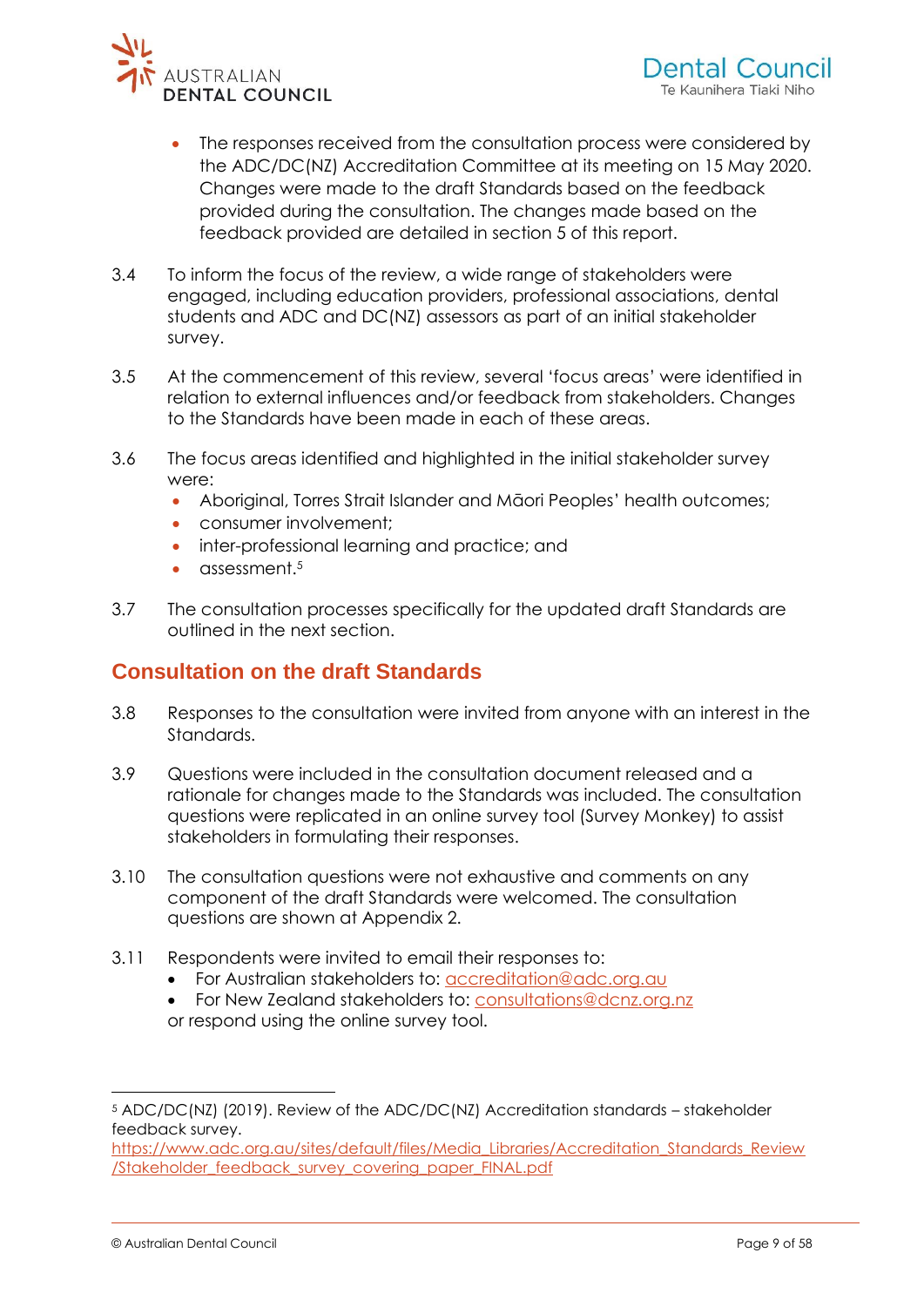

- 3.12 Respondents were asked to provide detail wherever possible to assist with revisions or amendments to the draft Standards.
- <span id="page-9-0"></span>3.13 Respondents were advised that the ADC and DC(NZ) would publish individual submissions received and a summary report.
- 3.14 The consultation period opened on 18 February 2020 and closed on 20 April 2020 at 5pm AEST.

### **Promotion of the consultation in Australia**

- 3.15 The ADC used multiple channels and means by which to promote the release of the draft Standards for consultation, including:
	- A dedicated page on the ADC's website (There were 474 page views between 18 February 2020 and 20 April 2020)
	- Direct emails sent to 299 stakeholders inviting responses to the consultation (open rate of 69.9%). Stakeholders included all education providers offering dental practitioner programs, ADC examiners and assessors, state and territory health authorities and dental associations/organisations
	- Letters sent directly to Ministers, government health departments, health and education regulators, other accrediting bodies (both nationally and internationally) and consumer health organisations
	- Invitations sent to Aboriginal and Torres Strait Islander controlled community organisations and bodies
	- Inclusion of the consultation in the Dental Board of Australia February 2020 Communiqué
	- Articles in dental trade publications, such as *Australian Dentist* and *Bite Magazine* and dental association publications and newsletters
	- LinkedIn posts, including videos explaining the importance of developing a culturally safe dental workforce and the key changes made in the draft Accreditation Standards
	- Reminders of the consultation in ADC newsletters sent to stakeholders

### <span id="page-9-1"></span>**Promotion of the consultation in New Zealand**

3.16 The DC(NZ) issued the consultation document to all New Zealand registered oral health practitioners via email (4,981) and other key stakeholders (134 emails). These stakeholders included the two New Zealand educational institutions that offer accredited oral health programmes, Minister of Health and Associate Health Ministers, Ministry of Health and the district health boards, Health and Disability Commissioner, Accident Compensation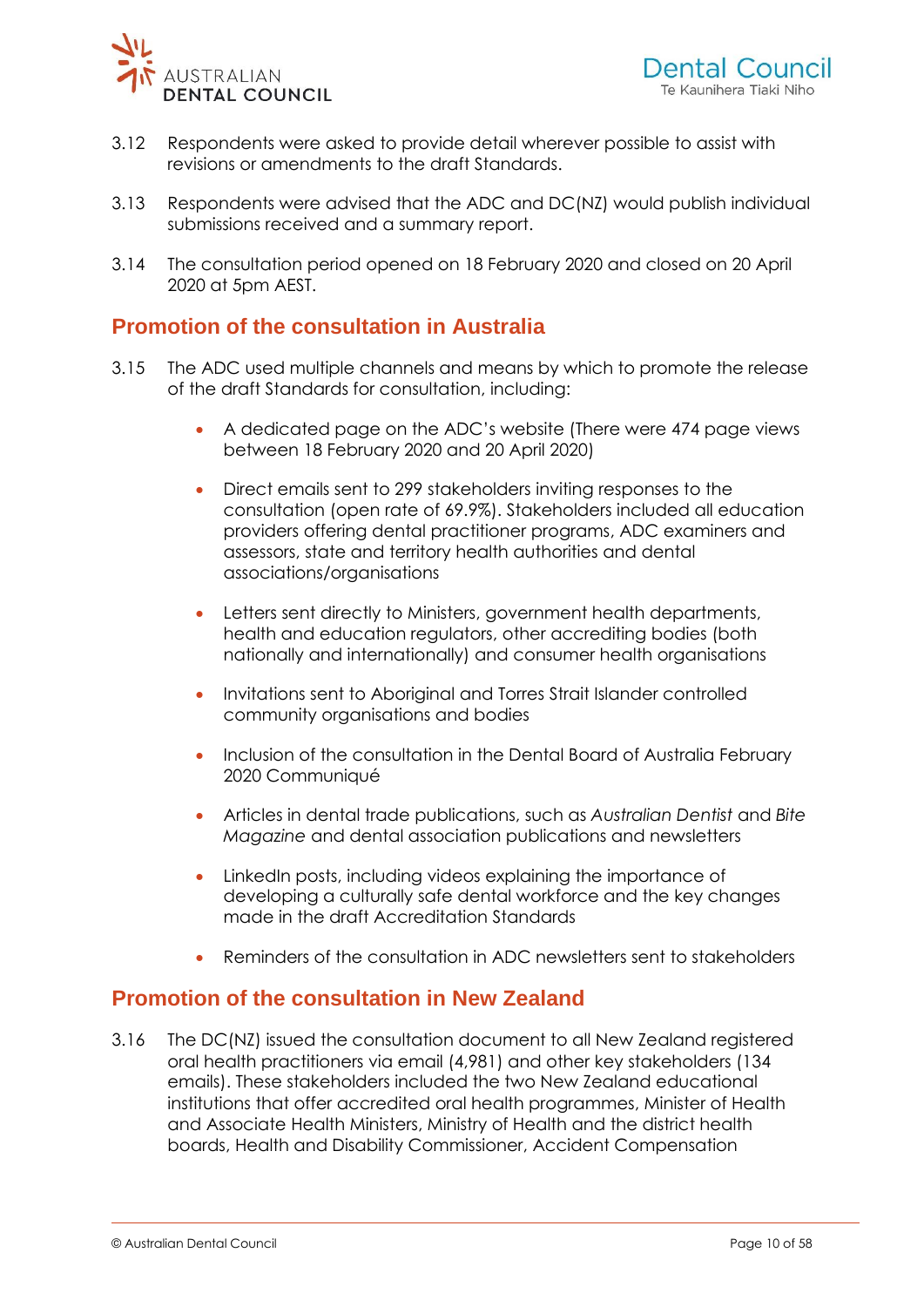

Corporation, other New Zealand health regulators, other international dental regulators/accreditation bodies with a relationship with DC(NZ)<sup>6</sup> etc.

- 3.17 For this consultation, other organisations with a potential interest were also targeted. This included the New Zealand Qualification Authority, Ministry of Education, and 14 Māori or Pacific departments or interest/research groups.
- 3.18 The consultation was available on the Council website for the duration of consultation.
- <span id="page-10-0"></span>3.19 Reminders to key professional associations, educational institutions and Ministerial agencies were issued.
- 3.20 New Zealand accreditation assessors were included in the ADC mailing list.

### **4. Summary of responses**

- 4.1 This section explains more about the responses received to the consultation.
- 4.2 In total, 79 respondents commenced the consultation survey, with 61 advising they were responding as an individual and 18 responding on behalf of an organisation.
- 4.3 Of the 79 respondents who commenced the survey, only 40 respondents completed the first consultation question, comprising 29 individuals and 11 respondents representing organisations.
- 4.4 Another 28 respondents provided comments directly to the ADC or DC(NZ) via email. All 28 respondents who emailed did so on behalf of organisations.
- 4.5 The analysis included in the following section is based on the 68 respondents (40 responses to the survey with an answer to at least one consultation question and the 28 responses received via email).
- 4.6 The category of respondent and method of response is summarised in table 1.

| Category of<br>respondent | Response by online Response by email<br>survey |    | <b>Total</b> |
|---------------------------|------------------------------------------------|----|--------------|
| Individual                | 29                                             |    | 29           |
| Organisation              |                                                | 28 | 39           |
| Total                     | 40                                             | 28 | 68           |

#### **Table 1. Category of respondent by response method**

4.7 Feedback emailed directly to the ADC and DC(NZ) varied in its format. Some responses provided only direct feedback related to specific questions or areas of the draft Standards (eleven respondents, 16% of all respondents).

<sup>6</sup> Commission on Dental Accreditation of Canada, General Dental Council, Ireland Dental Council, Commission on Dental Accreditation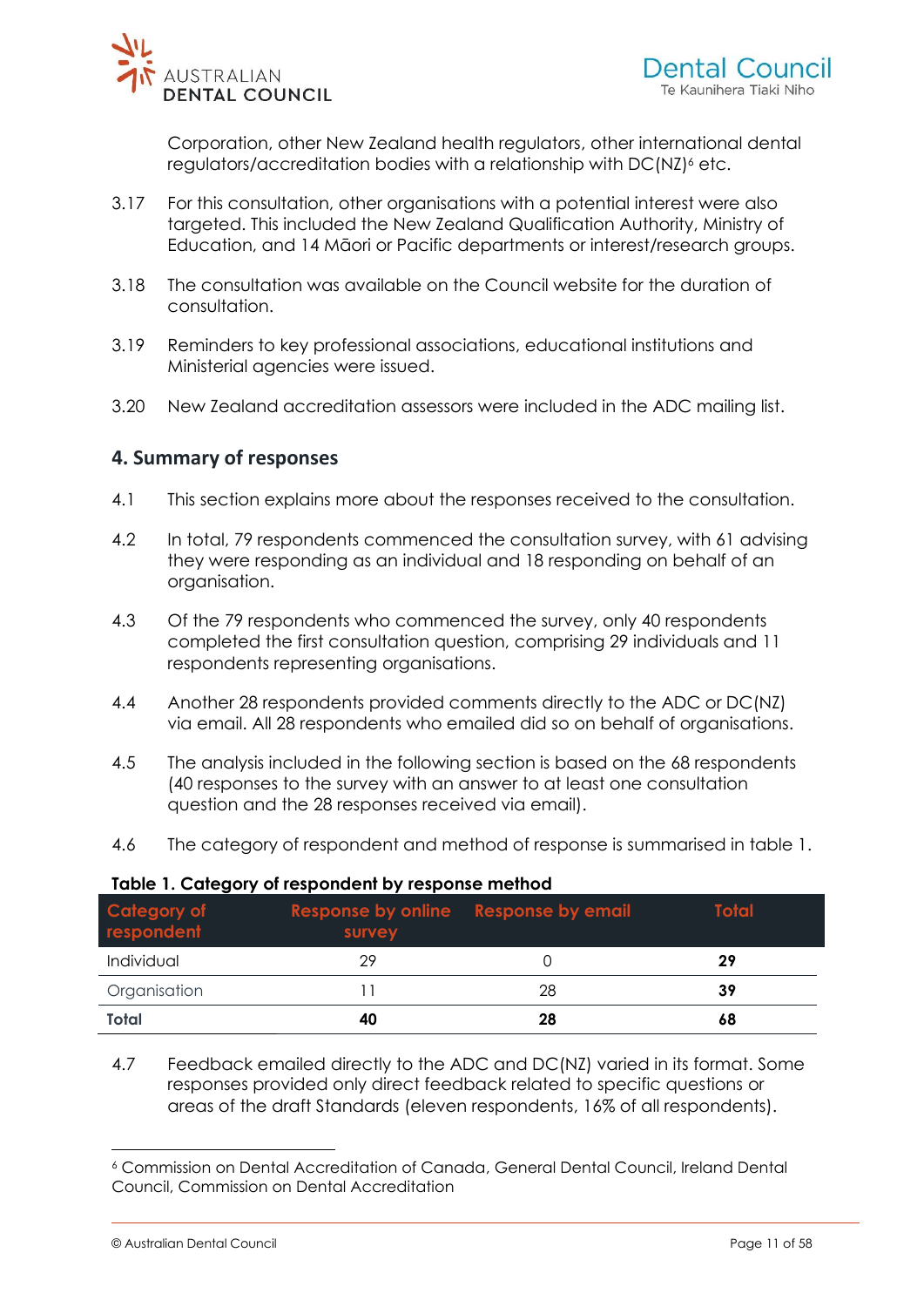

Others answered all consultation questions (eight respondents, 11% of all respondents) and some respondents made general statements regarding the draft Standards, either of overall support for the draft Standards (six respondents, 9% of all respondents), or advising that they had no comment or comments related to the Standards review process (three respondents, 4% of all respondents).

<span id="page-11-0"></span>4.8 Where possible, the summarised data in the following section combines the responses received.

# **Interaction with the ADC and/or DC(NZ)**

- 4.9 Respondents who indicated they were responding on behalf of themselves using the online survey tool were asked *'What is your interaction with the ADC and/or DC(NZ)? Check all that apply.'*
- 4.10 In total, 29 respondents answered this question. Respondents could tick multiple options from the list as shown in table 2.

| <b>Respondent group</b>                                                 | <b>Number</b> | Per cent |
|-------------------------------------------------------------------------|---------------|----------|
| Assessor of education programs                                          | 9             | 31%      |
| Committee/Board member                                                  | 5             | 17%      |
| Community/Consumer representative                                       | 3             | 10%      |
| Dental student                                                          | 6             | 21%      |
| Education provider                                                      | 8             | 28%      |
| Employer of dental graduates                                            | 3             | 10%      |
| Examiner of overseas trained dental practitioners                       |               | 24%      |
| Member of a professional<br>association/academy/society                 | 11            | 38%      |
| Representative of state/territory/DHB based or other<br>health provider | 0             | 0%       |
| Other (please specify)                                                  | 2             | 7%       |

#### **Table 2. Individuals by respondent groups**

# <span id="page-11-1"></span>**Overall comments**

- 4.11 Overall, there is broad support for the changes proposed to the Standards, as indicated in the responses summarised in Table 3.
- 4.12 Of the six respondents (9%) that provided overall comments of support for the changes, comments included statements such as:

*'the final document will be of great value to dental practitioners in dental*  schools, dental and oral health students, employers, and the public regarding *expectations of new oral health and dental graduates.'*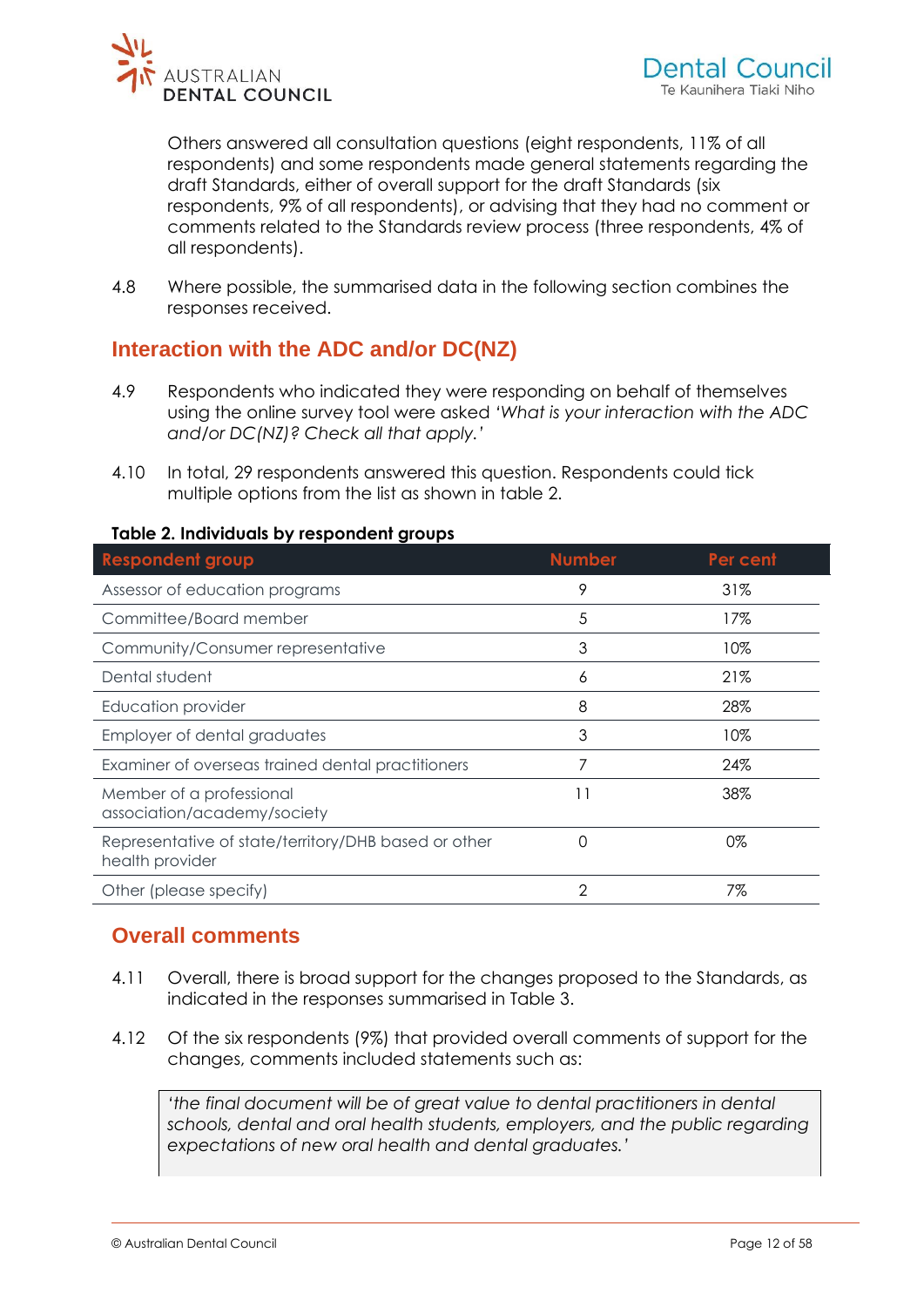

*'I note the purpose of the feedback is to help ensure the Standards remain contemporary and fit for purpose. The proposed changes to the accreditation standards are logically explained and appear to be an iterative set of changes from the existing standards. They are appropriate and can be supported.'*

- 4.13 One respondent recommended that consideration be given to reference within the Standards to the Vocational Education and Training (VET) Quality Framework. The *ADC/DC(NZ) guidelines for accreditation of education and training programs for dental practitioners* (the Accreditation Guidelines) reference the role of other regulators within the higher education and VET sectors in Australia and New Zealand. This suggestion will be considered in the next review of the Accreditation Guidelines released to support the implementation of the revised Standards.
- 4.14 Comments made within the survey were not limited to the review of the Standards, but also related to the process of implementation of revised Standards (if approved), ongoing monitoring to ensure programs continue to meet the accreditation standards between site visits, and elements best captured in the Professional Competencies for newly qualified practitioners or how the ADC and DC(NZ) monitor programs.
- 4.15 These responses have been noted and will be considered as part of the implementation process, including in revisions to the Accreditation Guidelines. Section 5 of the report outlines how these comments will be considered and, where appropriate, acted upon by the ADC and DC(NZ).
- <span id="page-12-0"></span>4.16 A further detailed analysis of responses is arranged by consultation question in the following sections.

### **Responses to consultation questions**

4.17 Table 3 provides a summary of the responses received to the consultation questions.

| <b>Consultation question</b>                                                                                                                 | <b>Number of responses</b> |           |               |             |
|----------------------------------------------------------------------------------------------------------------------------------------------|----------------------------|-----------|---------------|-------------|
|                                                                                                                                              | Yes                        | <b>No</b> | <b>Partly</b> | Do not know |
| Q1. Do you consider that the draft<br>Standards are at the threshold level required<br>for public safety?                                    | 40<br>(81%)                | (2%)      | 5<br>'10%)    | 3<br>(6%)   |
| Q2. Do you consider that the draft<br>Standards are applicable across all types of<br>education providers delivering accredited<br>programs? | 42<br>(87%)                | 2<br>(4%) | 3<br>(6%)     | (2%)        |

#### **Table 3. Responses to the survey questions**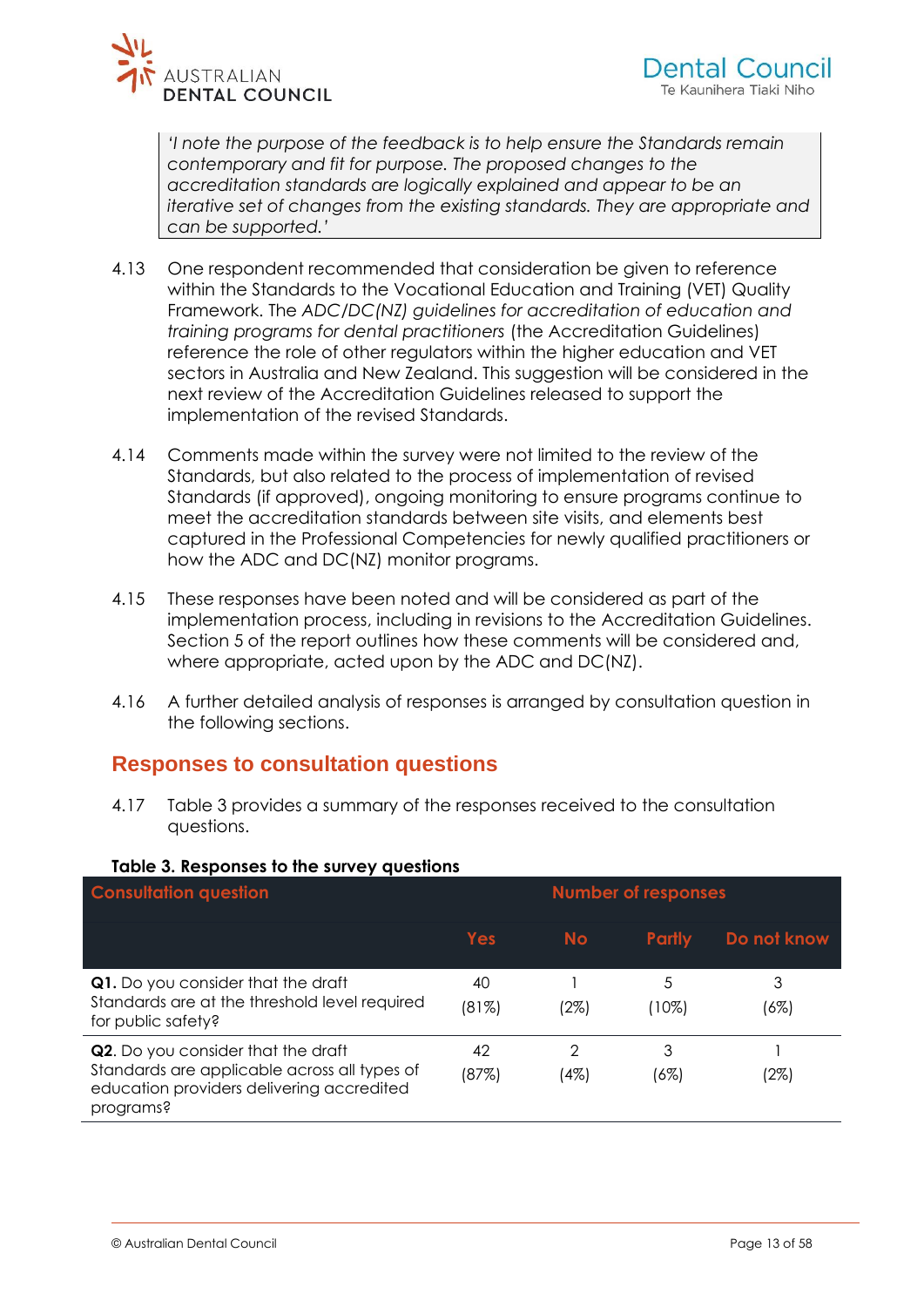

Te Kaunihera Tiaki Niho

|    | <b>Consultation question</b>                                                                                                                                                                                                | <b>Number of responses</b> |                        |                           |                                |
|----|-----------------------------------------------------------------------------------------------------------------------------------------------------------------------------------------------------------------------------|----------------------------|------------------------|---------------------------|--------------------------------|
|    |                                                                                                                                                                                                                             | <b>Yes</b>                 | <b>No</b>              | <b>Partly</b>             | Do not know                    |
|    | Q3. Do you agree with the following specific proposals as incorporated in the draft Standards?                                                                                                                              |                            |                        |                           |                                |
|    | a. In New Zealand: A dedicated domain in<br>the Standards on cultural competence<br>for Māori and Pacific peoples, and its<br>criteria (Domain 6a in the draft<br>Standards).                                               | 30<br>(73%)                | 3<br>(7%)              | $\mathfrak{S}$<br>(7%)    | 5<br>(12%)                     |
|    | <b>b.</b> In Australia: A dedicated domain in the<br>Standards on cultural safety for<br>Aboriginal and Torres Strait Islander<br>Peoples and its criteria (Domain 6b in the<br>draft Standards).                           | 38<br>(86%)                | 3<br>(7%)              | $\overline{2}$<br>(5%)    | 1<br>(2%)                      |
|    | c. The introduction of a preamble<br>explaining the purpose of the Standards<br>and how they will be used.                                                                                                                  | 39<br>(89%)                | 1<br>(2%)              | $\overline{4}$<br>$(9\%)$ | $\mathbf 0$<br>$(0\%)$         |
|    | d. An additional criterion requiring<br>programs to ensure students understand<br>the legal, ethical and professional<br>responsibilities of a registered dental<br>practitioner (criterion 1.8 in the draft<br>standards). | 41<br>(91%)                | $\overline{2}$<br>(5%) | $\mathbf{1}$<br>(2%)      | 1<br>(2%)                      |
|    | e. Amended criteria to require the<br>involvement of dental consumers in<br>accredited program design,<br>management and quality improvement<br>(criterion 2.2 in the draft Standards).                                     | 30<br>(70%)                | 3<br>(7%)              | 10<br>(23%)               | $\mathsf{O}\xspace$<br>$(0\%)$ |
| f. | For internal, external, professional and<br>academic input into program design<br>and development to be combined into<br>one criterion (criterion 2.2 in the draft<br>Standards).                                           | 36<br>(82%)                | 5<br>(11%)             | $\overline{2}$<br>(5%)    | 1<br>(2%)                      |
|    | g. The revision of the criteria in Domain $2 -$<br>Academic governance and quality<br>assurance to clarify that the focus of the<br>Standards is at the program level.                                                      | 39<br>(89%)                | $\overline{2}$<br>(5%) | $\overline{2}$<br>(5%)    | 1<br>(2%)                      |
|    | <b>h.</b> A revised criterion regarding intra- and<br>inter-professional education, replacing<br>criterion 3.6 in the existing Standards.                                                                                   | 35<br>(80%)                | 3<br>(7%)              | 4<br>$(9\%)$              | $\overline{2}$<br>(5%)         |
| i. | Amendments to the domain on<br>assessment, including changes to the<br>Standard Statement and to the criteria<br>underneath (Domain 5 in the draft<br>Standards).                                                           | 35<br>(80%)                | 3<br>(7%)              | 5<br>(11%)                | 1<br>(2%)                      |
|    | Q4. Are there any additional Standards that<br>should be added?                                                                                                                                                             | 8<br>(19%)                 | 27<br>(64%)            | $\overline{2}$<br>(5%)    | 5<br>(12%)                     |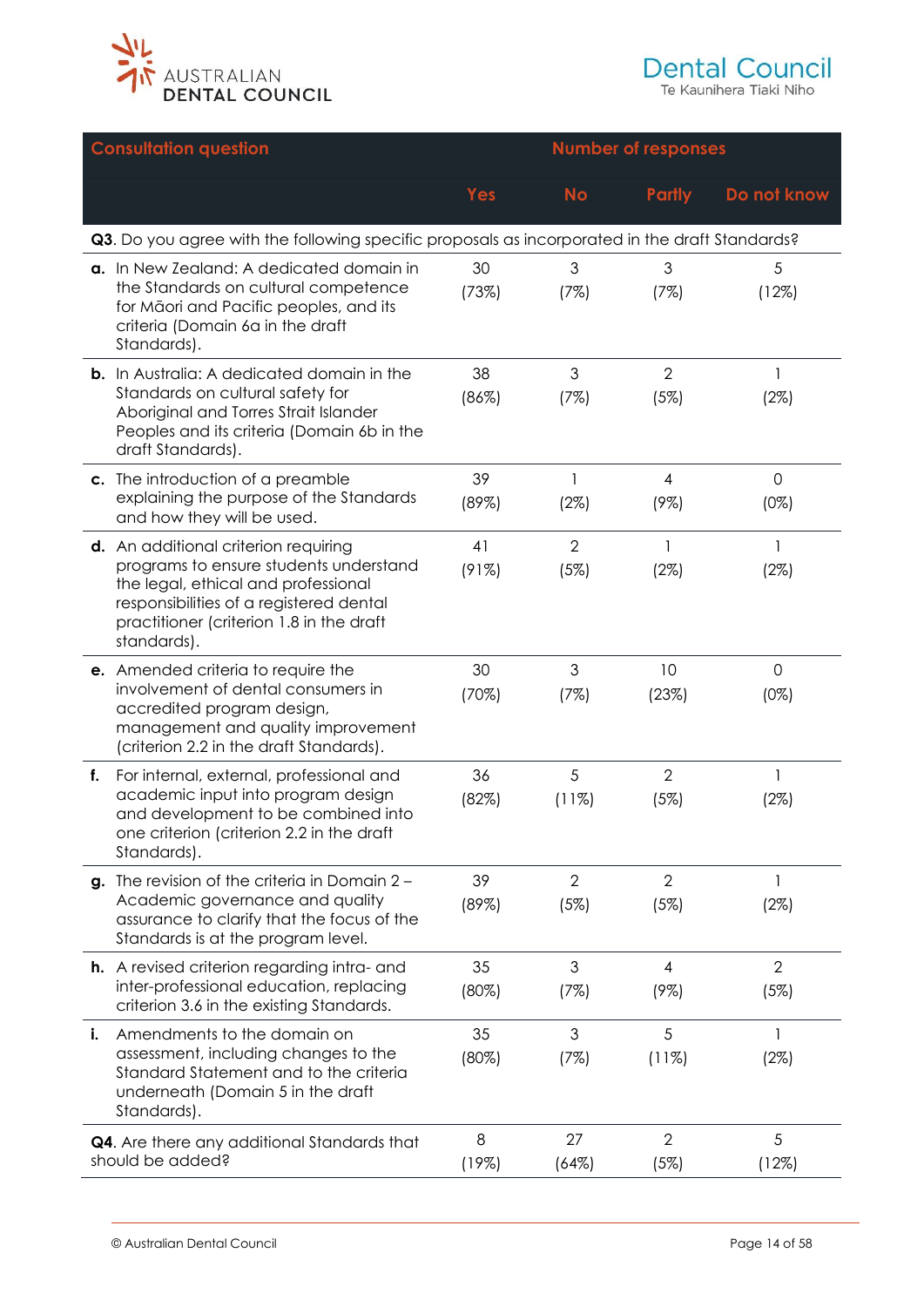

| <b>Consultation question</b>                                       |        |             | <b>Number of responses</b> |             |
|--------------------------------------------------------------------|--------|-------------|----------------------------|-------------|
|                                                                    | Yes    | No.         | <b>Partly</b>              | Do not know |
| Q5. Are there any Standards that should be<br>deleted or reworded? | $17\%$ | 23<br>'56%) | $15\%)$                    | '12%)       |

#### **Note to table**

- Percentages have been calculated based on actual responses to a question; data related to respondents who did not answer a specific question are not included.
- Responses that indicated overall support but did not answer the specific consultation questions are not included in the table.
- Percentages have been rounded.
- <span id="page-14-0"></span>4.18 The data included in Table 3 is replicated under each specific consultation question for ease of reference.

### **Q1: Do you consider that the draft Standards are at the threshold level required for public safety?**

| <b>Consultation question</b>                                                                              |             |      | <b>Number of responses</b> |             |  |
|-----------------------------------------------------------------------------------------------------------|-------------|------|----------------------------|-------------|--|
|                                                                                                           | Yes         | No.  | <b>Partly</b>              | Do not know |  |
| Q1. Do you consider that the draft<br>Standards are at the threshold level required<br>for public safety? | 40<br>(81%) | (2%) | $10\%$                     | (6%)        |  |

- 4.19 There is broad support that the draft Standards are overall at the level required for public safety. 81 per cent of respondents agreed with this statement. The one respondent that answered 'No' did not provide comment.
- 4.20 Examples of comments by those answering 'Yes' in response to this question included statements such as:

"*Draft Standards meet requirements of public safety"*

*"Building on an established and well supported Standards."*

- 4.21 Of those that responded 'Partly' one respondent indicated that the Standards should also focus on culturally and linguistically diverse groups, including migrants, while another indicated it was not the draft Standards, rather how they are implemented that is of concern.
- 4.22 One respondent indicated concern that there was insufficient detail in the Standards for providers or dental practitioners to understand how programs will be assessed against the criteria. This response is highlighted in the following quote: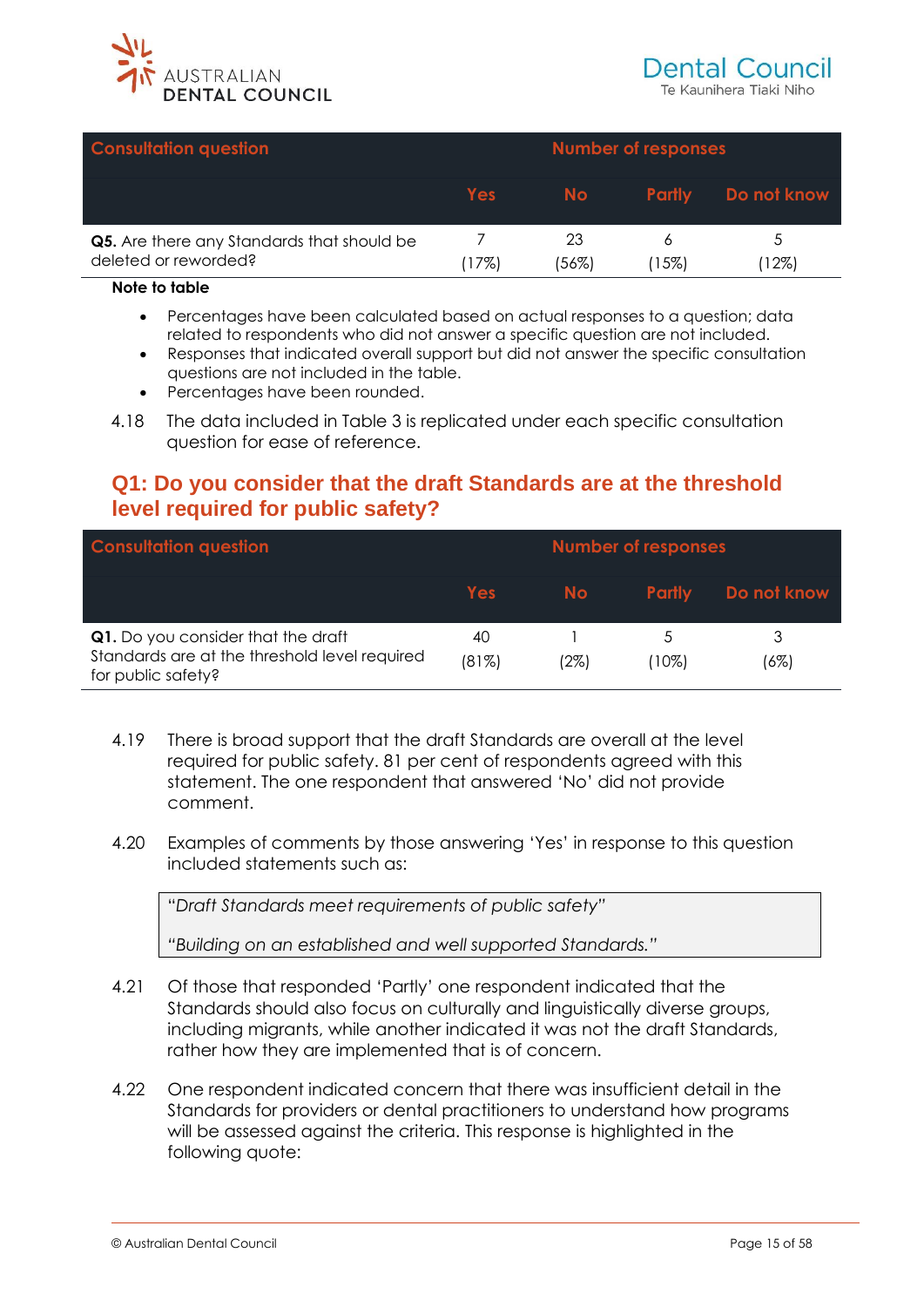

*'…although the Standards adequately outline the criteria against which the statements for each domain are assessed, they do not specify how dental practitioner programs will be assessed against these each of these criteria, nor the methods by which student professional competencies should be assessed.'*

- 4.23 This respondent also raised concerns over criterion 3.7 and 5.5 and what could be considered as "suitably qualified and experienced staff". These points will be addressed in later sections of this report as they relate to specific criteria.
- 4.24 A further respondent raised concerns that public harm may also occur due to environmental impacts arising from clinical operations and models of care. The respondent suggests that a criterion based on the Australian Healthcare and Hospitals Association's *Position statement - Climate Change and Health<sup>7</sup>* could be used to inform the inclusion of this criterion.
- 4.25 This area has not been raised previously as part of the ADC and DC(NZ) consultation processes. Healthcare service delivery's impact on climate change could be considered as part of the review of the Professional competencies for the newly qualified dental practitioners. This review is scheduled to commence later in 2020.
- <span id="page-15-0"></span>4.26 Comments were also provided relating to inter-professional practice as they relate to rural and remote health workforce and cultural safety. These comments are included under related questions.

# **Q2: Do you consider that the draft Standards are applicable across all types of education providers delivering accredited programs?**

| <b>Consultation question</b>                                                                                                                 |             | <b>Number of responses</b> |               |             |  |
|----------------------------------------------------------------------------------------------------------------------------------------------|-------------|----------------------------|---------------|-------------|--|
|                                                                                                                                              | <b>Yes</b>  | <b>No</b>                  | <b>Partly</b> | Do not know |  |
| Q2. Do you consider that the draft<br>Standards are applicable across all types of<br>education providers delivering accredited<br>programs? | 42<br>(87%) | (4%)                       | (6%)          | (2%)        |  |

- 4.27 Of the respondents, that directly answered this question, 87 per cent, agreed.
- 4.28 The two respondents answering 'No' did not provide any comment or explanation as to why they disagreed with this question.
- 4.29 Only one respondent that answered 'Partly' provided comment. The comment related to the process of maintaining accreditation throughout a period of accreditation and therefore did not relate to whether or not the

<sup>7</sup> [https://ahha.asn.au/sites/default/files/docs/policy-issue/ahha\\_position\\_statement\\_-](https://ahha.asn.au/sites/default/files/docs/policy-issue/ahha_position_statement_-_climate_change_and_health_6.pdf) [\\_climate\\_change\\_and\\_health\\_6.pdf](https://ahha.asn.au/sites/default/files/docs/policy-issue/ahha_position_statement_-_climate_change_and_health_6.pdf)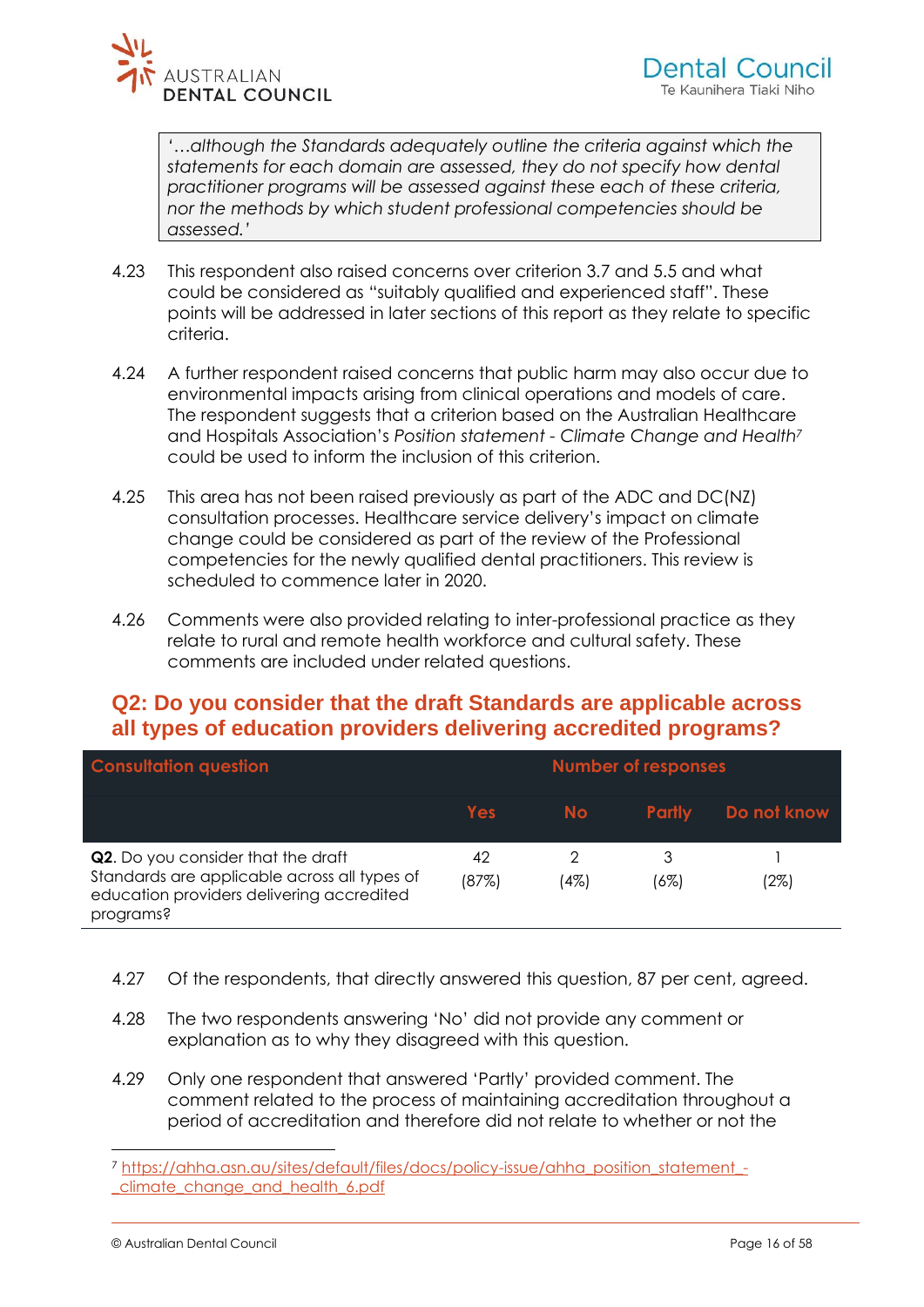

Standards could apply across all provider types. Ongoing monitoring of programs is already addressed in the Accreditation Guidelines and monitoring framework and is not directly related to the current consultation.

- 4.30 In response to this question, it was also suggested that an evidence guide aligned to education provider type may be of benefit to providers. The experience of the ADC and DC(NZ) have been mixed when providing examples of evidence to be submitted as part of the accreditation process. In some instances, providers have used the core evidence requirements included in the Accreditation Guidelines (refer page 27) as a checklist, with only this information provided as part of the self-assessment or accreditation submission. This lessens the benefit of the accreditation process to providers in self-assessing their ability to meet the Accreditation Standards and acting when issues are identified.
- 4.31 The result is requests for additional information or clarification from providers to gain a comprehensive understanding of the various aspects of program delivery. The different terminologies and ways of delivering accredited programs make such guides complicated and potentially confusing.
- 4.32 In response to this concern, the following is proposed. To support assessors in evaluating programs, *Prompts for assessors* have been developed. These prompts or guides are not exhaustive but could be made available publicly. The aim is to increase transparency and understanding of how a program's ability to meet the Standards is evaluated. This is aligned with the outcomes focused approach used by the ADC and DC(NZ). This may also assist in addressing comments mentioned in response to consultation question 1.

# <span id="page-16-0"></span>**Q3a: In New Zealand: A dedicated domain in the Standards on cultural competence for Māori and Pacific peoples, and its criteria (Domain 6a in the draft Standards).**

| <b>Consultation question</b>                                                                          |                                                                                                                                                                            |             |           | <b>Number of responses</b> |               |  |
|-------------------------------------------------------------------------------------------------------|----------------------------------------------------------------------------------------------------------------------------------------------------------------------------|-------------|-----------|----------------------------|---------------|--|
|                                                                                                       |                                                                                                                                                                            | Yes         | <b>No</b> | <b>Partly</b>              | Do not know   |  |
| <b>Q3.</b> Do you agree with the following specific proposals as incorporated in the draft Standards? |                                                                                                                                                                            |             |           |                            |               |  |
| α.                                                                                                    | In New Zealand: A dedicated domain<br>in the Standards on cultural<br>competence for Māori and Pacific<br>peoples, and its criteria (Domain 6a in<br>the draft Standards). | 30<br>(73%) | 3<br>(7%) | 3<br>17%)                  | 5<br>$(12\%)$ |  |

- 4.33 The majority of respondents (73%) support the inclusion of a dedicated domain regarding cultural competence for Māori and Pacific peoples.
- 4.34 The three respondents answering 'No' did not provide any comment or rationale for the answers provided.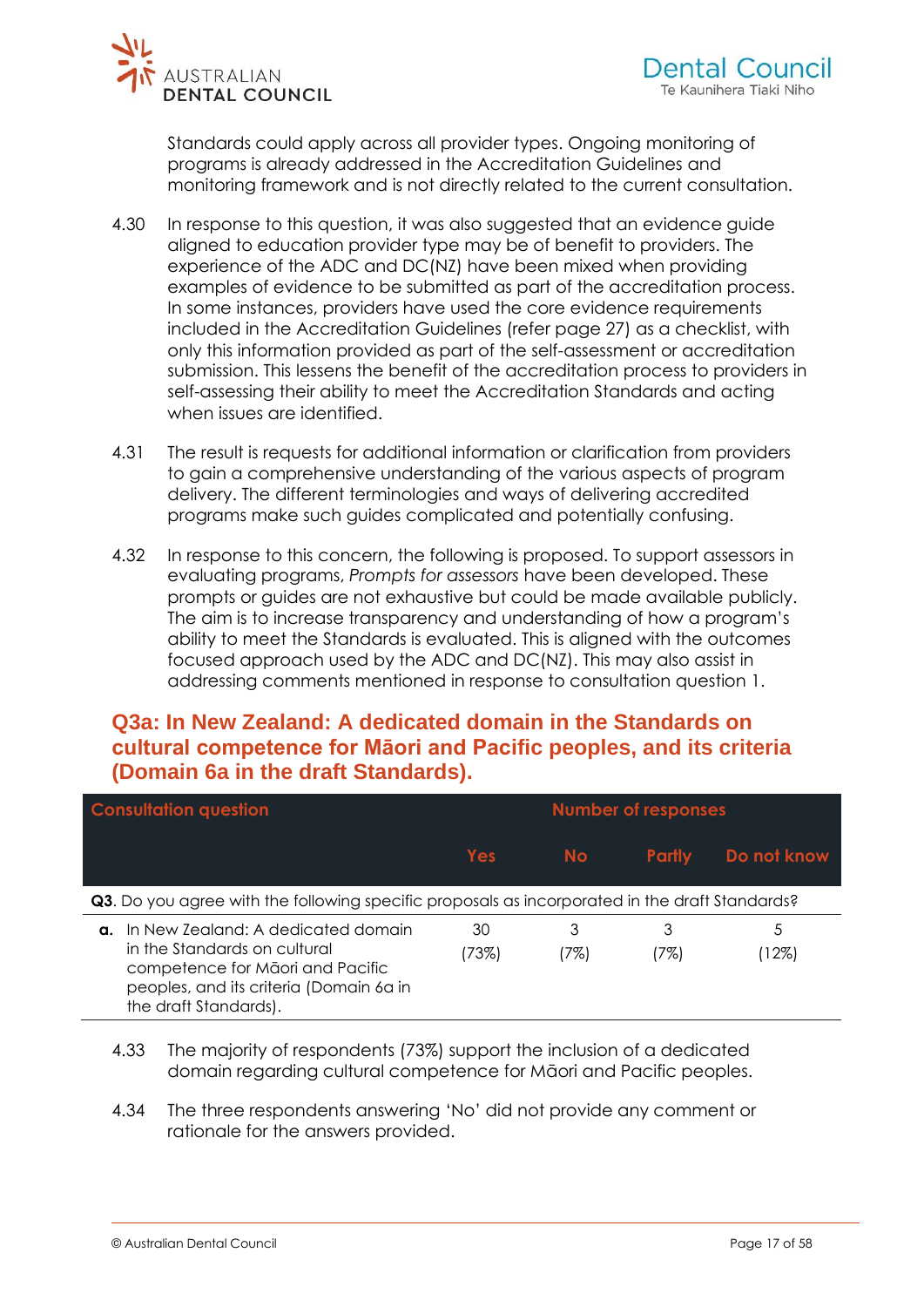

4.35 Three comments were made relating to whether this domain should be expanded to include cultural competence and cultural safety for all groups and recommending a more generalised statement. This was contrasted against responses such as:

*"I agree that in New Zealand a dedicated standard on cultural competence for Māori and Pacific peoples is required."*

*"This is a much needed addition to the Standards"*

- 4.36 Three respondents also proposed changes to the criteria within the domain.
- 4.37 One respondent recommended the inclusion of cultural safety within this domain and another recommended an additional criterion to be added.
- <span id="page-17-0"></span>4.38 Two Māori representative bodies considered that the standard and criteria needed to be reworked in partnership with Māori before they are finalised.
- 4.39 Consideration of these comments are reflected in Section 5 of this report.

# **Q3b: In Australia: A dedicated domain in the Standards on cultural safety for Aboriginal and Torres Strait Islander Peoples and its criteria (Domain 6b in the draft Standards).**

| <b>Consultation question</b> |                                                                                                                                                                                         |             |           | <b>Number of responses</b> |             |  |
|------------------------------|-----------------------------------------------------------------------------------------------------------------------------------------------------------------------------------------|-------------|-----------|----------------------------|-------------|--|
|                              |                                                                                                                                                                                         | Yes         | <b>No</b> | <b>Partly</b>              | Do not know |  |
|                              | <b>Q3.</b> Do you agree with the following specific proposals as incorporated in the draft Standards?                                                                                   |             |           |                            |             |  |
| b.                           | In Australia: A dedicated domain in the<br>Standards on cultural safety for<br>Aboriginal and Torres Strait Islander<br>Peoples and its criteria (Domain 6b in<br>the draft Standards). | 38<br>(86%) | 3<br>(7%) | (5%)                       | (2%)        |  |

4.40 The response and comments provided indicate strong support for the inclusion of a dedicated domain related to cultural safety. A sample of comments received included:

*"I am particularly pleased with the inclusion of the new Standard 6, acknowledging the responsibility of health professionals to have the knowledge and skills to deliver culturally safe health care and recognising the value Aboriginal and Torres Strait Islander health workers bring to the health system."*

*"I agree that in Australia a dedicated standard on cultural competence for Aboriginal and Torres Strait Islander peoples is required. This is particularly important given the health inequity experienced by Aboriginal and Torres Strait Islander peoples. Cultural competence for other people and cultural*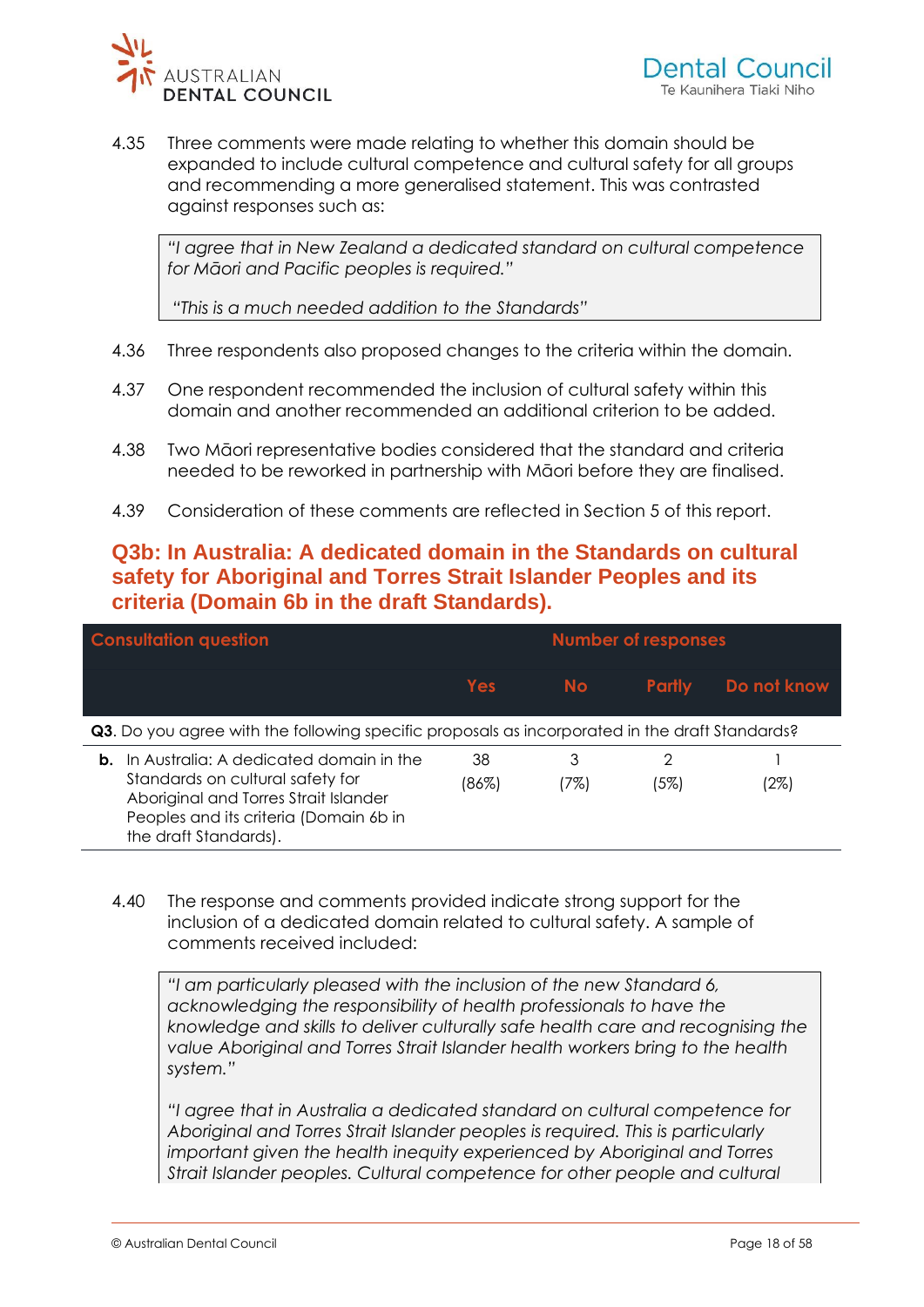

*groups is adequately addressed in Section 3. Program of study 3.9 Cultural competence is articulated clearly, integrated in the program and assessed, to ensure students are equipped to provide care to diverse groups and populations."*

*"This is a much needed addition to the standards"*

*"Important to have this incorporated as part of student education."*

*"This is very important that it's explicitly mentioned as often education institutes reduce/cut funding or teaching at expense of this fundamental component of curricula"*

- 4.41 Of the two respondents who did not support a dedicated domain, no rationale or comments were provided.
- 4.42 Of the respondents who answered 'Partly' to this question, only one respondent provided clarification indicating that the domain should apply more broadly to reflect the need to be culturally safe to all cultural identities.
- 4.43 Multiple respondents proposed amendments to the criteria, each with a different approach or intent, but all supportive of the inclusion of the domain. One respondent indicated wording should be amended to reflect similar principles in Australia and New Zealand, where culturally appropriate. Only one respondent expressed this opinion, with the comments above indicating that, on balance, there is broad acceptance for the domain as worded.
- 4.44 Two respondents queried whether all criteria were achievable by all providers. Two respondents questioned the ability for all students to have the opportunity to provide clinical care for Aboriginal and Torres Strait Islander Peoples (criterion 6.4).
- 4.45 Another query was whether a shortage of academics and educators of Aboriginal and Torres Strait Islander background would impact on programs and their ability to address criterion 6.5.
- 4.46 It was suggested that further clarification is required about what "*Staff with specialist knowledge, expertise and cultural capabilities"* means". This can be addressed in the guidance provided with the implementation of the revised Standards, including *Prompts for assessors*.
- 4.47 Opportunities to strengthen the implementation of the domain have been provided by some respondents, including that the principle that '*the presence, or absence, of cultural safety must be defined by the Aboriginal*  and Torres Strait Islander peoples receiving the care'. This aspect could form part of patient feedback.
- 4.48 Two respondents have proposed additional or amendments to criteria. These responses are considered in Section 5 of this report.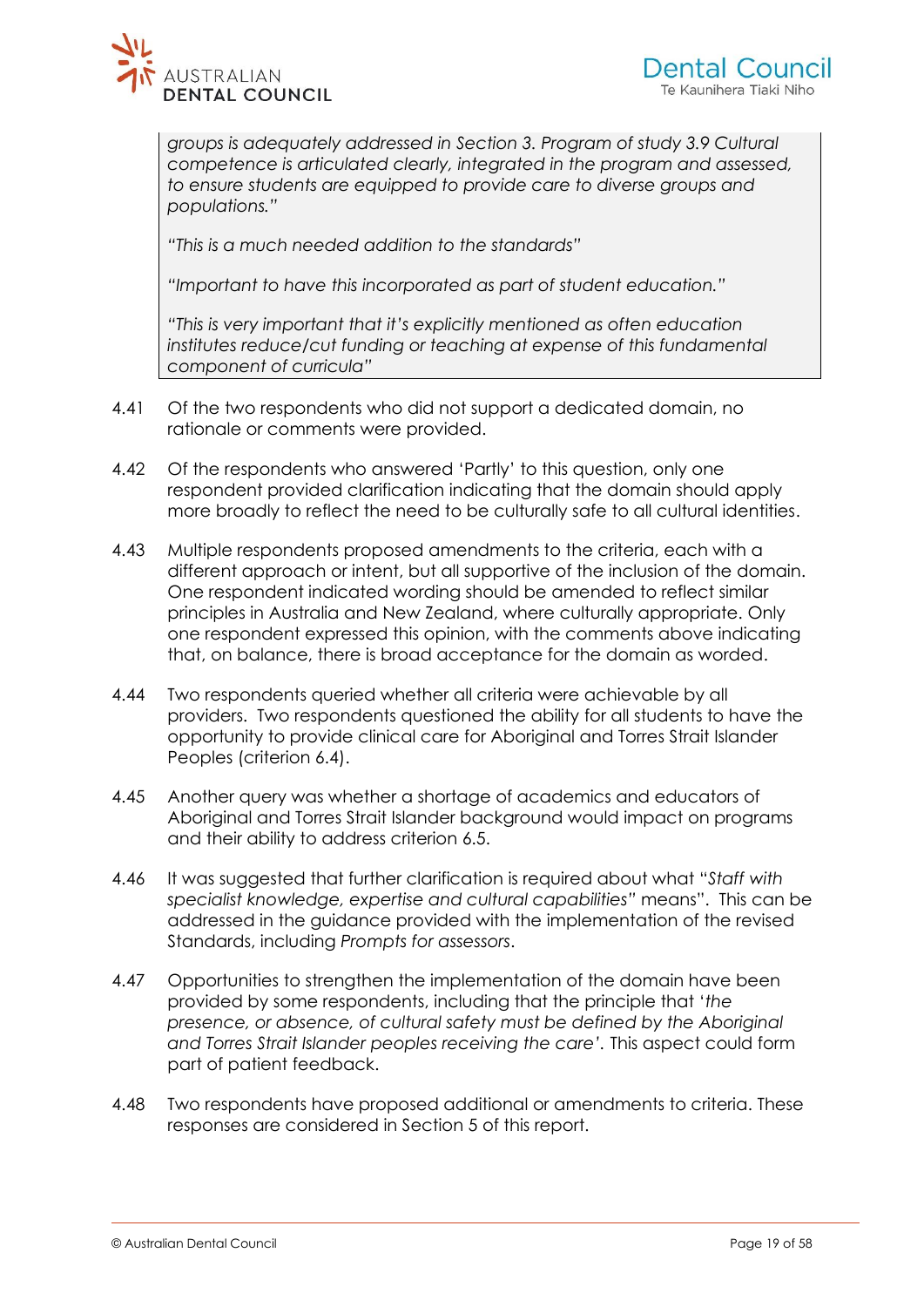<span id="page-19-0"></span>

# **Q3c: The introduction of a preamble explaining the purpose of the Standards and how they will be used.**

|    | <b>Consultation question</b>                                                                            |             |      | <b>Number of responses</b> |             |
|----|---------------------------------------------------------------------------------------------------------|-------------|------|----------------------------|-------------|
|    |                                                                                                         | <b>Yes</b>  | No.  | <b>Partly</b>              | Do not know |
|    | Q3. Do you agree with the following specific proposals as incorporated in the draft Standards?          |             |      |                            |             |
| C. | The introduction of a preamble<br>explaining the purpose of the<br>Standards and how they will be used. | 39<br>(89%) | (2%) | 19%)                       | U<br>(0%)   |

- 4.49 There was strong support for the inclusion of the preamble, with 89% of respondents agreeing to the introduction of the preamble.
- 4.50 Comments were largely positive in relation to the introduction of the preamble. Comments received included:

*"Introduction explaining the purpose of the Standards and how it is used, relevant and confirming task to be undertaken."*

*"This background information is useful to put the Standards in context."*

4.51 Five respondents answered either 'No' or 'Partly', with only one response providing comment on the preamble as worded. The comment indicated that there should be an explicit statement referring to the recent policy direction given by health ministers to the Australian Health Practitioner Regulation Agency (AHPRA) and National Boards, that public protection is paramount in the administration of the National Registration and Accreditation Scheme<sup>8</sup> , as it relates to Australia.

# <span id="page-19-1"></span>**Q3d: An additional criterion requiring programs to ensure students understand the legal, ethical and professional responsibilities of a registered dental practitioner (criterion 1.8 in the draft standards).**

| <b>Consultation question</b> |       | <b>Number of responses</b> |                                                 |
|------------------------------|-------|----------------------------|-------------------------------------------------|
|                              | Yes a |                            | <b>Example 1 No Conserver Partly Donot know</b> |

**Q3**. Do you agree with the following specific proposals as incorporated in the draft Standards?

<sup>8</sup> COAG Health Council, Communique 11 September 2018, *Purpose of the National Registration and Accreditation Scheme*. [https://www.coaghealthcouncil.gov.au/Portals/0/CHC%20Communique%20110918\\_1.pdf](https://www.coaghealthcouncil.gov.au/Portals/0/CHC%20Communique%20110918_1.pdf)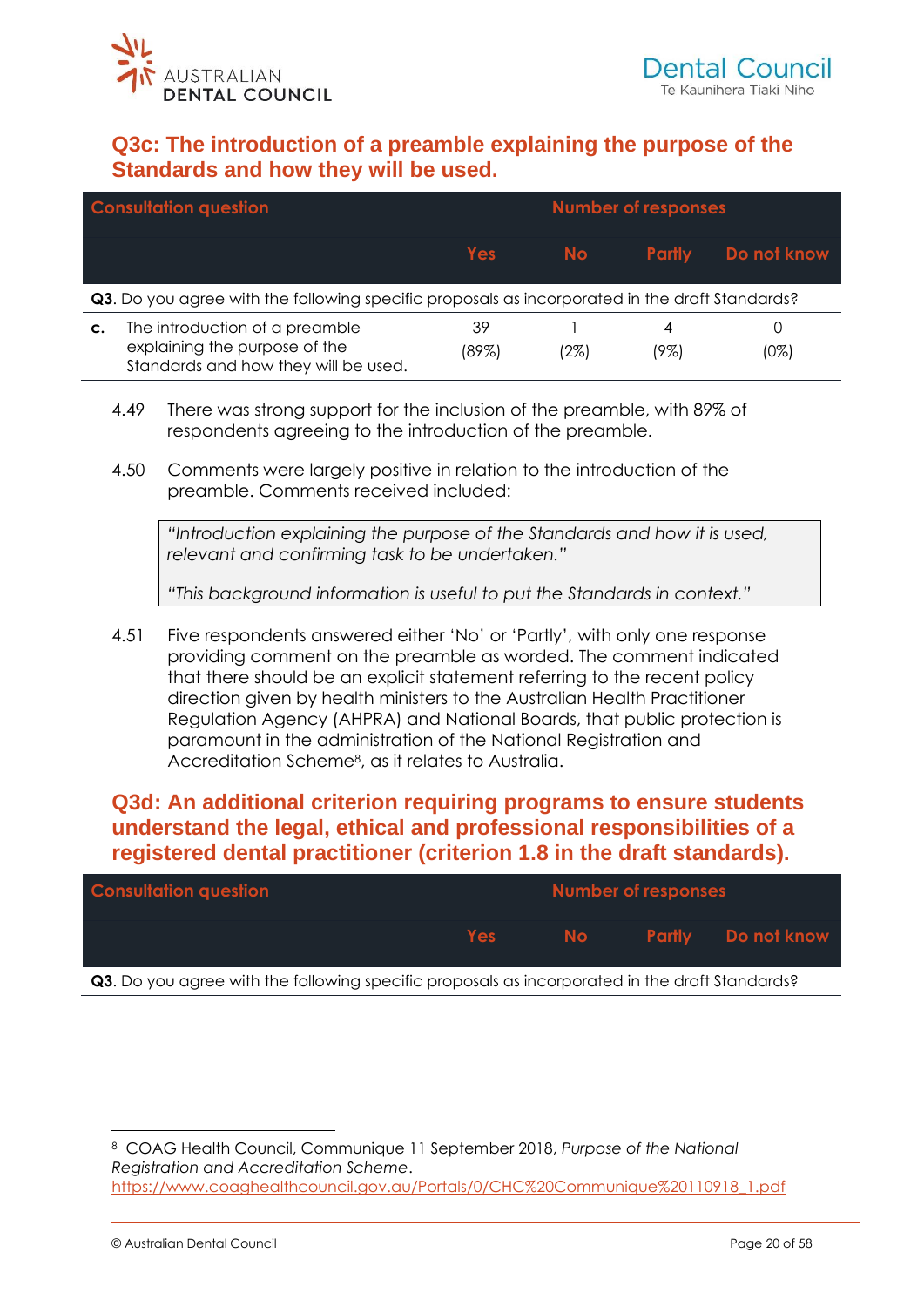

| <b>Consultation question</b>                                                                                                                                                                                                       |             |           | <b>Number of responses</b> |             |
|------------------------------------------------------------------------------------------------------------------------------------------------------------------------------------------------------------------------------------|-------------|-----------|----------------------------|-------------|
|                                                                                                                                                                                                                                    | Yes         | <b>No</b> | <b>Partly</b>              | Do not know |
| <b>d.</b> An additional criterion requiring<br>programs to ensure students<br>understand the legal, ethical and<br>professional responsibilities of a<br>registered dental practitioner (criterion<br>1.8 in the draft standards). | 41<br>(91%) | 2<br>(5%) | (2%)                       | (2%)        |

4.52 Overall, 91% of respondents supported inclusion of this criterion. Several supportive comments include:

"*I think this is a very important inclusion."*

*"It is critical to ensure public safety that dental graduates are able to understand the legal, ethical and professional responsibilities of a registered dental practitioner and to practise in accordance with these responsibilities."*

*"Yes agree, and important for public safety."*

- 4.53 No comments or rationale was provided from those who disagreed with the inclusion of the criterion within the Standards.
- 4.54 The one respondent identified as 'Partly' supporting the criterion agreed with the criterion's intent but suggested that the wording "ensures" be changed.
- <span id="page-20-0"></span>4.55 Several amendments are proposed to the criterion as worded and are addressed in Section 5 of this report. The comments are aimed at either strengthening the requirement or clarifying how the Standard is evaluated.

## **Q3e: Amended criteria to require the involvement of dental consumers in accredited program design, management and quality improvement (criterion 2.2 in the draft Standards).**

| <b>Consultation question</b>                                                                                                                                                               |             |           | <b>Number of responses</b> |              |
|--------------------------------------------------------------------------------------------------------------------------------------------------------------------------------------------|-------------|-----------|----------------------------|--------------|
|                                                                                                                                                                                            | <b>Yes</b>  | <b>No</b> | <b>Partly</b>              | Do not know  |
| <b>Q3.</b> Do you agree with the following specific proposals as incorporated in the draft Standards?                                                                                      |             |           |                            |              |
| e. Amended criteria to require the<br>involvement of dental consumers in<br>accredited program design,<br>management and quality<br>improvement (criterion 2.2 in the draft<br>Standards). | 30<br>(70%) | 3<br>(7%) | 10<br>(23%)                | Ω<br>$(0\%)$ |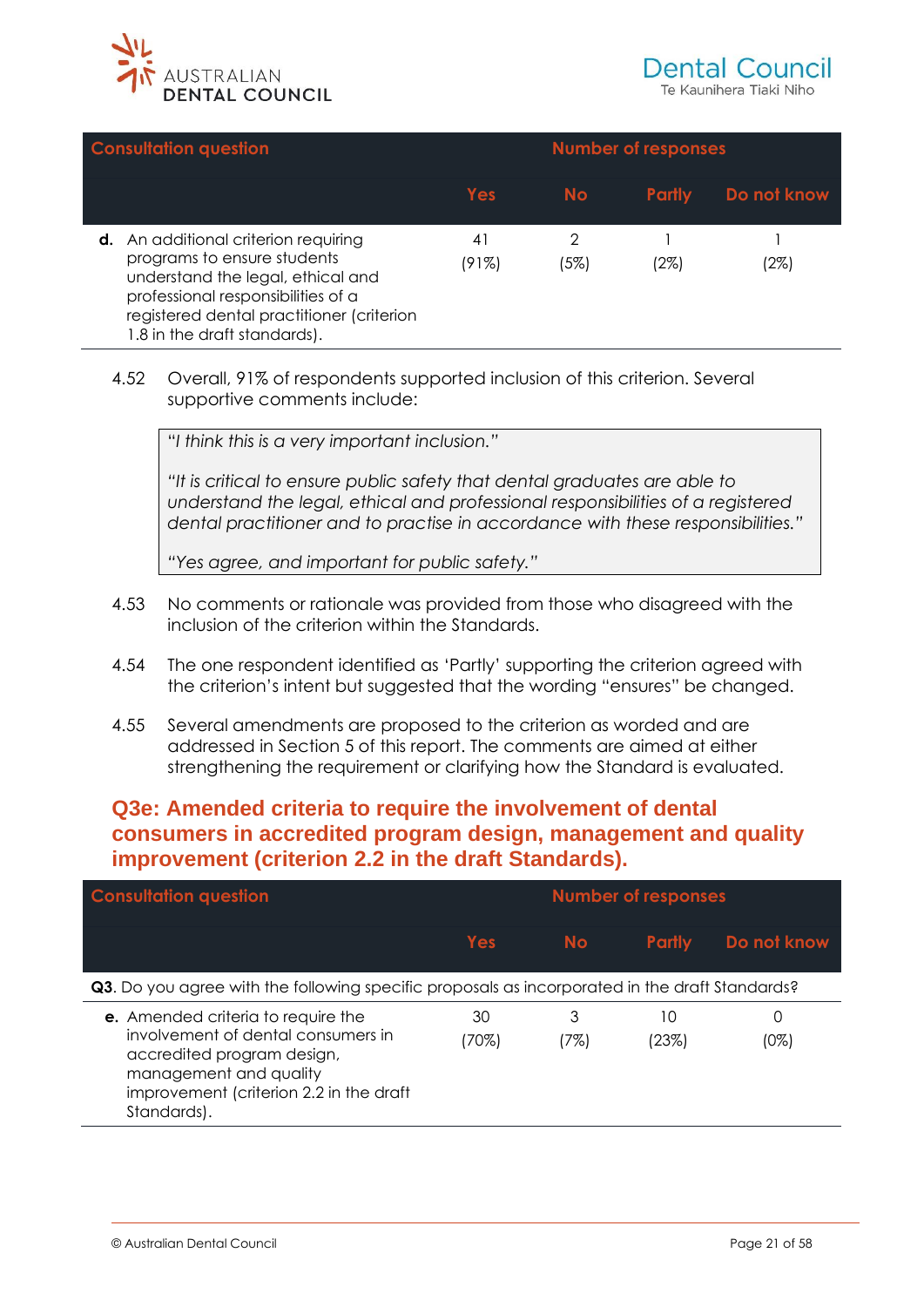

- 4.56 Although supported by the majority of respondents (70%), there is a significant minority of respondents who 'Partly' support the criterion as worded (23%) and three respondents not supporting the statement.
- 4.57 Those that responded 'No', indicated concern as to whether dental consumers or patients were suitably skilled to assist in program design and development. Comments included:

"*…I don't believe that consumers have an adequate understanding of patient safety and how this needs to be reflected in training of health professionals"*

*"Not sure that dental consumers appreciate the intricacies of dental treatment"*

4.58 Those supporting the change provided rationales for the inclusion of consumer input, including:

*"Dental consumers are in a unique position to provide feedback on the quality and appropriateness of the dental services they receive. In better understanding the wants, needs and experiences of this important stakeholder group, dental programs will be able to design, deliver and quality assure curricula that will meet current societal expectations and demands. Inclusion of consumer feedback is also consistent with expectations of other accreditation bodies and contemporary moves by universities to co-create programs and program curricula more generally."*

*"I think it is essential to involve consumers in the education of health professionals, and in the provision of healthcare services. The providers may require some guidance to help them meet this standard when it is first introduced; this could be included in the guidelines accompanying the standard."*

*"While this might be challenging for dental schools to manage in practical terms the intention is sound and supported by ADOHTA. It is important that practitioners and curricula preparing them for practice reflect, understand and incorporate the needs of consumers of dental services and respect their expertise in their own health. The new wording offers flexibility in the application of the principles which is important to school's ability to address the intention and meet the standard."*

- 4.59 Of those who supported the inclusion of dental consumers, several strongly supported the inclusion. Comments included that the revised criterion addresses the recommendations of the Accreditation Systems Review as endorsed by Australian Health Ministers.
- 4.60 Several respondents queried the difference between dental patients and dental consumers, questioning the need for both to be included within the criterion, or requested further clarification on the difference.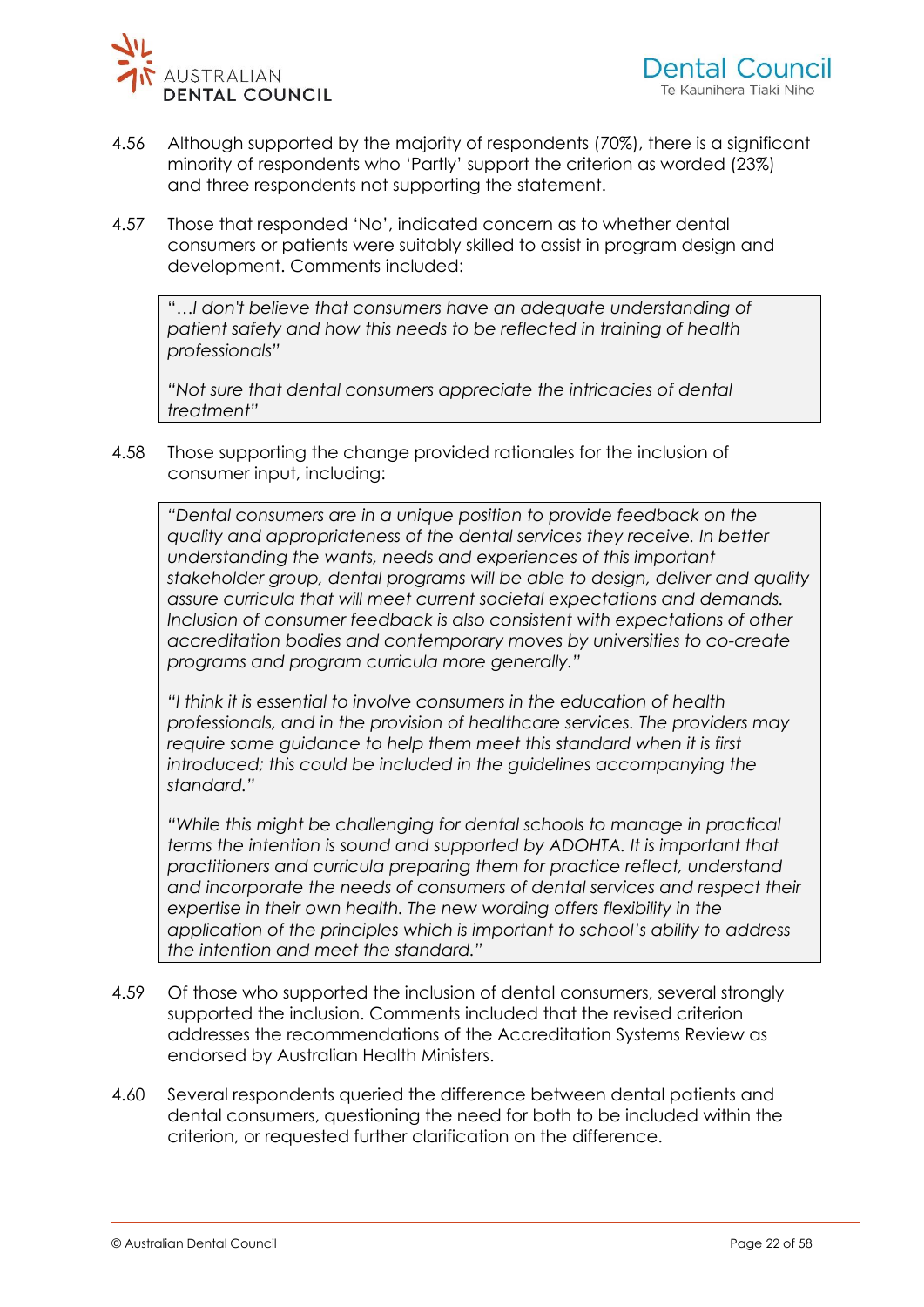

- 4.61 Another theme identified by a small number of respondents included introducing a requirement for patients to be involved in student assessment, as well as for guidance to providers as to how they may provide evidence of addressing this criterion.
- <span id="page-22-0"></span>4.62 Respondents highlighted that not all dental specialties require direct patient contact, which may create challenges to incorporating patient feedback. The outcomes focused nature of the Standards allow flexibility in how the Standards are implemented relevant to the outcomes expected.

# **Q3f: For internal, external, professional and academic input into program design and development to be combined into one criterion (criterion 2.2 in the draft Standards).**

| <b>Consultation question</b>                                                                                                                                                      |             | <b>Number of responses</b> |               |             |
|-----------------------------------------------------------------------------------------------------------------------------------------------------------------------------------|-------------|----------------------------|---------------|-------------|
|                                                                                                                                                                                   | Yes         | <b>No</b>                  | <b>Partly</b> | Do not know |
| Q3. Do you agree with the following specific proposals as incorporated in the draft Standards?                                                                                    |             |                            |               |             |
| For internal, external, professional and<br>academic input into program design<br>and development to be combined into<br>one criterion (criterion 2.2 in the draft<br>Standards). | 36<br>(82%) | 5<br>$(11\%)$              | (5%)          | (2%)        |

- 4.63 The majority of respondents supported the criterion (82%). Two respondents partly supported the amendment, but no comments or rationale were provided.
- 4.64 Five respondents (11%) opposed the change, with three making comment including:

*"I think that having separate standards is clearer despite the overlap. I fear that combining the standards is likely to result in reduced input from external parties"*

*"This has now become removed from "Academic governance" as governance is now shared among all."* 

- 4.65 The other respondent questioned the ability of education providers to bring together feedback with very different processes and disparate groups.
- 4.66 Those supporting the revised criterion identified the benefits to providers, including reduction of duplication in the accreditation process.
- 4.67 One respondent advised that by combining the criterion, it implies equal weighting to each stakeholder group, acknowledging the importance of each group.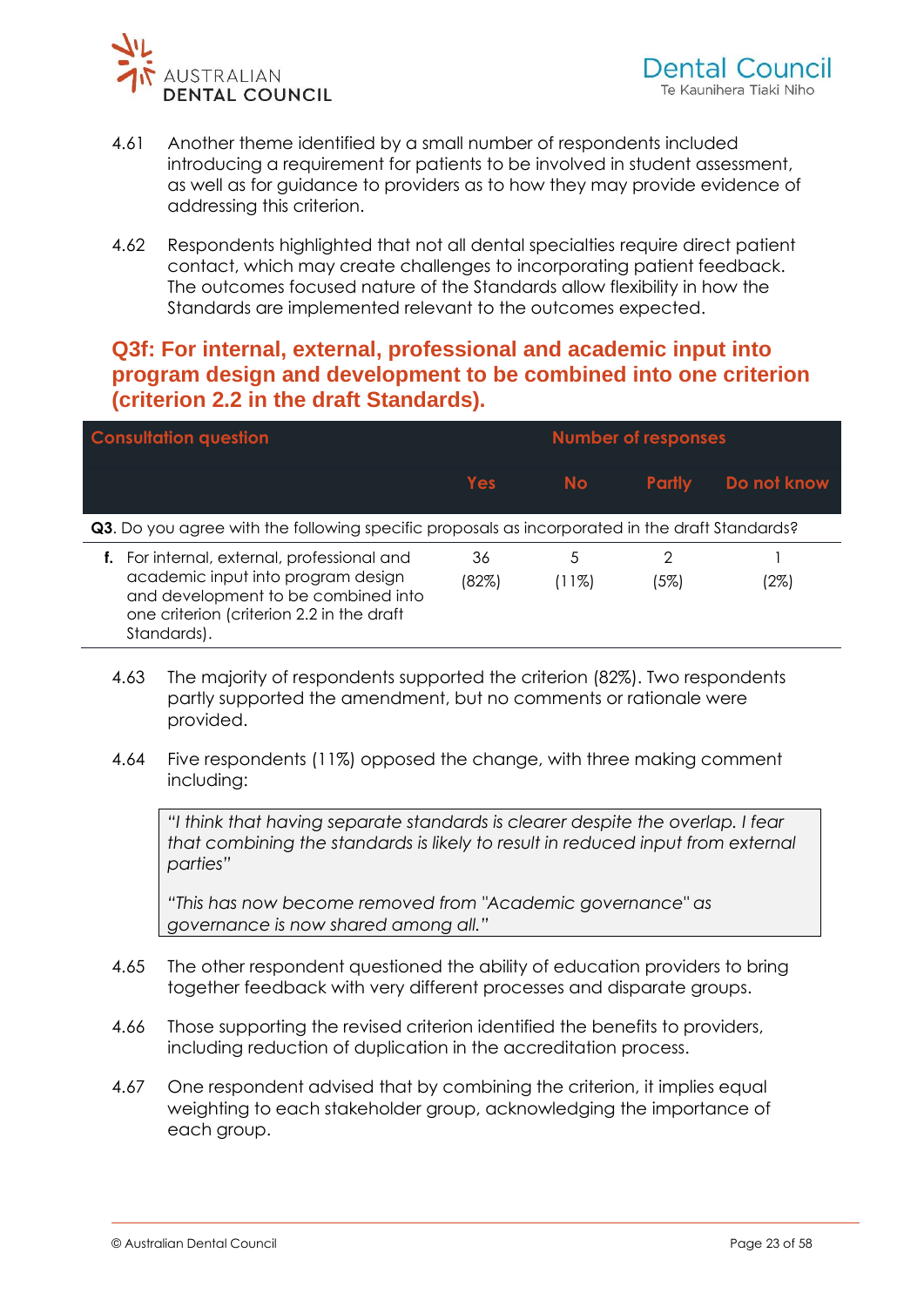

<span id="page-23-0"></span>4.68 One respondent identified that there is opportunity to also require interprofessional input into program design and delivery. This has been considered and is addressed in Section 5 of this report.

# **Q3g: The revision of the criteria in Domain 2 – Academic governance and quality assurance to clarify that the focus of the Standards is at the program level.**

|    | <b>Consultation question</b>                                                                                                                                      |             |           | <b>Number of responses</b> |             |
|----|-------------------------------------------------------------------------------------------------------------------------------------------------------------------|-------------|-----------|----------------------------|-------------|
|    |                                                                                                                                                                   | <b>Yes</b>  | <b>No</b> | <b>Partly</b>              | Do not know |
|    | Q3. Do you agree with the following specific proposals as incorporated in the draft Standards?                                                                    |             |           |                            |             |
| g. | The revision of the criteria in Domain 2 -<br>Academic governance and quality<br>assurance to clarify that the focus of<br>the Standards is at the program level. | 39<br>(89%) | 2<br>(5%) | (5%)                       | (2%)        |

- 4.69 There was strong support for the revision of the criteria within domain 2, with 89% of respondents indicating they support the amendments.
- 4.70 Of the four respondents who indicated they did not support, or partly supported the revisions, only one provided any comment or justification.
- 4.71 This respondent opined that there is need for oversight or accreditation from statutory authorities to ensure public and patient safety. There was no further rationale or information supporting this assertion.
- 4.72 A similar theme was identified in comments from those supporting the amendments, indicating the need to consider the relevance of the broader academic governance arrangements for the education provider and how these impact at the program level. These issues can be addressed during implementation, with the revisions made to the criterion enabling these factors to be considered, but ensuring they are not the focus of the accreditation assessment.
- 4.73 Comments made in support of the changes, identified overlap in the criteria as previously worded noting that the revised wording provides clarity of intent.
- <span id="page-23-1"></span>4.74 One respondent recommended a revision of the Domain, to ensure a focus at the program level as well as proposed amendments focused on criterion 2.1. Each of these are addressed in Section 5 of this report.

# **Q3h: A revised criterion regarding intra- and inter-professional education, replacing criterion 3.6 in the existing Standards.**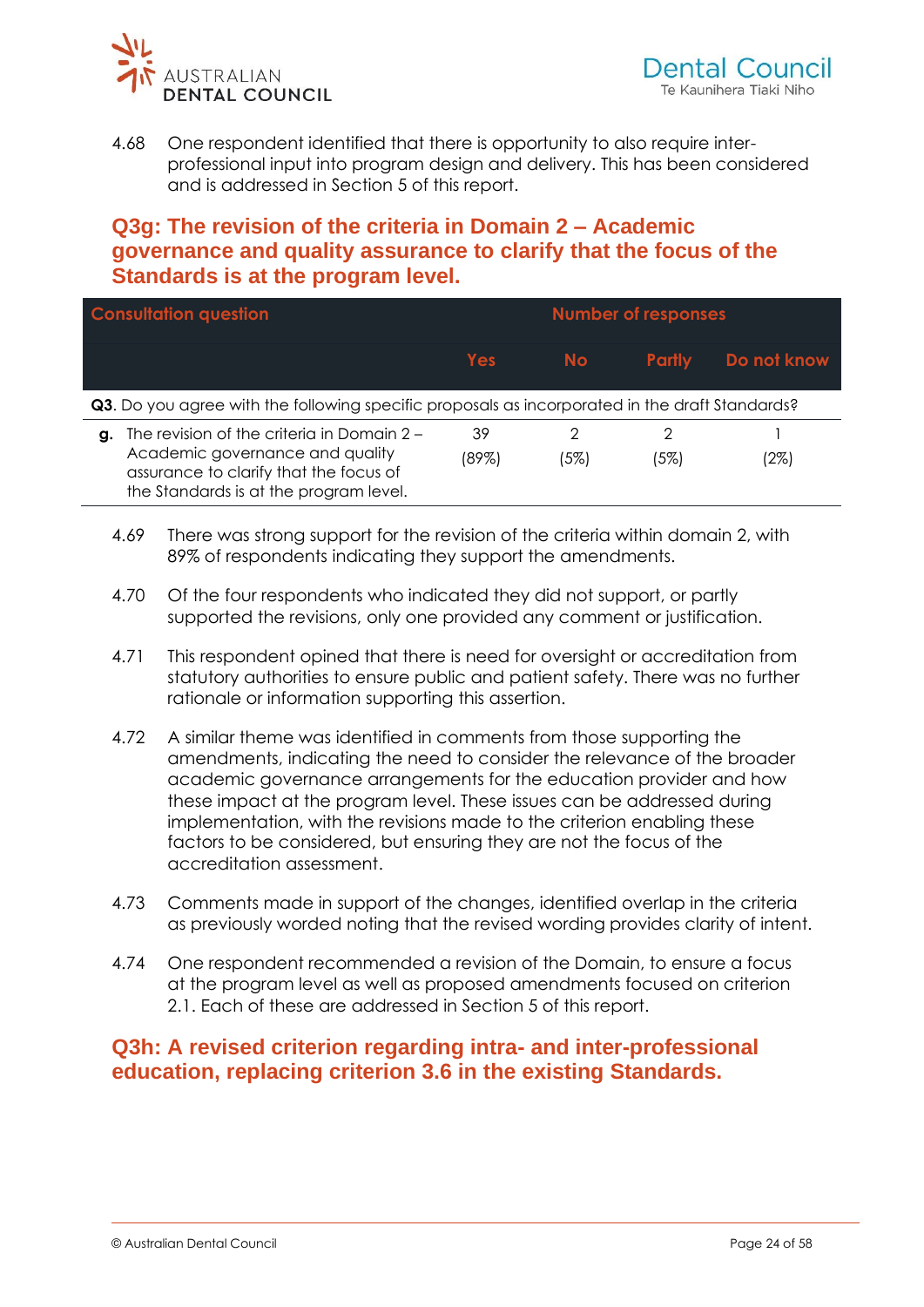

|    | <b>Consultation question</b>                                                                                                    |             |           | <b>Number of responses</b> |             |
|----|---------------------------------------------------------------------------------------------------------------------------------|-------------|-----------|----------------------------|-------------|
|    |                                                                                                                                 | Yes         | No.       | <b>Partly</b>              | Do not know |
|    | Q3. Do you agree with the following specific proposals as incorporated in the draft Standards?                                  |             |           |                            |             |
| h. | A revised criterion regarding intra- and<br>inter-professional education, replacing<br>criterion 3.6 in the existing Standards. | 35<br>(80%) | 3<br>(7%) | (9%)                       | (5%)        |

- 4.75 This area of the consultation generated several detailed responses, with varied views regarding the wording of the criterion. Overall, 80% of respondents were supportive of the criterion, but several amendments were proposed to the wording.
- 4.76 Those that supported the proposed wording included statements such as:

*"Very important for the dental team approach to dentistry."*

*"Given the criticality of interprofessional practice in contemporary health delivery an increased focus on interprofessional education is appropriate."*

*"A multi-discipline approach will hopefully re-connect the mouth to the rest of the body"*

- 4.77 The one respondent that did not support the revision identified that the revised wording did not place the emphasis on communication needed to avoid oral health "being a silo".
- 4.78 Of the four respondents who partly supported the revised wording, two proposed that the wording be revised. One suggested a focus on patient outcomes and the other recommended revision to more closely reflect the definition of interprofessional education created by the World Health Organisation (WHO) and incorporating collaborative practice.
- 4.79 Respondents who supported the revised criterion, also proposed amendments to the wording, highlighting the need to ensure that both interand intra- professional collaboration is addressed.
- 4.80 These various comments and amendments are detailed in Section 5 of the report, along with the action taken to address the feedback received.
- 4.81 One respondent highlighted the importance of inter-professional practise within rural and remote practice. Although supportive of the criterion, the context in which many rural and remote health workers operate was highlighted as an essential element of preparing a health workforce ready to meet the challenges of delivering care in a variety of settings.
- 4.82 The need to prepare a dental workforce ready to provide care in a rural and remote context may be better addressed in the professional competencies, rather than within the Standards. The professional competencies aim to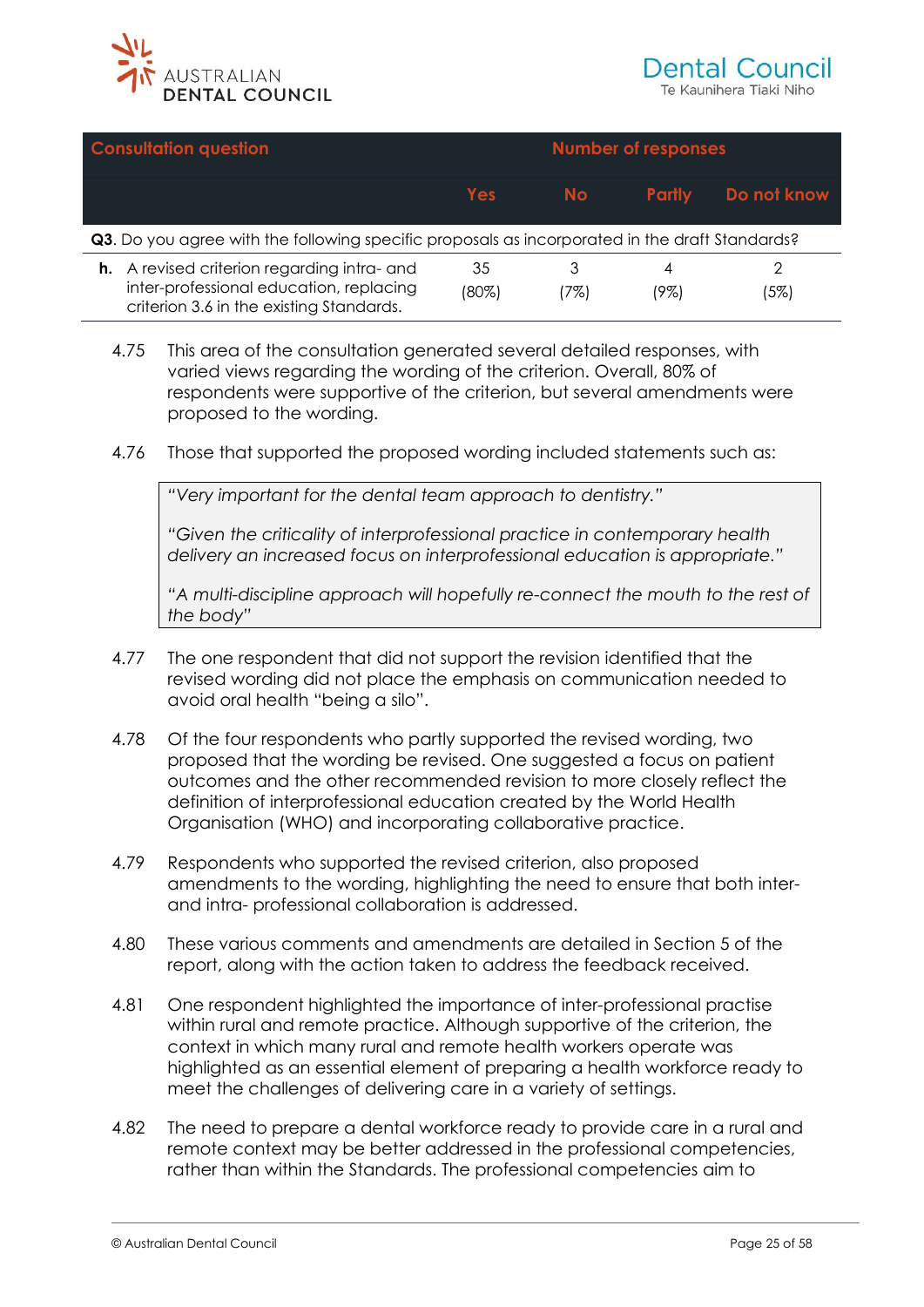

<span id="page-25-0"></span>articulate what is required of a newly qualified dental practitioner, which includes the ability to work across settings, including those in rural and remote locations where referral opportunities may be severely limited.

## **Q3i: Amendments to the domain on assessment, including changes to the Standard Statement and to the criteria underneath (Domain 5 in the draft Standards).**

| <b>Consultation question</b>                                                                                                                                                |                | <b>Number of responses</b> |               |             |
|-----------------------------------------------------------------------------------------------------------------------------------------------------------------------------|----------------|----------------------------|---------------|-------------|
|                                                                                                                                                                             | <b>Yes</b>     | <b>No</b>                  | <b>Partly</b> | Do not know |
| <b>Q3.</b> Do you agree with the following specific proposals as incorporated in the draft Standards?                                                                       |                |                            |               |             |
| <b>i.</b> Amendments to the domain on<br>assessment, including changes to the<br>Standard Statement and to the criteria<br>underneath (Domain 5 in the draft<br>Standards). | 35<br>$(80\%)$ | 3<br>(7%)                  | 5<br>(11%)    | (2%)        |

- 4.83 There was broad agreement to the revisions, with few comments included regarding the proposed revised domain.
- 4.84 Three respondents answered 'No' to this question, but only one made comments, indicating that the revised Standard Statement was not beneficial. This respondent also suggested revisions to criterion 5.4, which are addressed in Section 5 of this report.
- 4.85 Five respondents partly supported the amendments, but only two provided their rationale. One indicated that one criterion should be amended. This is addressed in Section 5 of this report. The other proposed that programs accredited as Nationally Recognised programs by the Australian Skills Quality Authority should be exempt from the requirement to map learning outcomes to the professional competencies. The learning outcomes are designated by the training package and providers are not able to add additional learning outcomes under the VET Framework in Australia.
- 4.86 It is the experience of the ADC that programs delivered under the same training package by different providers, vary in how they map the delivered units of competency to the professional competencies. The mapping provides accreditation assessors with the information needed to determine whether assessment practices demonstrate competence expected of a safe beginner practitioner.
- <span id="page-25-1"></span>4.87 Other comments received during consultation were largely supportive of the amendments, highlighting the reduction in duplication and improved clarity of the criteria.

# **Q4: Are there any additional Standards that should be added?**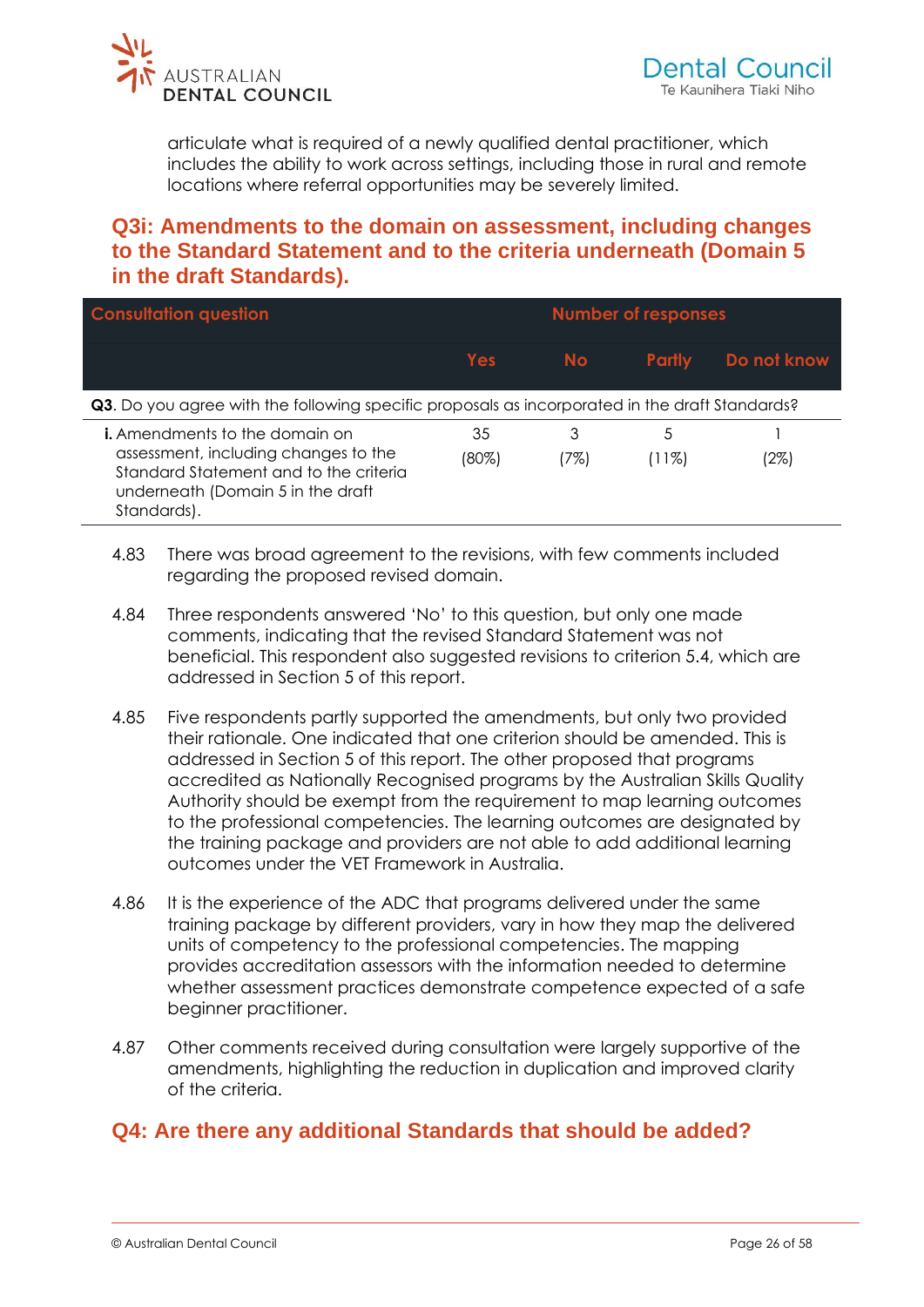

| <b>Consultation question</b>                                    |            |       | <b>Number of responses</b> |                    |
|-----------------------------------------------------------------|------------|-------|----------------------------|--------------------|
|                                                                 | <b>Yes</b> | No l  |                            | Partly Do not know |
| Q4. Are there any additional Standards that<br>should be added? | 19%        | (64%) | (5%)                       | 12%)               |

- 4.88 Of the respondents who answered 'Yes' to this question, the majority focused on amendments to existing criteria. These proposed amendments are considered in Section 5 of this report against the appropriate criterion.
- 4.89 Two other comments were received, one regarding the requirements for teaching staff to be registered and the other suggesting that students should be able to undertake clinical work within their home country.
- 4.90 The Standards do not prohibit overseas experience for students, with many providers incorporating overseas experiential learning as part of programs.
- 4.91 The requirements for registration are addressed in criterion 1.4 and as such, no amendment is proposed based on this feedback.
- 4.92 One respondent indicated that an additional Standard should be considered 'Understanding of evidence- based research to guide practice'. No other comments were received relating to research literacy. Criterion 3.5 requires graduates to be competent in research literacy for the level and type of the program. This is also an area addressed in the Professional competencies of the newly qualified dental practitioner, under domain 3 – Critical thinking. No changes are proposed to the Standards based on this feedback.
- <span id="page-26-0"></span>4.93 Other respondents noted that specific provision for the care of vulnerable populations (e.g. patients with special needs, linguistically diverse or low socioeconomic groups) and who experience significant barriers to access of care, are notably absent from all Standards. Actions to address this area of need are included in section 5 of this report.

# **Q5: Are there any Standards that should be deleted or reworded?**

| <b>Consultation question</b>                                       |            |             | <b>Number of responses</b> |             |
|--------------------------------------------------------------------|------------|-------------|----------------------------|-------------|
|                                                                    | <b>Yes</b> | No l        | <b>Partly</b>              | Do not know |
| Q5. Are there any Standards that should be<br>deleted or reworded? | 7%)        | 23<br>'56%) | 15%)                       | 12%)        |

- 4.94 Seven respondents answered yes to this question, providing comments related to specific criteria. These have been incorporated into the following section of the report and addressed as appropriate.
- 4.95 Any responses to question 6 that are directly related to the consultation process have also been considered in the following section.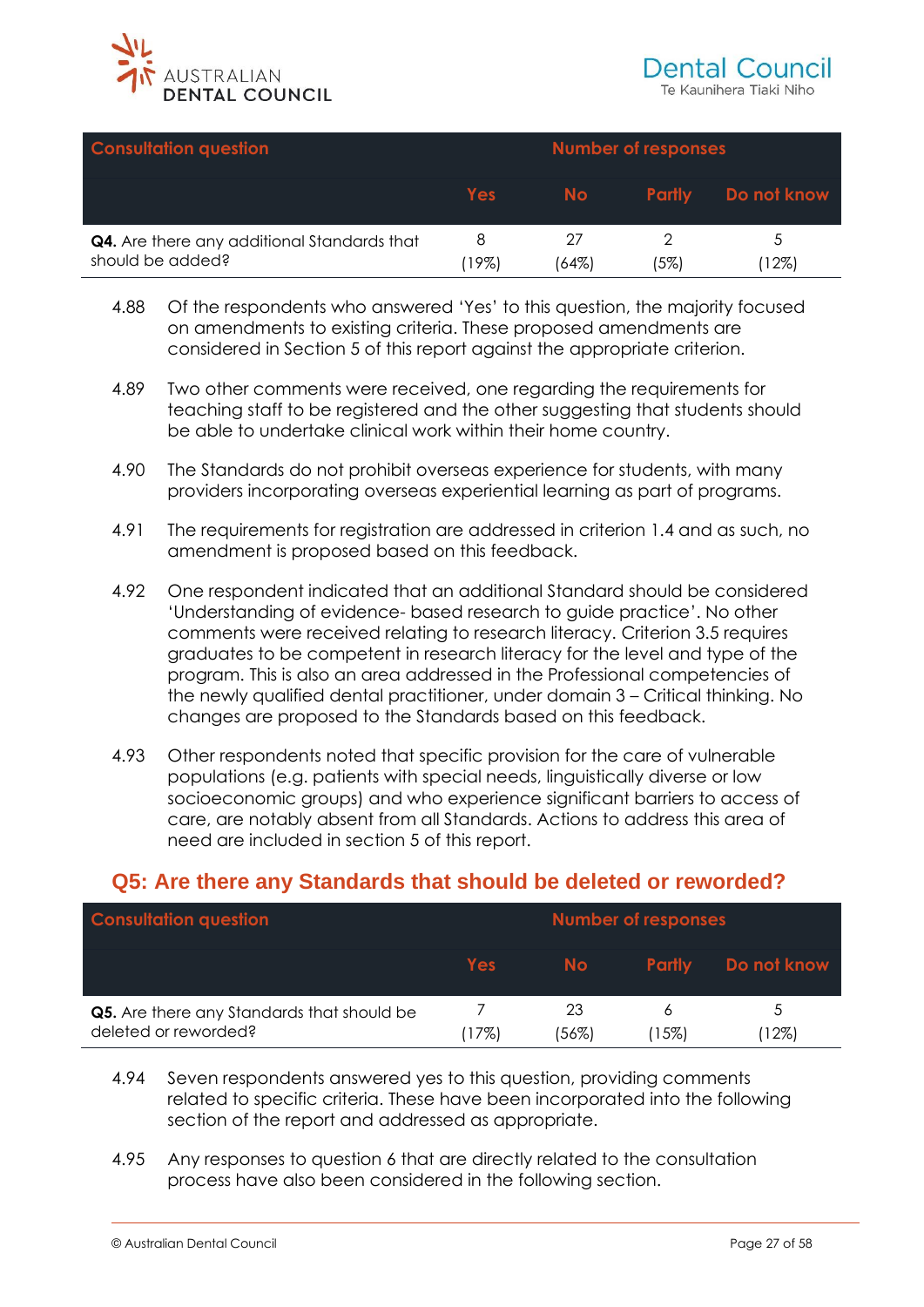<span id="page-27-0"></span>

### **5. Changes made following consideration of the consultation responses**

5.1 This section details the changes made to the Standards following the consultation process. The changes that were proposed by respondents were identified, as is the action taken after consideration of proposed amendments and comments received. If an amendment is proposed, it is clearly stated whether the proposed change has been accepted or not. Comments related to specific Standards or criteria are also identified, as is the action taken to consider the feedback provided.

### <span id="page-27-1"></span>**Preamble**

- 5.2 Public protection is paramount in the administration of the National Registration and Accreditation Scheme under which the Accreditation Standards are developed and approved in Australia.
- 5.3 In New Zealand, DC(NZ)'s primary purpose is to protect the health and safety of the public by ensuring that oral health practitioners are competent and fit to practise. This responsibility is mandated in the Health Practitioners Competence Assurance Act 2003.
- 5.4 During the consultation process, an opportunity was identified to strengthen the preamble and ensure that this focus on public protection is clear. This suggested amendment has been incorporated into a revised preamble, specific to each jurisdiction.
- 5.5 It is evident from the responses received that there was ambiguity created by including the cultural competence domain and cultural safety domain within the same document released for public consultation.
- 5.6 The ADC is required to submit the Standards for approval to the DBA in accordance with the National Law, however there may be ambiguity in a Standard recommended for approval to the National Board that incorporates a domain that is not applicable to Australian programs.
- 5.7 To simplify the Standards and make explicit their application, it is proposed to have two versions of the Standards, one version applicable for programs seeking accreditation in New Zealand, and the other for programs seeking accreditation in Australia.
- 5.8 The Standards remain joint Standards as identified by the title, except for domain 6 and criterion 3.9. This is in recognition of the jurisdictional differences between Australia and New Zealand. All other Standards and criteria are identical. This has provided an opportunity to simplify the preamble and make it specific to each jurisdictional context.
- 5.9 A further addition is included in the preamble for each jurisdiction to recognise that the Cultural safety/Cultural competence domains have been developed in consultation with Aboriginal and Torres Strait Islander health leaders and Māori and Pacific health leaders as appropriate.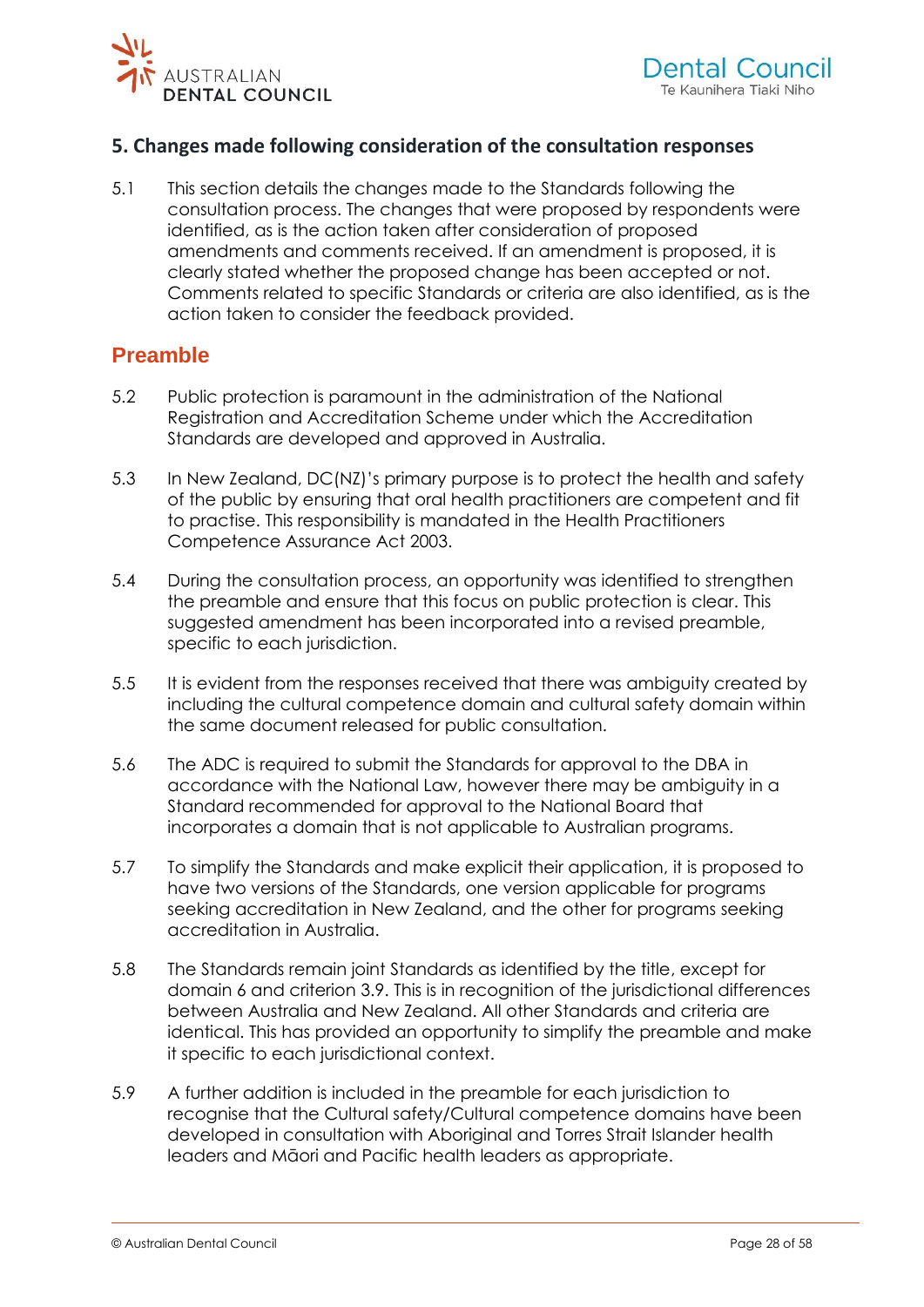<span id="page-28-0"></span>

# **Revised preamble - Australia**

The *ADC/DC(NZ) Accreditation Standards for Dental Practitioner Programs* (the Standards) are endorsed by the ADC and approved by the Dental Board of Australia (DBA) - pursuant to the *Health Practitioner Regulation National Law Act*  2009 (National Law).

Public protection is paramount in the administration of the National Registration and Accreditation Scheme, under which the Accreditation Standards are developed and approved in Australia in accordance with the National Law.

The Standards help to ensure that only suitably trained and qualified dental practitioners can register to practise in Australia. The Standards apply to all dental education programs that are approved programs that enable graduates to apply for registration as dental practitioners in Australia. The Standards also apply to programs that enable graduates to apply for endorsement of registration for conscious sedation.

The Standards comprise six domains:

- 1. Public safety
- 2. Academic governance and quality assurance
- 3. Program of study
- 4. The student experience
- 5. Assessment
- 6. Cultural safety

Each Domain includes a standard statement that articulates the key purpose of the Domain. Each standard statement is supported by multiple criteria, which set out what is expected of an ADC accredited program in order to meet each standard statement. The criteria are not sub-standards that will be individually assessed. When assessing a program, the ADC will have regard for whether each criterion is met, but will take an on-balance view of whether the evidence presented by a program provider clearly demonstrates that a particular Standard is met.

New programs and established programs are assessed against the same accreditation standards, although the assessment may be varied according to the circumstances of the program provider.

<span id="page-28-1"></span>For queries related to these Standards contact the ADC via [accreditation@adc.org.au.](mailto:accreditation@adc.org.au)

### **Revised preamble – New Zealand**

The *ADC/DC(NZ) Accreditation Standards for Dental Practitioner Programs* (the Standards) are approved by the DC(NZ) pursuant to the *Health Practitioners Competence Assurance Act* 2003 (the Act).

DC(NZ)'s primary purpose is to protect the health and safety of the public by ensuring that oral health practitioners are competent and fit to practise. This responsibility is mandated to Council under the Health Practitioners Competence Assurance Act 2003.

The Standards help to ensure that only suitably trained and qualified oral health practitioners can register to practise in New Zealand. The Standards apply to all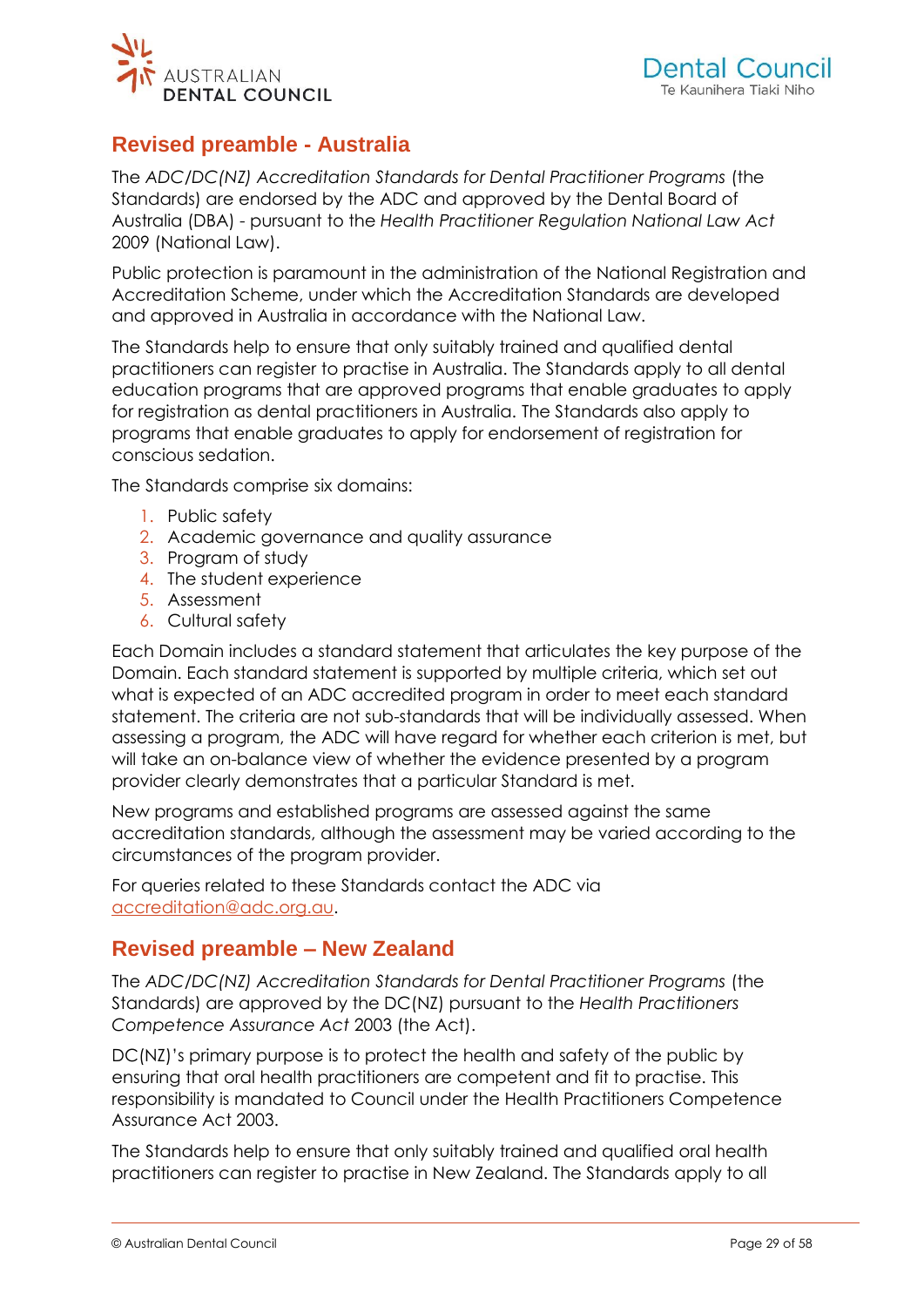

dental education programs that are prescribed programs that enable graduates to apply for registration as oral health practitioners in New Zealand.

The Standards comprise six domains:

- 1. Public safety
- 2. Academic governance and quality assurance
- 3. Program of study
- 4. The student experience
- 5. Assessment
- 6. Cultural competence

Each Domain includes a standard statement that articulates the key purpose of the Domain. Each standard statement is supported by multiple criteria, which set out what is expected of a DC(NZ) accredited program in order to meet each standard statement. The criteria are not sub-standards that will be individually assessed. When assessing a program, the DC(NZ) will have regard for whether each criterion is met, but will take an on-balance view of whether the evidence presented by a program provider clearly demonstrates that a particular Standard is met.

New programs and established programs are assessed against the same accreditation standards, although the assessment may be varied according to the circumstances of the program provider.

For queries related to these Standards contact the DC(NZ) via inquiries@dcnz.org.nz.

5.10 The following section outlines by Standard and criteria how the feedback provided has been actioned. Commentary is provided under each Standard to provide context for approaches taken and proposals made.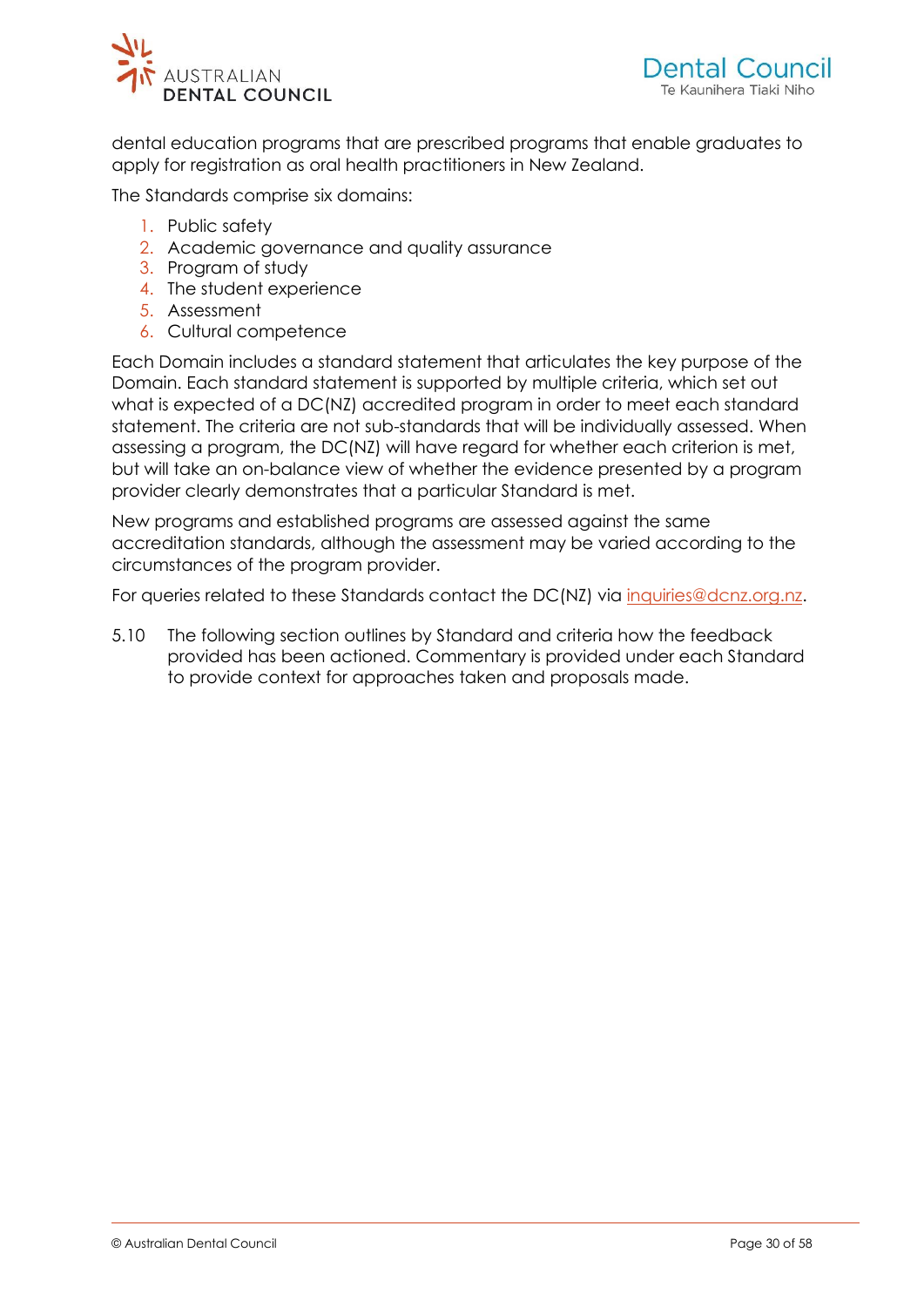<span id="page-30-0"></span>

# **Standard 1**

**Domain:** Public safety

**Standard statement:** Public safety is assured.

| <b>Draft criteria</b>                                                                                                                                                                    | <b>Comments/responses</b>                                                                                                                                    | <b>Actions</b>                                                                                                                                         |
|------------------------------------------------------------------------------------------------------------------------------------------------------------------------------------------|--------------------------------------------------------------------------------------------------------------------------------------------------------------|--------------------------------------------------------------------------------------------------------------------------------------------------------|
| 1.1 Protection of the public<br>and the care of patients<br>are prominent amongst<br>the guiding principles for<br>the program, clinical<br>training education and<br>learning outcomes. | <b>Comment:</b><br>This criterion uses' clinical<br>training, whereas 1.4 refers to<br>'clinical education'<br>Recommended to use<br>consistent terminology. | <b>Action:</b><br>Accepted - 'clinical training'<br>replaced with 'clinical<br>education'.                                                             |
| 1.2 Student impairment                                                                                                                                                                   | <b>Proposed amendment:</b>                                                                                                                                   | <b>Action:</b>                                                                                                                                         |
| screening and<br>management processes<br>are effective.                                                                                                                                  | Mechanisms to monitor<br>student fitness to practise.                                                                                                        | Not accepted – The focus of<br>the criterion is consistent with<br>obligations imposed on<br>education providers under<br>the National Law.            |
|                                                                                                                                                                                          |                                                                                                                                                              | Focus is appropriately on<br>patient safety; conduct issues<br>are managed under criterion<br>1.9: high levels of ethical and<br>professional conduct. |
|                                                                                                                                                                                          |                                                                                                                                                              | The Prompts for assessors will<br>also provide guidance as to<br>how this criterion may be<br>addressed.                                               |
| 1.3 Students achieve the<br>relevant competencies<br>before providing patient<br>care as part of the<br>program.                                                                         |                                                                                                                                                              |                                                                                                                                                        |
| 1.4 Students are supervised by<br>suitably qualified and<br>registered dental and/or<br>health practitioners during<br>clinical education.                                               |                                                                                                                                                              |                                                                                                                                                        |
| 1.5 Health services and dental<br>practices providing clinical<br>placements have robust<br>health and safety, patient<br>safety and quality and<br>care policies and                    | <b>Proposed amendment:</b><br>Suggest inclusion of<br>'academic institutions', as<br>'health services and dental<br>practices' does not                      | <b>Action:</b><br>Not accepted – Clarification<br>will be provided in the<br>Prompts for assessors all<br>settings in which students                   |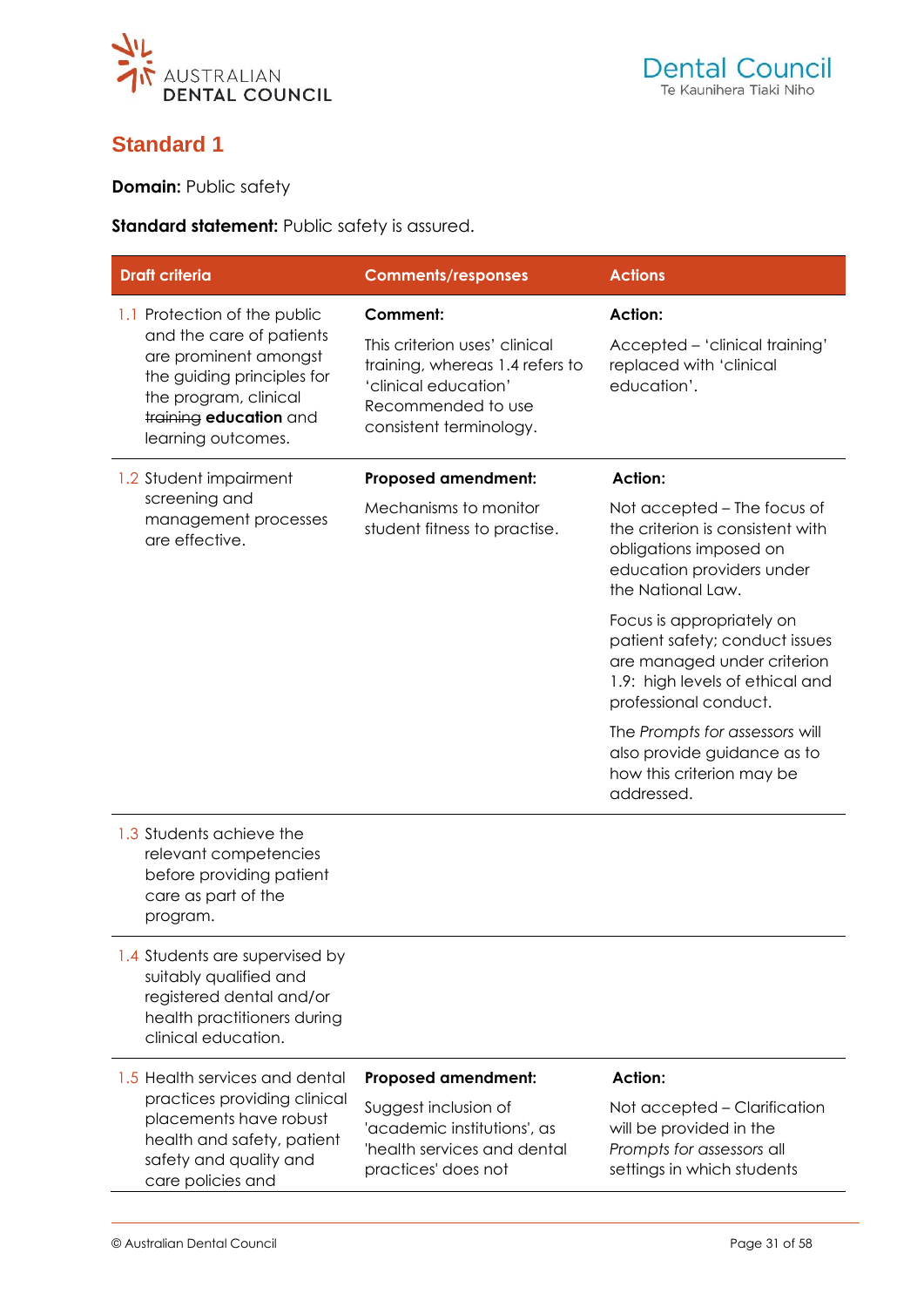

| processes and meet all<br>relevant regulations and<br>standards.                                                                                                                                                                                                                                       | necessarily include a<br>university clinic.                                                                                                                    | provide clinical care must<br>met the criterion.                                                                                                                                                                                                                                                                                                                                                                |
|--------------------------------------------------------------------------------------------------------------------------------------------------------------------------------------------------------------------------------------------------------------------------------------------------------|----------------------------------------------------------------------------------------------------------------------------------------------------------------|-----------------------------------------------------------------------------------------------------------------------------------------------------------------------------------------------------------------------------------------------------------------------------------------------------------------------------------------------------------------------------------------------------------------|
| 1.6 Patients consent to care                                                                                                                                                                                                                                                                           | <b>Proposed amendment:</b>                                                                                                                                     | <b>Action:</b>                                                                                                                                                                                                                                                                                                                                                                                                  |
| by students.                                                                                                                                                                                                                                                                                           | Amend to require informed<br>consent.                                                                                                                          | Not accepted – informed<br>consent can only be provided<br>when the patient is aware of<br>all facets of care, including<br>cost, risks and benefits, which<br>goes beyond the intent of the<br>criterion. The purpose is to<br>advise the patient that a<br>student or trainee may be<br>involved in their care.<br>Informed consent is necessary<br>when treatment planning is<br>discussed with the patient. |
| 1.7 In Australia, aAll students                                                                                                                                                                                                                                                                        | <b>Proposed amendment:</b>                                                                                                                                     | <b>Action:</b>                                                                                                                                                                                                                                                                                                                                                                                                  |
| relevant regulatory<br>authority/ies.                                                                                                                                                                                                                                                                  | are registered with the<br>Proposed rewording for clarity<br>'appropriately registered',<br>as many students will be<br>ineligible for general<br>registration |                                                                                                                                                                                                                                                                                                                                                                                                                 |
|                                                                                                                                                                                                                                                                                                        |                                                                                                                                                                | As this criterion is not<br>applicable in New Zealand, it<br>is proposed that this be<br>moved as the last criterion in<br>the domain (to become 1.9).<br>With two versions of the<br>Standards now proposed for<br>Australia and New Zealand,<br>the New Zealand version<br>could not include this criterion<br>and the balance of the<br>criterion numbering will<br>correlate between<br>jurisdictions.      |
| 1.8 Ensure that sStudents                                                                                                                                                                                                                                                                              | <b>Proposed amendment:</b>                                                                                                                                     | <b>Action:</b>                                                                                                                                                                                                                                                                                                                                                                                                  |
| understand the legal,<br>To ensure students understand<br>ethical and professional<br>the legal, ethical and<br>responsibilities of a<br>professional responsibilities of<br>registered dental<br>a registered dental<br>practitioner.<br>practitioner prior to delivering<br>dental care to patients. |                                                                                                                                                                | Not accepted – The<br>amendment duplicates the<br>information gathered to<br>address criterion 1.3.                                                                                                                                                                                                                                                                                                             |
|                                                                                                                                                                                                                                                                                                        | <b>Proposed amendments:</b>                                                                                                                                    | <b>Action:</b>                                                                                                                                                                                                                                                                                                                                                                                                  |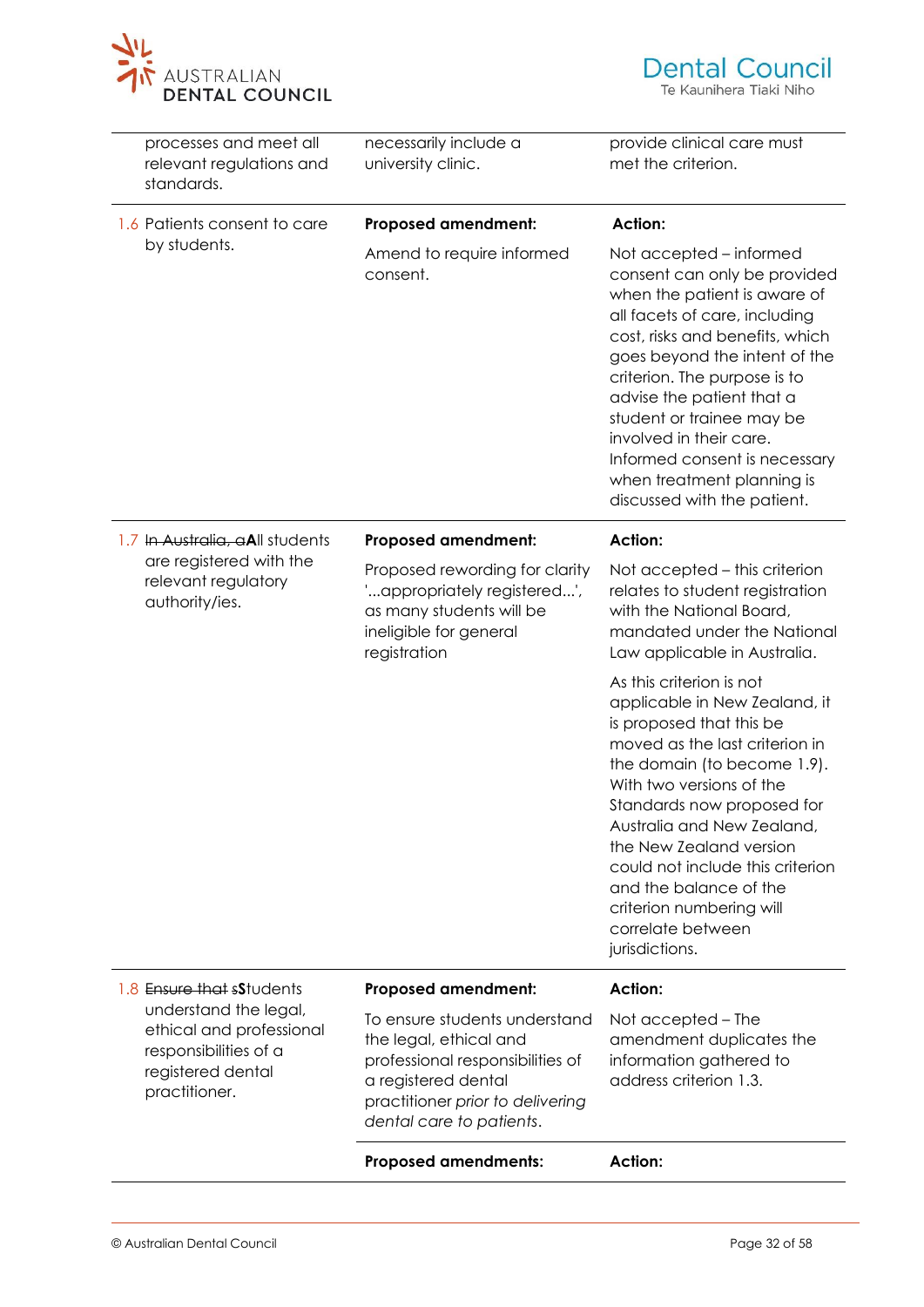

|                  | Removal of the words 'Ensure<br>that' - difficult to measure                                                                                                                      | Accepted - The Standard has<br>been revised and the words<br>'Ensure that' removed.                                                                                     |
|------------------|-----------------------------------------------------------------------------------------------------------------------------------------------------------------------------------|-------------------------------------------------------------------------------------------------------------------------------------------------------------------------|
|                  | <b>Proposed amendment:</b>                                                                                                                                                        | <b>Action:</b>                                                                                                                                                          |
|                  | This criterion be expanded to<br>specifically refer to<br>interprofessional training with<br>Aboriginal and Torres Strait<br><b>Islander Health Practitioners</b><br>and Workers. | Not accepted – The revision<br>would be duplicative of<br>criterion 3.6.                                                                                                |
|                  | <b>Proposed amendment:</b>                                                                                                                                                        | <b>Action:</b>                                                                                                                                                          |
|                  | The program provider ensures<br>that students understand the<br>legal, ethical and professional<br>responsibilities of a registered<br>dental practitioner.                       | Not accepted - The revised<br>criterion addresses the<br>wording issue identified. The<br>program provider is<br>responsible for meeting all of<br>the Standards.       |
|                  | <b>Proposed amendment:</b>                                                                                                                                                        | <b>Action:</b>                                                                                                                                                          |
|                  | To include reference to<br>student dental practitioners<br>within the criterion.                                                                                                  | Not accepted - Jurisdictional<br>differences between Australia<br>and New Zealand set<br>different requirements of<br>students, including registration<br>in Australia. |
| program provider |                                                                                                                                                                                   |                                                                                                                                                                         |

 $1.9$  The holds students and staff to high levels of ethical and professional conduct.

#### **Commentary**

- 5.11 Additions proposed to this standard also included 'Providing culturally appropriate care to migrant groups (can help reduce this disparity).' This is already addressed in criterion 3.9 and has not been incorporated within this domain.
- 5.12 A suggested amendment was to incorporate a statement regarding an education provider's obligation to comply with the requirements under the National Law. This proposed amendment was not accepted as it replicates elements of evidence provided under criteria 1.4, 1.5 and 1.9. There are also jurisdictional differences on the regulation of program providers compared with health practitioners.
- 5.13 One respondent proposed that protection of the public should also consider the impact that health service delivery has on climate change, and proposed that this issue be incorporated within the domain. No change has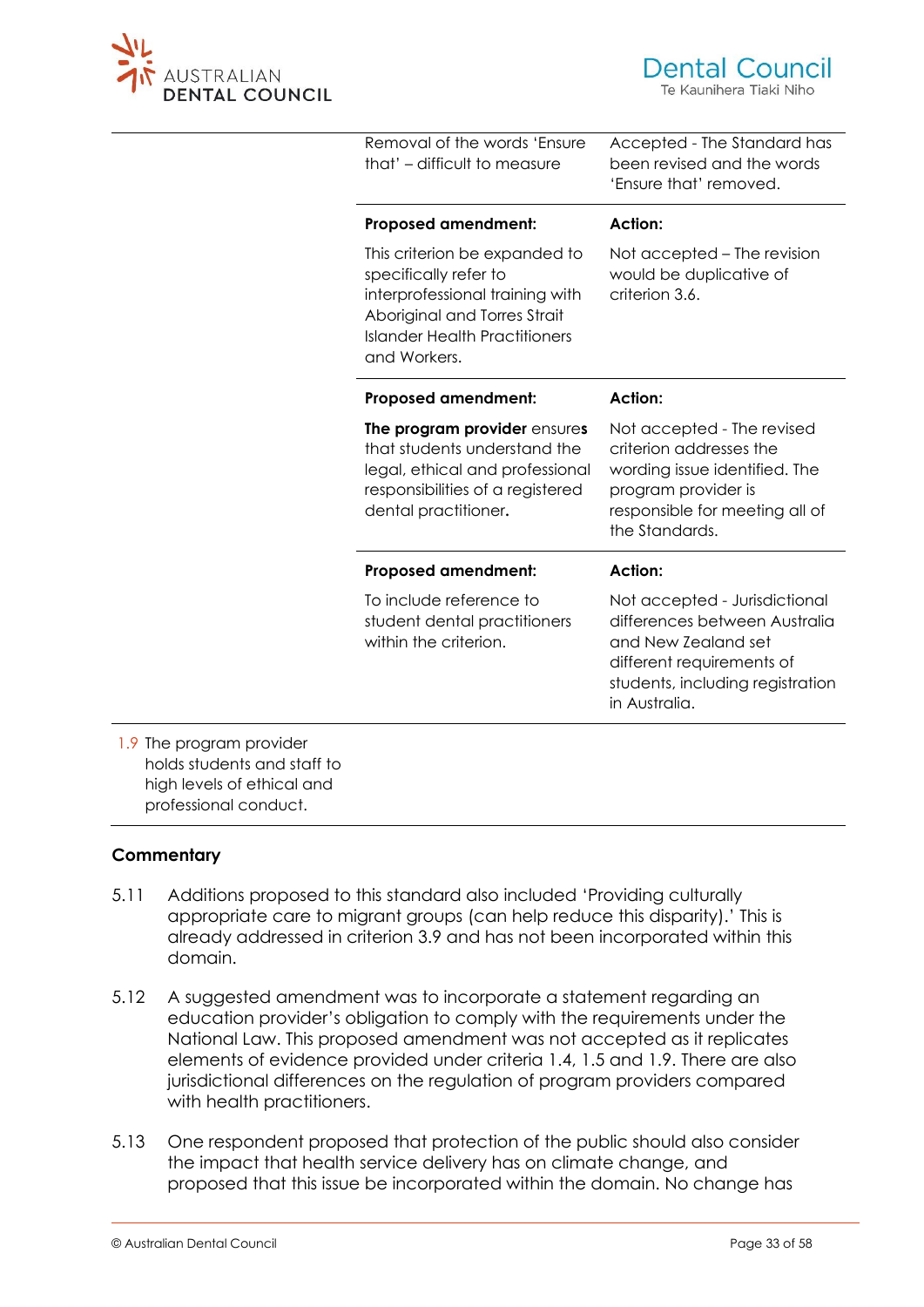

been made to the Standards based on this feedback, however there is opportunity to consider the environmental impact of health care within the review of the Professional competencies of the newly qualified dental practitioner to be undertaking later in 2020.

5.14 The current Professional competencies for all divisions of registration include the following description within the Professionalism domain:

'8. to understand the principles of efficient, effective and equitable utilisation of resources, and recognise local and national needs in health care and service delivery across Australia's geographical areas.'

- 5.15 There is opportunity to take into consideration the environmental impacts of healthcare service delivery, including in identifying opportunities to reduce waste and to move towards more energy efficient materials and products within the professional competencies framework.
- 5.16 Another area raised as a concern related to the preparedness of graduates to work in rural and remote communities. The opportunities for students within accredited programs to gain experience in these settings is greatly varied, as some programs are delivered within rural settings, while others offer students opportunities to undertake rural placements.
- 5.17 The professional competencies set the expectation that programs prepare students to work across geographical locations, which includes rural and remote communities. This is an area that can be further expanded with the review of the professional competencies. As such, no change has been made to the Standards based on this feedback.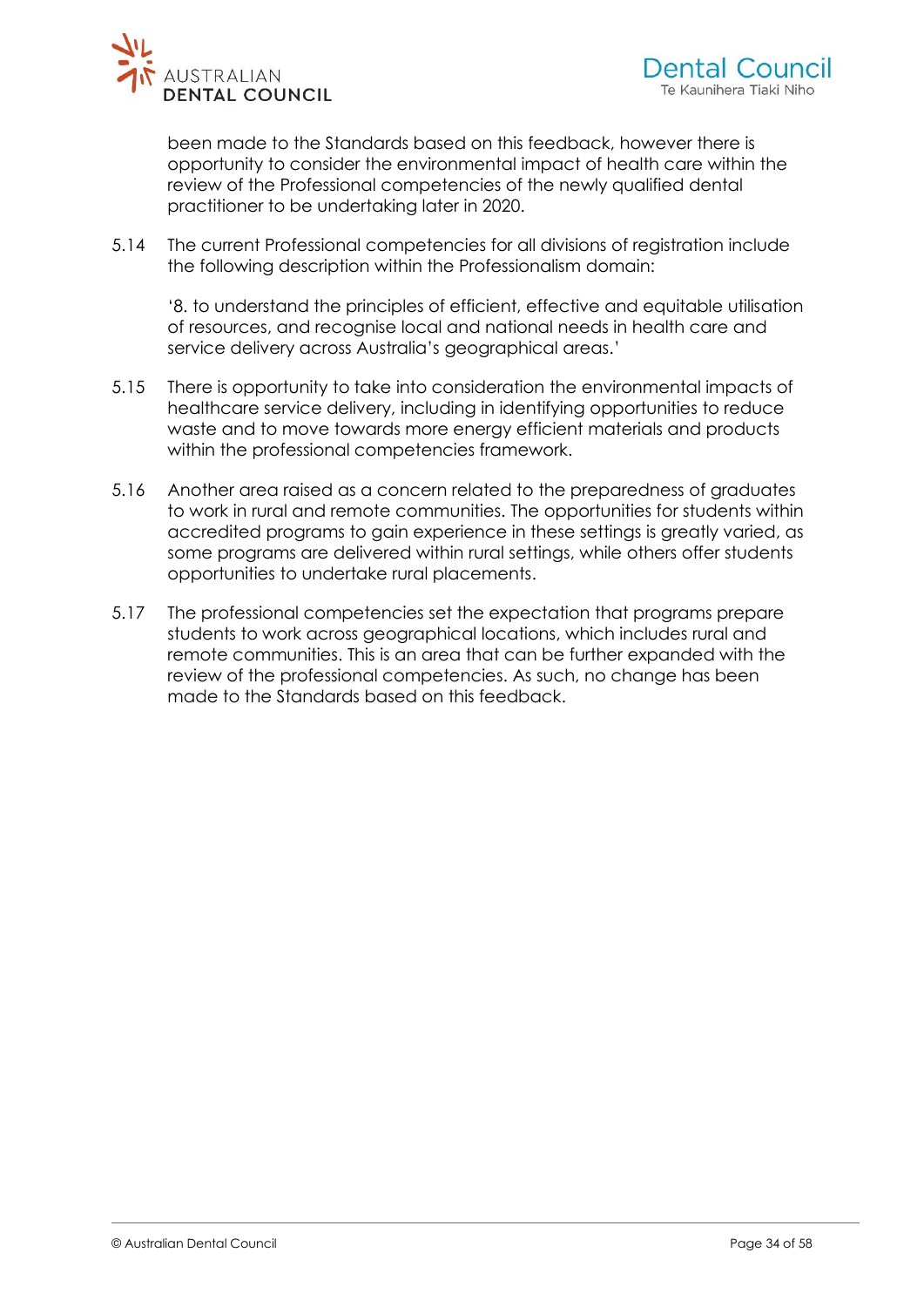<span id="page-34-0"></span>

# **Standard 2**

**Domain:** Academic governance and quality assurance

**Proposed amendment to the Domain:** Academic governance and quality assurance of the program.

**Action:** Not accepted. The domain provides a heading for ease of navigation. Programs are assessed against the Standard Statement. Other domain headings do not follow this format.

**Standard statement:** Academic governance and quality assurance processes are effective.

| <b>Draft criteria</b>                                                                                                                                                           | <b>Comments/responses</b>                                                                                 | <b>Actions</b>                                                                                                                                                                                                                                                                                                                                                                                                                                                                                 |
|---------------------------------------------------------------------------------------------------------------------------------------------------------------------------------|-----------------------------------------------------------------------------------------------------------|------------------------------------------------------------------------------------------------------------------------------------------------------------------------------------------------------------------------------------------------------------------------------------------------------------------------------------------------------------------------------------------------------------------------------------------------------------------------------------------------|
| 2.1 The program can<br>demonstrate a Academic<br>governance<br>arrangements are in place<br>for the program and<br>include systematic<br>monitoring, review and<br>improvement. | <b>Proposed amendment:</b><br>To reword to 'Governance<br>arrangements of a program<br>are appropriate'   | Action:<br>Accepted with amendment<br>- Revised criterion to<br>'Academic governance<br>arrangements are in place<br>for the program and include<br>systematic monitoring,<br>review and improvement.'                                                                                                                                                                                                                                                                                         |
| 2.2 Students, patients, dental<br>consumers (including<br>patients), and internal and<br>external academic, and<br>professional peers<br>contribute to the<br>program's design, | <b>Comment:</b><br>It is unclear what the<br>difference is between<br>patients and dental<br>consumer.    | <b>Action:</b><br>Accepted with amendment<br>- the criterion has been<br>reworded to identify that<br>patients are a subset of<br>dental consumers.                                                                                                                                                                                                                                                                                                                                            |
| management and quality<br>improvement.                                                                                                                                          | <b>Proposed amendment:</b><br>To also require consumers to<br>be integrated into<br>assessment processes. | <b>Action:</b><br>Not accepted - Although<br>supportive of the approach<br>of incorporating consumers<br>into the assessment<br>processes where it is<br>considered appropriate, the<br>ability of some providers to<br>address this as a minimum<br>requirement may be limited<br>by the Standards for<br>Registered Training<br>Organisations (RTOs) 2015<br>with which RTOs must<br>comply. This obligation was<br>also not consulted on and<br>may have substantial impact<br>on programs. |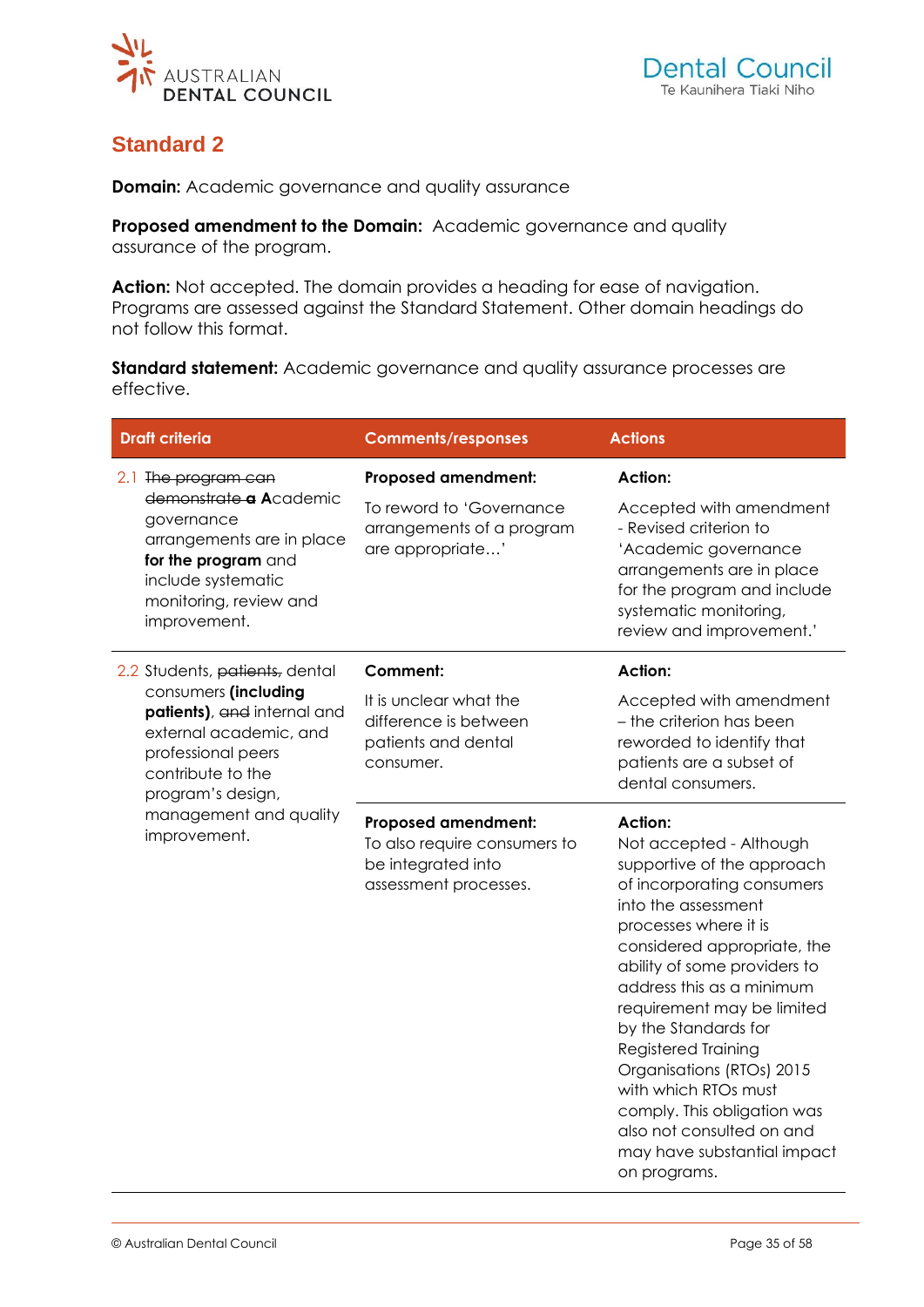

Accepted – The first 'and' in the sentence deleted to

Noted – This will be included within the revised *Prompts for* 

*assessors* to help guide providers and assessors.

**Action:**

**Action:**

improve clarity.

#### **Proposed amendment:**

Removal of the first 'and' from the criterion.

#### **Comment:**

There should also be a requirement that unit coordinators provide evidence that they have acted on consumer feedback.

program design should be

encouraged.

| <b>Proposed amendment:</b>    | <b>Action:</b> |
|-------------------------------|----------------|
| Inter-professional input into | No ame         |

No amendment required - The wording of the criterion enables providers to seek inter-professional input. External academic input is not limited only to the dental professions, but may also be demonstrated by the inclusion of other health professions or educational expertise in curriculum design. This may already occur in programs that have inter-professional learning in place.

|                                                                                                                                      | <b>Proposed amendment:</b>                                                                       | <b>Action:</b>                                                                                                                                                                                                             |
|--------------------------------------------------------------------------------------------------------------------------------------|--------------------------------------------------------------------------------------------------|----------------------------------------------------------------------------------------------------------------------------------------------------------------------------------------------------------------------------|
|                                                                                                                                      | Professional associations<br>should be included in the<br>criteria.                              | Not accepted – The term<br>professional peers can<br>include, but is not limited to,<br>professional associations.<br>Additionally, not all dental<br>specialties have specialist<br>associations with which to<br>engage. |
| 2.3 Mechanisms exist for                                                                                                             | Comment:                                                                                         | Action:                                                                                                                                                                                                                    |
| responding within the<br>curriculum to<br>contemporary<br>developments in clinical<br>practice and health<br>professional education. | Is the expectation that a<br>graduate will be competent<br>to practice largely<br>independently? | No change required. In<br>Australia, the DBA Scope of<br><b>Practice Registration</b><br>Standard (Revised) <sup>9</sup> and<br>associated guidelines to be<br>implemented in mid-2020                                     |

<sup>9</sup> Dental Board of Australia. *Scope of Practice Registration Standard (Revised) – Mid 2020. Accessed from<https://www.dentalboard.gov.au/Registration-Standards.aspx>*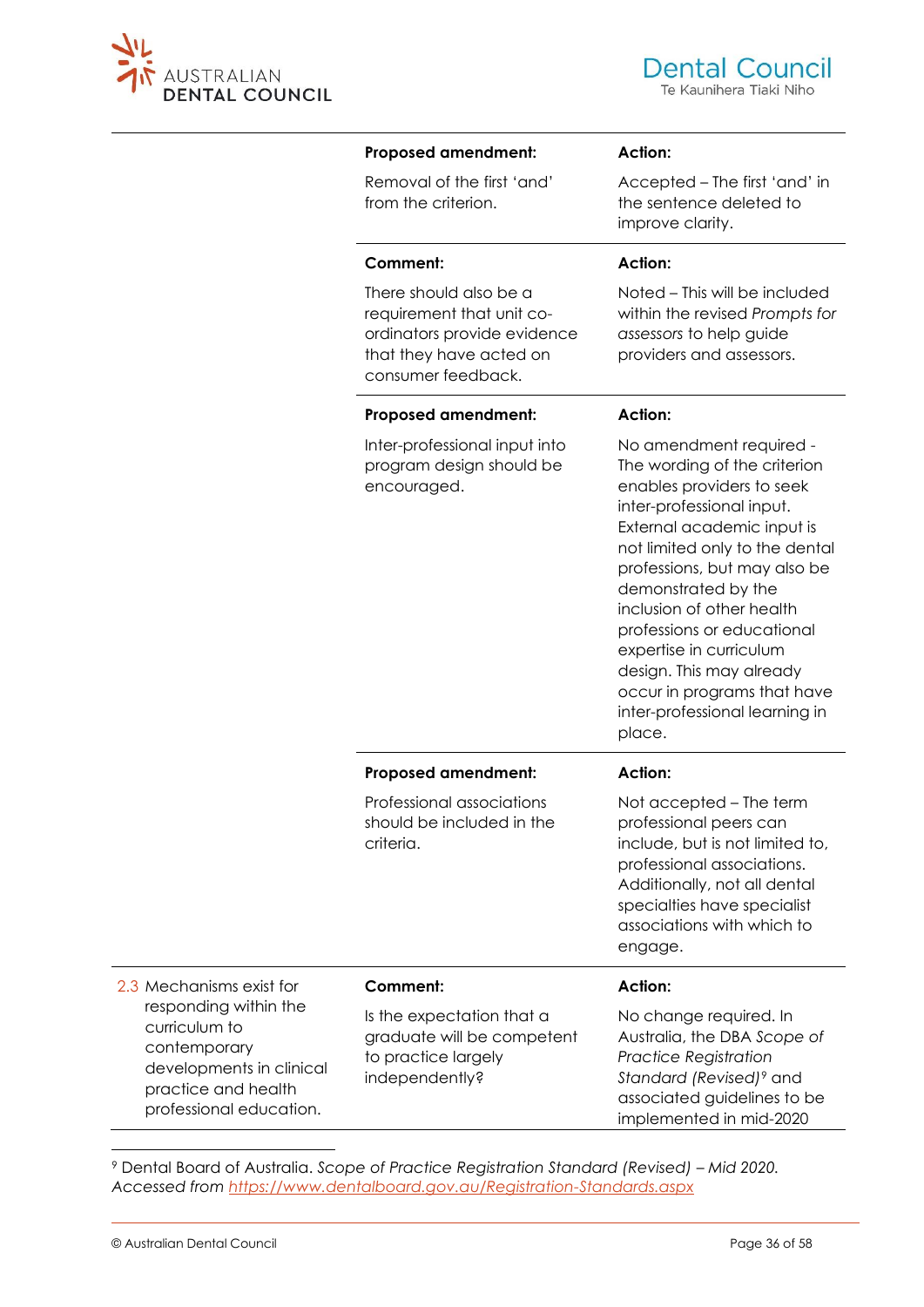



removes the requirement for dental hygienists, dental therapists and oral health therapists to work in a structured professional relationship. Each practitioner is responsible for the care they provide and must only perform treatment for which they are competent. Similarly, in New Zealand, a graduate from an accredited program is eligible to register and start practising in NZ; all practitioners are responsible for the care they provide – with some practitioner groups practising under defined supervision levels for some activities.

### **Commentary**

- 5.18 Comments were provided regarding implementation of the standard and the requirement to demonstrate consumer feedback has been acted upon. Evidence is provided as part of the accreditation process that feedback from employers, students and external academic input is actioned in program review and improvement. The ADC and DC(NZ) expect that similar evidence will be used to demonstrate compliance with the Standards.
- 5.19 The revised criterion 2.1 allows for a focus, at the program level, on the effectiveness of broader academic governance arrangements, highlighted by respondents' comments that connection to the overall governance arrangements for the provider remain important. The criterion and Standard statement as worded, provide the ADC and DC(NZ) flexibility to address any broader issues of governance that may impact on the program and its ability to deliver on its expected outcomes in instances where these issues are identified.
- 5.20 A further comment received related to ensuring an emphasis on student engagement in curriculum and assessment design and review, and for the provision of evidence that this outcome is achieved. In addition to criterion 2.2, this is also addressed in criterion 4.6 which requires students to have representation on program committees and/or decision-making bodies.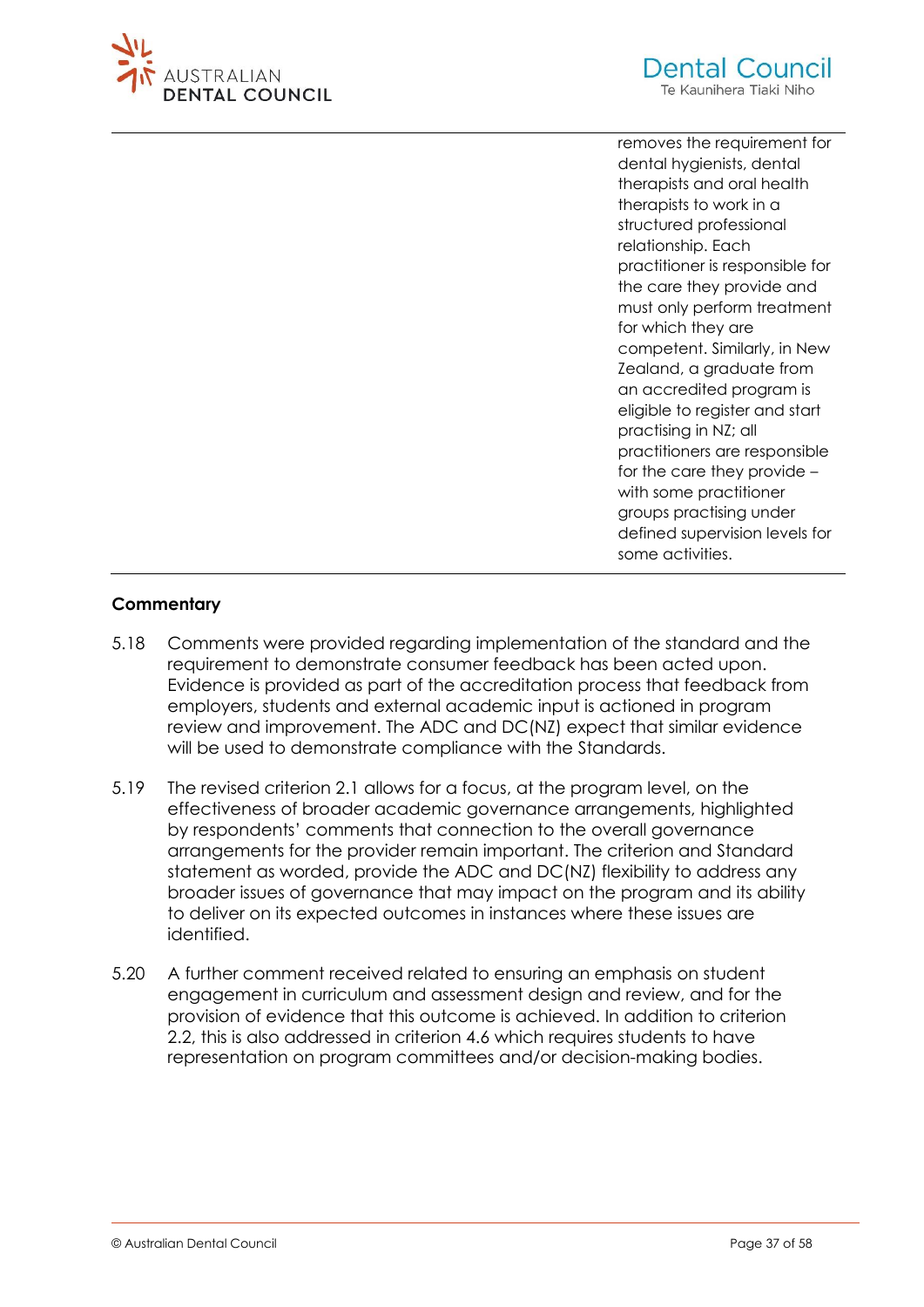<span id="page-37-0"></span>

# **Standard 3**

**Domain:** Program of study

**Standard statement:** Program design, delivery and resourcing enable students to achieve the required professional competencies.

|     | <b>Draft criteria</b>                                                                                                                  | <b>Comments/responses</b>                                                                                                                                            | <b>Actions</b>                                                                                                                                               |
|-----|----------------------------------------------------------------------------------------------------------------------------------------|----------------------------------------------------------------------------------------------------------------------------------------------------------------------|--------------------------------------------------------------------------------------------------------------------------------------------------------------|
| 3.1 | A coherent educational<br>philosophy informs the<br>program's design and<br>delivery.                                                  |                                                                                                                                                                      |                                                                                                                                                              |
| 3.2 | Program learning                                                                                                                       | Comment:                                                                                                                                                             | <b>Action:</b>                                                                                                                                               |
|     | outcomes address all<br>the required professional<br>competencies.                                                                     | The word "addresses" in 3.2<br>commonly means "deals with<br>or discusses" and is not the<br>same as "attain" as many<br>practitioners might expect of<br>graduates. | No change required -<br>Providers demonstrate that<br>students have attained the<br>required competencies,<br>including clinical<br>competencies, to a level |
|     |                                                                                                                                        | Are there core competencies<br>in clinical practice that should<br>be attained (as opposed to<br>just addressed)?                                                    | required to be a competent<br>practitioner. Programs<br>demonstrate this by<br>compliance with the<br>assessment standard.                                   |
| 3.3 | The quality, quantity                                                                                                                  | Comment:                                                                                                                                                             | <b>Action:</b>                                                                                                                                               |
|     | and variety of clinical<br>education is sufficient to<br>produce a graduate<br>competent to practice<br>across a range of<br>settings. | Could include e-learning and<br>changes to pedagogy                                                                                                                  | No change required - The<br>criterion as worded already<br>allows flexibility to providers.                                                                  |
| 3.4 | Learning and teaching                                                                                                                  | <b>Comment:</b>                                                                                                                                                      | <b>Action:</b>                                                                                                                                               |
|     | methods are<br>intentionally designed<br>and used to enable<br>students to achieve the<br>required learning<br>outcomes.               | Could include e-learning and<br>changes to pedagogy                                                                                                                  | No change required - The<br>criterion as worded already<br>allows flexibility to providers.                                                                  |
| 3.5 | Graduates are<br>competent in research<br>literacy for the level and<br>type of the program.                                           |                                                                                                                                                                      |                                                                                                                                                              |
| 3.6 | Students work with and<br>learn from and about<br>relevant dental and                                                                  | Comment:                                                                                                                                                             | <b>Action:</b><br>Noted – Addressed in the<br>revised criterion. The Prompts                                                                                 |
|     |                                                                                                                                        |                                                                                                                                                                      |                                                                                                                                                              |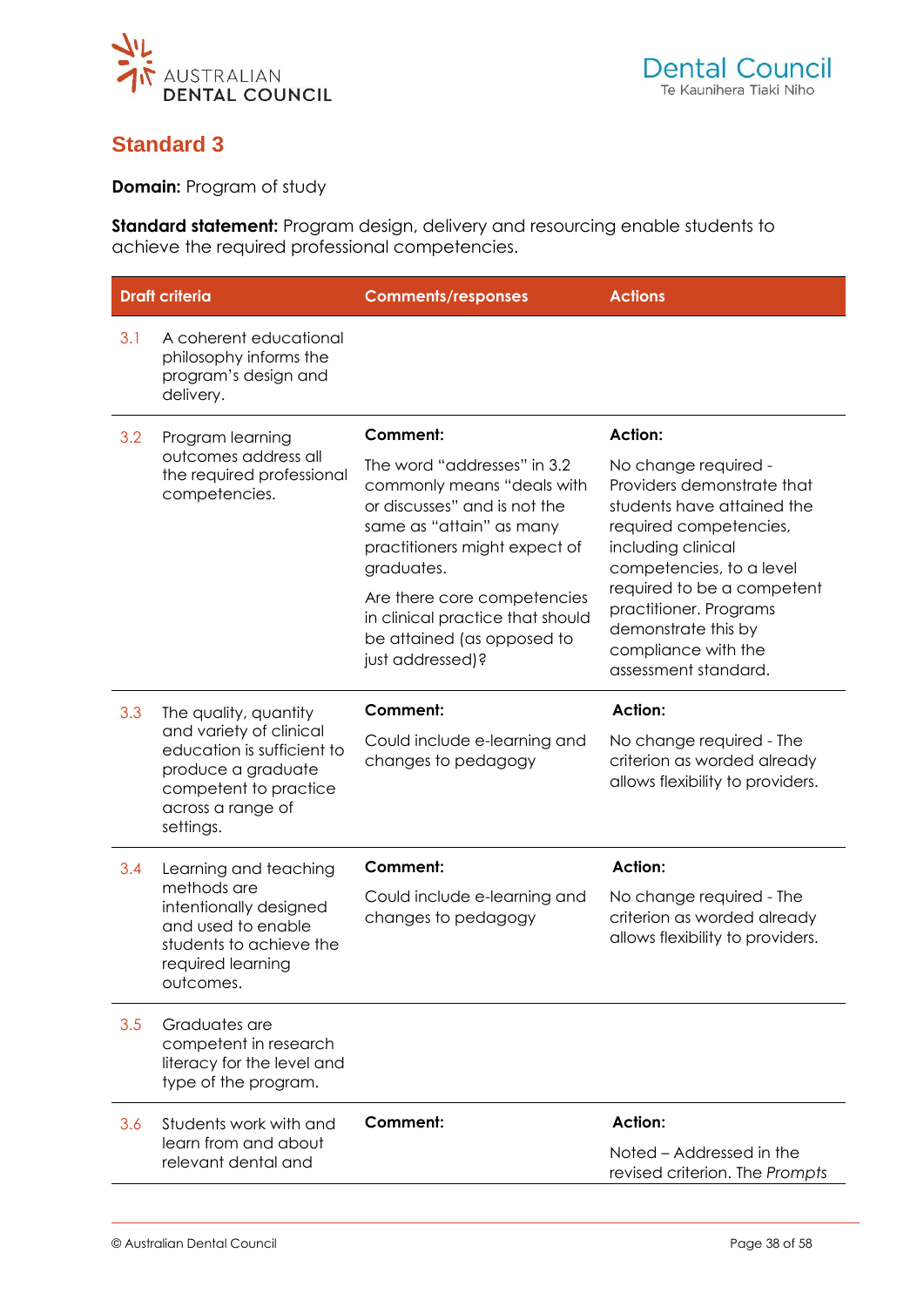

| health professions to<br>foster interprofessional<br>collaborative practice. | The importance of team-<br>based treatment should be<br>highlighted.                                                                                                                                          | for assessors provide further<br>guidance regarding<br>interpreting this criterion.                                                                                                                       |
|------------------------------------------------------------------------------|---------------------------------------------------------------------------------------------------------------------------------------------------------------------------------------------------------------|-----------------------------------------------------------------------------------------------------------------------------------------------------------------------------------------------------------|
|                                                                              | <b>Proposed amendment:</b>                                                                                                                                                                                    | Action:                                                                                                                                                                                                   |
|                                                                              | Proposed to separately<br>address intra- and inter-<br>professional education to<br>improve the inclusion and<br>application of both within<br>curriculum.                                                    | Not accepted - Criterion as<br>stated makes expectation<br>clear that both should be<br>included in the program. The<br>revised criterion also requires<br>this understanding to be put<br>into practice. |
|                                                                              | <b>Proposed amendment:</b>                                                                                                                                                                                    | <b>Action:</b>                                                                                                                                                                                            |
|                                                                              | Students learn about, from<br>and with other dental and<br>health professionals, and<br>engage in interprofessional<br>collaborative practice.                                                                | Accepted with amendment<br>- The words 'engage with',<br>have been revised to 'to<br>foster interprofessional<br>collaborative practice'.                                                                 |
|                                                                              | Comment:                                                                                                                                                                                                      | <b>Action:</b>                                                                                                                                                                                            |
|                                                                              | The new standard does not<br>place the emphasis on<br>communication which was<br>vital to this standard and<br>preventing the issue of oral<br>health being a silo.                                           | Noted - Communication is<br>only one aspect of Inter-<br>Professional Learning. The<br>professional competencies<br>can be strengthened during<br>the review.                                             |
|                                                                              | Comment:                                                                                                                                                                                                      | <b>Action:</b>                                                                                                                                                                                            |
|                                                                              | This needs to be more clearly<br>articulated against provision<br>of patient care (outcome<br>focus).                                                                                                         | Noted – revised criterion is<br>expressed as outcome.                                                                                                                                                     |
|                                                                              | <b>Proposed amendment:</b>                                                                                                                                                                                    | <b>Action:</b>                                                                                                                                                                                            |
|                                                                              | Criteria on inter-professional<br>practice should reflect<br>learning outcomes relevant to<br>a rural and remote health<br>workforce, characterised by<br>flexible, overlapping and<br>interchangeable roles. | Not accepted – This area will<br>be addressed in the revision<br>of the Professional<br>competencies.                                                                                                     |
|                                                                              | <b>Proposed amendment:</b>                                                                                                                                                                                    | <b>Action:</b>                                                                                                                                                                                            |
|                                                                              | This criterion should be<br>reworded to better articulate<br>desired outcomes in terms of<br>patient care.                                                                                                    | Accepted with amendment -<br>The revised criterion is<br>expressed as an outcome.                                                                                                                         |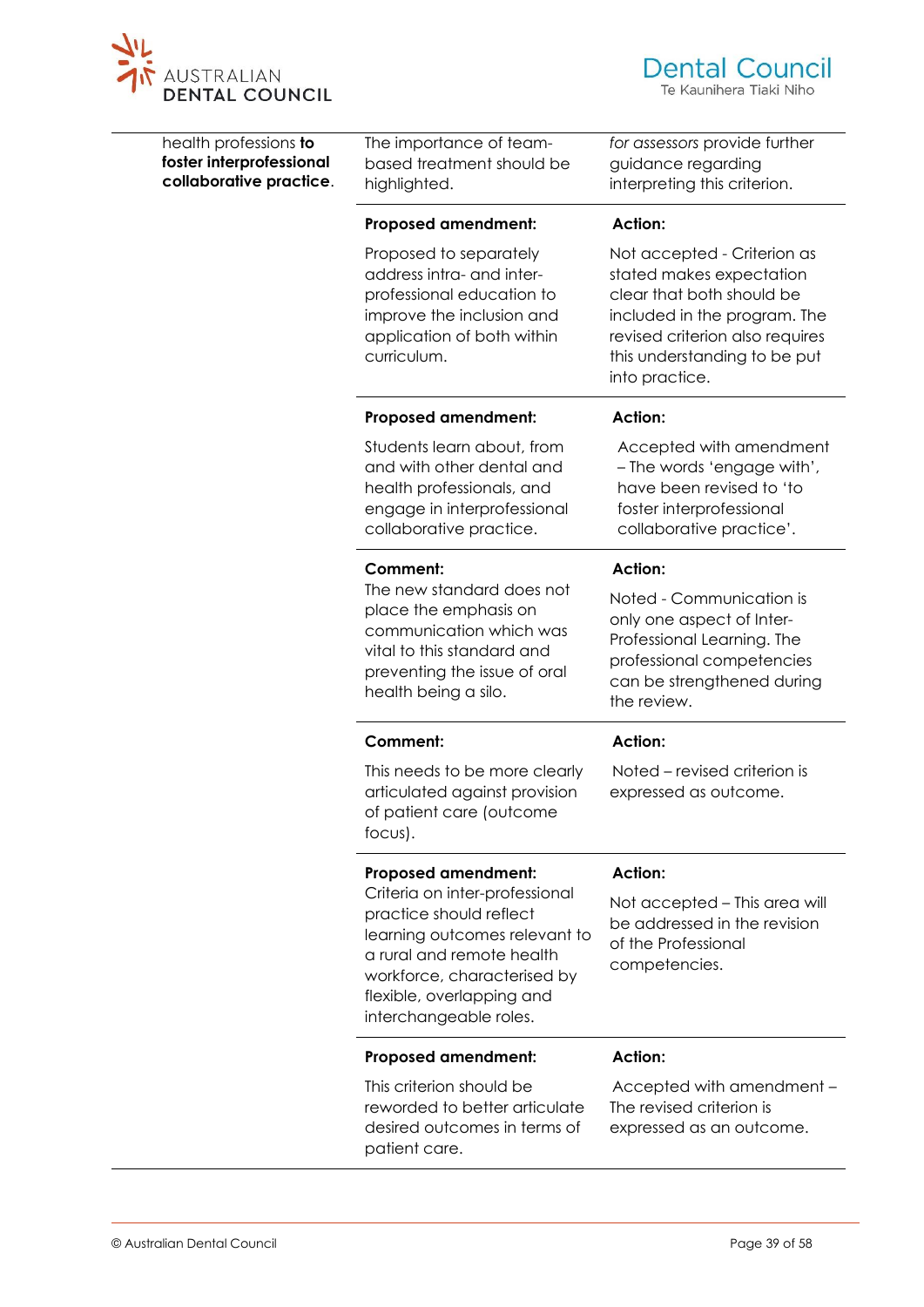

3.7 Teaching staff are suitably qualified and experienced to deliver their educational responsibilities.

#### **Proposed amendment:**

Teaching staff are suitably qualified, experienced and participate in continuing professional development to deliver their educational responsibilities

#### **Action:**

Not accepted – The requirements for practitioners to participate in professional development are integral to the maintenance of registration as practitioners in both jurisdictions. The introduction may duplicate requirements already imposed.

#### **Comment:**

Neither the draft Standards, nor the Guidelines, define what is meant by "suitably qualified and experienced staff" for the purposes of teaching and assessing students.

#### **Action:**

Noted - The ADC and DC(NZ) have developed *Prompts for assessors* to assist in the accreditation process. These prompts assist in assessment of the criterion. Factors considered include, but are not limited to, educational context (higher education versus vocational), level of autonomy in curriculum development and implementation, clinical responsibilities, legislative and regulatory requirements, and experience to deliver content.

The Prompts will be made available to assist in understanding how compliance with the Standards are evaluated.

3.8 Learning environments and clinical facilities and equipment are accessible, wellmaintained, fit for purpose and support the achievement of learning outcomes.

#### **Proposed amendment:**

Criterion could be extended to include business continuity planning.

#### **Action:**

Not accepted – Providers already include details of capital expense and equipment renewal within accreditation documentation submitted as well as highlighting risks and mitigating strategies to programs meeting the Standards.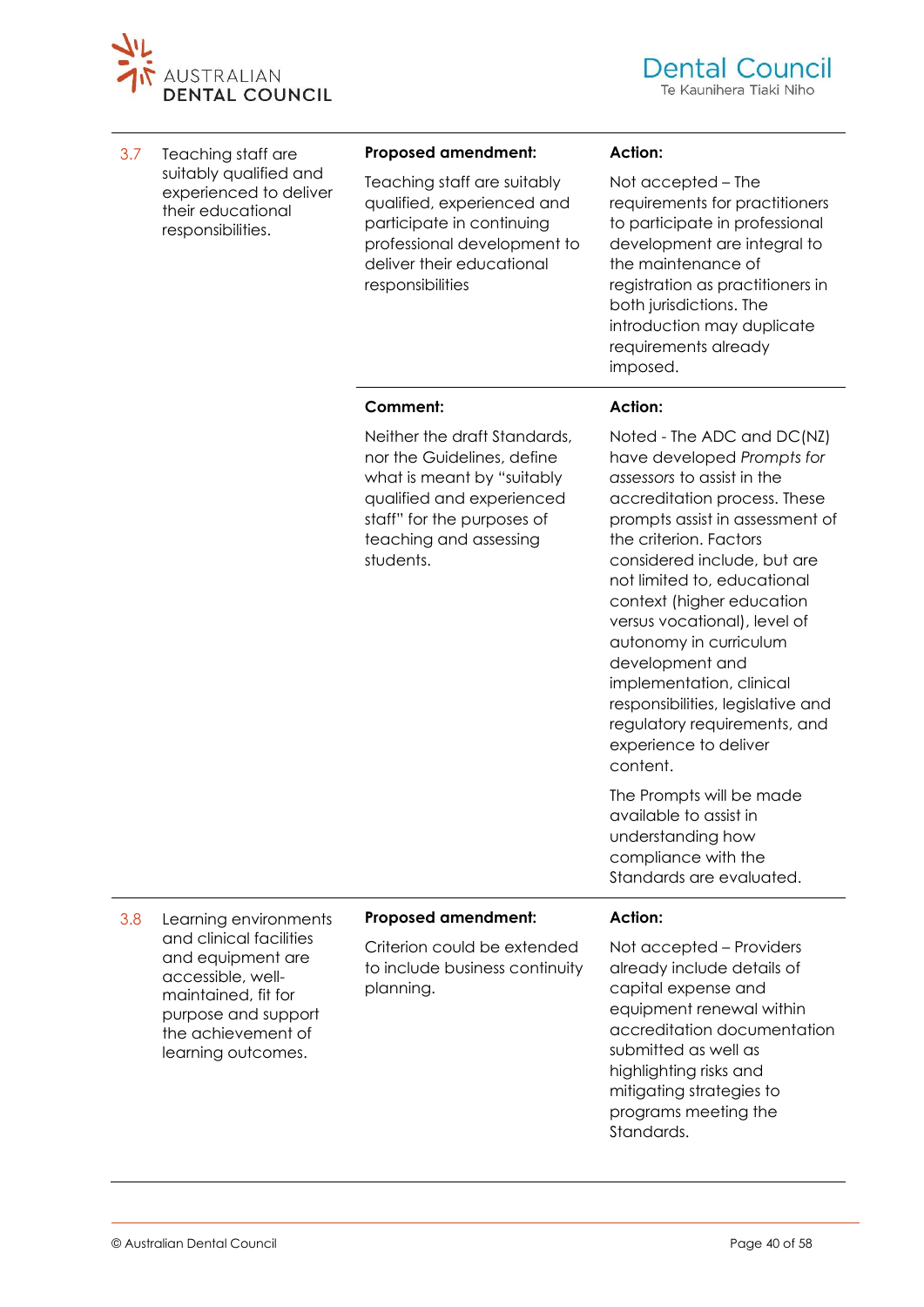

#### **Australian Criterion:**

3.9 Cultural competence safety is articulated clearly, integrated in the program and assessed, to ensure students are **with graduates**  equipped to provide care to diverse groups and populations.

#### **New Zealand Criterion:**

3.9 Cultural competence is articulated clearly, integrated in the program and assessed, to ensure students are **with graduates**  equipped to provide care to diverse groups and populations.

#### **Proposed amendment:**

To include culturally and linguistically diverse groups and migrants.

#### **Action:**

Not accepted – These groups are already covered by 'diverse groups and populations'. Specific focus on care for linguistically diverse and migrant groups may be considered in the review of the Professional competencies and in the guidance provided to programs and providers, such as in the *Prompts for assessors*.

#### **Proposed amendment:**

Should be reworded to describe cultural safety (not competence). This would align the criteria within the Standard to Australian National Law.

The use of 'ensure' is difficult to quantify. Suggested to amend to "graduates are equipped to provide...

**Comment:**

**Comment:**

**Action:** 

Accepted in the Australian context - Terminology changed with a criterion created specific to programs seeking accreditation in Australia.

No change as a result of this amendment to the wording as applies in New Zealand.

#### **Action:**

Accepted for both Australian and New Zealand criteria - Wording changed.

#### **Action:**

The Guidelines should specify precisely what is meant in criterion 3.9 by the term "diverse groups and populations". In addition to the linguistically diverse overseas-born Australians who are mentioned in the consultation document, that specification should include reference to refugees and asylum seekers, and gender diverse members of the community. Noted - To be included in *Prompts for assessors*. 3.10 The dental program has the resources to sustain **Propose amendment: Action:**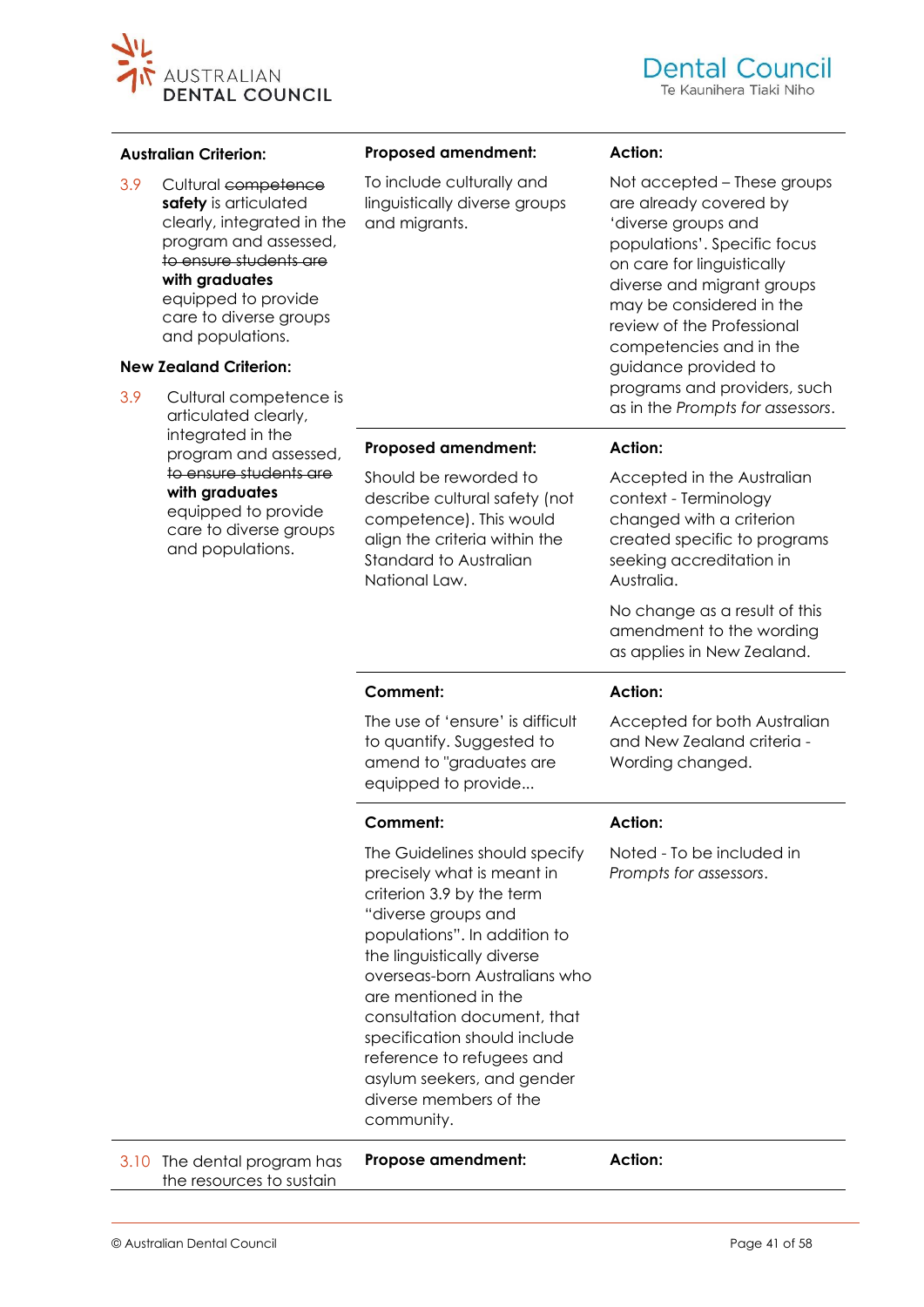

|      | the quality of education<br>that is required to<br>facilitate the<br>achievement of the<br>professional<br>competencies.                                                                | The dental program has the<br>resources to ensure the<br>quality of education required<br>to achieve the professional<br>competencies | Not accepted – The inclusion<br>of the wording 'to sustain' is<br>an important factor and<br>signifies that ongoing support<br>for the program is required<br>across the period of<br>accreditation.                                            |
|------|-----------------------------------------------------------------------------------------------------------------------------------------------------------------------------------------|---------------------------------------------------------------------------------------------------------------------------------------|-------------------------------------------------------------------------------------------------------------------------------------------------------------------------------------------------------------------------------------------------|
| 3.11 | Access to clinical                                                                                                                                                                      | <b>Proposed amendment:</b>                                                                                                            | <b>Action:</b>                                                                                                                                                                                                                                  |
|      | facilities is assured, via<br>formal agreements as<br>required, to sustain the<br>quality of clinical<br>training necessary to<br>achieve the relevant<br>professional<br>competencies. | Suggest adding 'cultural'<br>between 'professional' and<br>'competencies.                                                             | Not accepted - The<br>Professional competencies<br>are broader and encompass<br>the knowledge and skills<br>required to provider dental<br>care.                                                                                                |
|      |                                                                                                                                                                                         | <b>Comment:</b>                                                                                                                       | <b>Action:</b>                                                                                                                                                                                                                                  |
|      |                                                                                                                                                                                         | It is not clear how the new<br>criterion 3.11 is not covered<br>by 3.8.                                                               | Not accepted – The focus is<br>on the access to facilities and<br>how the program can sustain<br>access. This is particularly<br>important in instances where<br>the provision of clinical<br>experience is dependent on<br>an external entity. |

### **Commentary**

5.21 A respondent raised queries of the absence of information regarding radiation safety within the Standards document. The safe use of ionisation radiation within the dental context is addressed within the Professional competencies of the newly qualified dental practitioner. Additionally, criterion 1.5 requires that dental clinics providing placement must meet all relevant regulations. This includes regulation related to the safe use of radiation sources. No changes to the Standards have been made based on this feedback.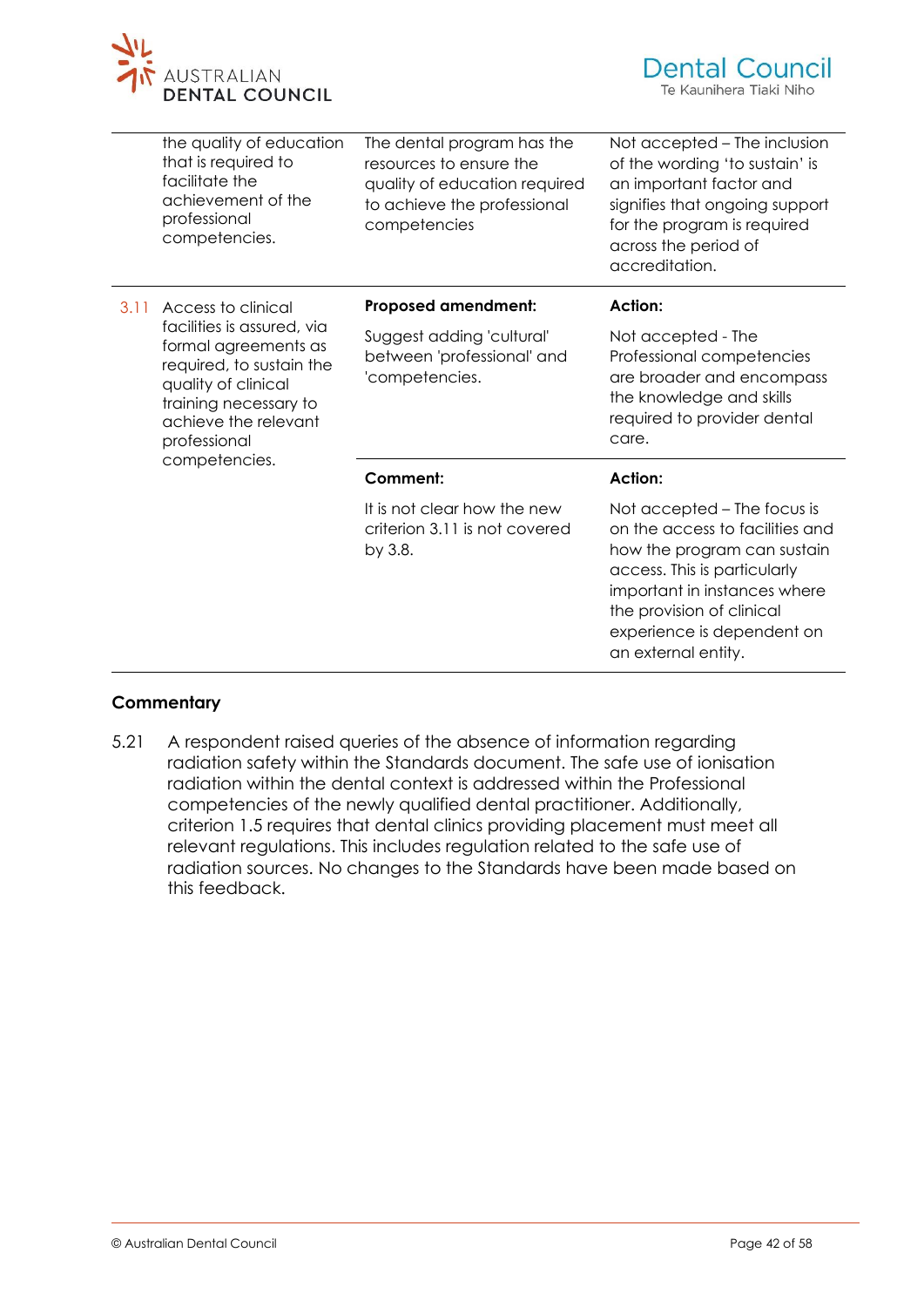<span id="page-42-0"></span>

# **Standard 4**

**Domain:** The student experience

**Standard statement:** Students are provided with equitable and timely access to information and support.

|     | <b>Draft criteria</b>                                                                                             | <b>Comments/responses</b>                                         | <b>Actions</b>                                                                                                                                                                                                      |
|-----|-------------------------------------------------------------------------------------------------------------------|-------------------------------------------------------------------|---------------------------------------------------------------------------------------------------------------------------------------------------------------------------------------------------------------------|
| 4.1 | Course information is<br>clear and accessible.                                                                    |                                                                   |                                                                                                                                                                                                                     |
| 4.2 | Admission and<br>progression<br>requirements and<br>processes are fair and<br>transparent.                        |                                                                   |                                                                                                                                                                                                                     |
| 4.3 | Students have access to<br>effective grievance and<br>appeals processes.                                          |                                                                   |                                                                                                                                                                                                                     |
| 4.4 | The program provider<br>identifies and provides<br>support to meet the<br>academic learning<br>needs of students. |                                                                   |                                                                                                                                                                                                                     |
| 4.5 | Students are informed of                                                                                          | Comment:                                                          | <b>Action:</b>                                                                                                                                                                                                      |
|     | and have access to<br>personal support<br>services provided by<br>qualified personnel.                            | Could specifically refer to<br>emotional health and<br>wellbeing. | No change required -<br>Providers already include<br>details of the services<br>provided to students and<br>trainees to support emotional<br>health and wellbeing. The<br>Prompts for assessors<br>highlights this. |
| 4.6 | Students are<br>represented within the<br>deliberative and<br>decision making<br>processes for the<br>program.    |                                                                   |                                                                                                                                                                                                                     |
| 4.7 | Equity and diversity<br>principles are observed<br>and promoted in the<br>student experience.                     |                                                                   |                                                                                                                                                                                                                     |
|     | Commentary                                                                                                        |                                                                   |                                                                                                                                                                                                                     |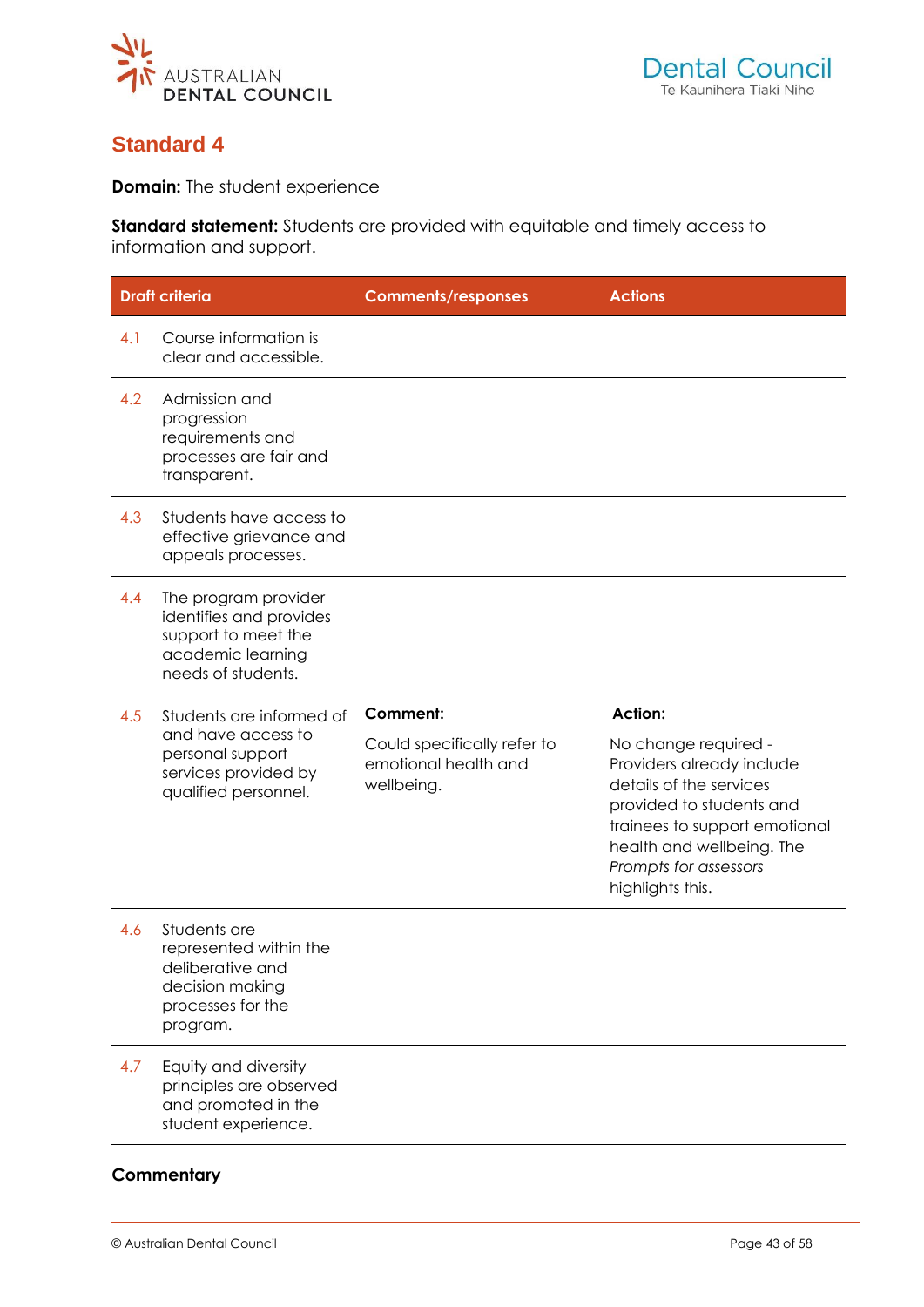

5.22 Few comments were received in relation to this domain. The one comment received was focussed on what would be considered in assessing against a specific criterion. This is addressed in the *Prompts for assessors*.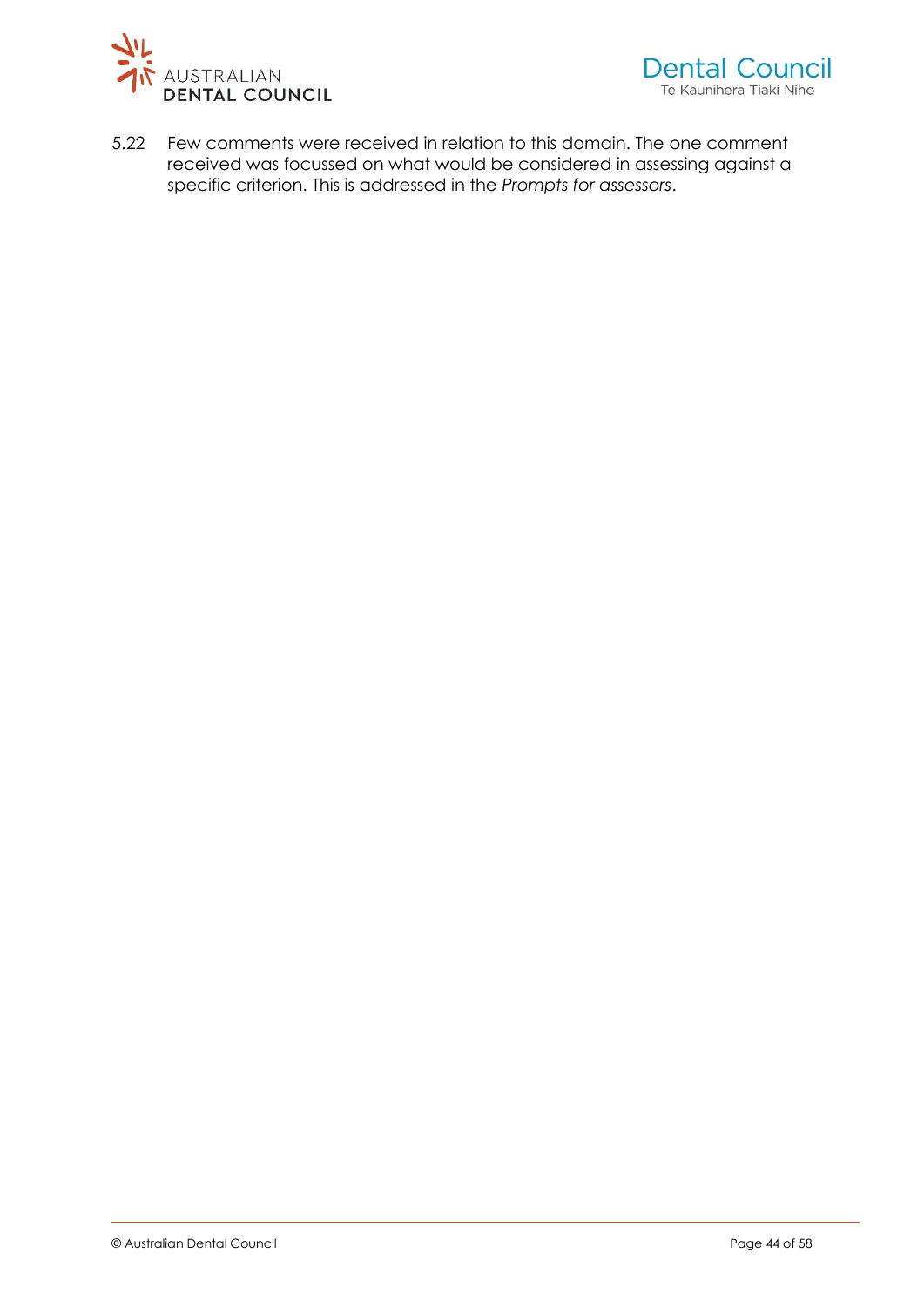<span id="page-44-0"></span>

# **Standard 5**

**Domain:** Assessment

**Standard statement:** Assessment is fair, valid and reliable to ensure graduates are competent to practise**.**

|     | <b>Draft criteria</b>                                                                                                            | <b>Comments/responses</b>                                                                                                                                                   | <b>Actions</b>                                                                                                                                                                                                                                                                                                                                                                                       |
|-----|----------------------------------------------------------------------------------------------------------------------------------|-----------------------------------------------------------------------------------------------------------------------------------------------------------------------------|------------------------------------------------------------------------------------------------------------------------------------------------------------------------------------------------------------------------------------------------------------------------------------------------------------------------------------------------------------------------------------------------------|
| 5.1 | There is a clear<br>relationship between<br>learning outcomes and<br>assessment strategies.                                      |                                                                                                                                                                             |                                                                                                                                                                                                                                                                                                                                                                                                      |
| 5.2 | All required professional<br>competencies are                                                                                    | <b>Proposed amendment:</b>                                                                                                                                                  | <b>Action:</b>                                                                                                                                                                                                                                                                                                                                                                                       |
|     | mapped to Llearning<br>outcomes are mapped<br>to the required<br>professional<br>competencies and are<br>assessed.               | Include the word "all" and is<br>slightly re-worded - i.e. "All<br>learning outcomes are<br>mapped to, and assessed<br>against, the required<br>professional competencies". | Accepted with amendment -<br>The statement has been<br>revised to emphasise that all<br>professional competencies<br>must be mapped to learning<br>outcomes and that these<br>must be assessed. Providers<br>may include learning<br>outcomes that are outside<br>the required professional<br>competencies, however the<br>professional competencies<br>are the threshold required for<br>practice. |
| 5.3 | Multiple assessment<br>methods are used<br>including direct<br>observation in the<br>clinical setting.                           |                                                                                                                                                                             |                                                                                                                                                                                                                                                                                                                                                                                                      |
| 5.4 | A range of Mechanisms                                                                                                            | <b>Proposed amendment:</b>                                                                                                                                                  | <b>Action:</b>                                                                                                                                                                                                                                                                                                                                                                                       |
|     | facilitate ensure a<br>consistent approach to<br>appropriate assessment<br>and timely assessment<br>and feedback to<br>students. | A range of mechanisms<br>ensure a consistent approach<br>to appropriate and timely<br>feedback and assessment to<br>student                                                 | Accepted with amendment -<br>The revised criterion<br>incorporates the feedback<br>provided.                                                                                                                                                                                                                                                                                                         |
|     |                                                                                                                                  | <b>Comment:</b>                                                                                                                                                             | <b>Action:</b>                                                                                                                                                                                                                                                                                                                                                                                       |
|     |                                                                                                                                  | It is unclear what this means?<br>What are mechanisms? Why<br>does a "range ensure a<br>consistent" as opposed to a<br>single process?                                      | Accepted - The revised<br>statement removes any<br>ambiguity on the range of<br>mechanisms.                                                                                                                                                                                                                                                                                                          |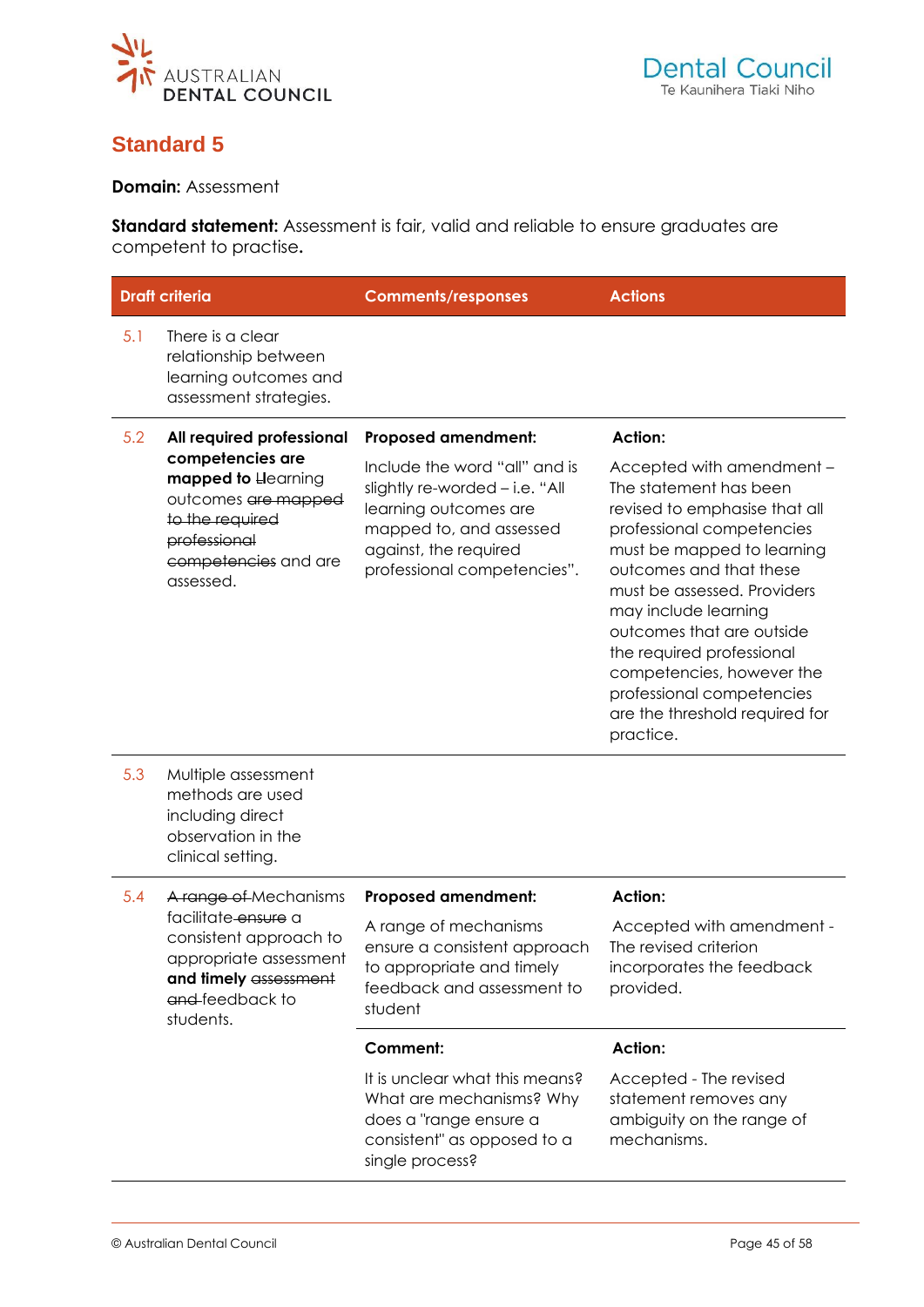

5.5 Suitably qualified and experienced staff, including external experts for final year, assess students.

#### **Comment:**

They (The Standards) also fail to specify the selection criteria (e.g. qualifications, clinical and research experience in relevant subject areas, educational experience and recency of practice) used to choose the "external experts" who help assess the competencies of final year students (draft Standard 5.5).

#### **Action:**

Noted - the *Prompts for assessors* will be made available to provider further guidance to providers. The skills required vary considerably dependent on the skills assessed, program type and level (e.g. master's versus advanced diploma), the knowledge and skills being evaluated (e.g. research thesis compared to an Objective Structured Clinical Examination for a final year dental specialist demonstrating integrated knowledge of clinical care options for medically compromised patients within a domiciliary setting.)

#### **Commentary**

- 5.23 The changes made have been widely supported. Only one respondent queried whether the amendment to the standard statement added anything to the domain, which was contrasted by comments supporting the change.
- 5.24 Comments related to the specific criterion were aimed at clarifying the requirements of the statement, the majority of which have been acted on.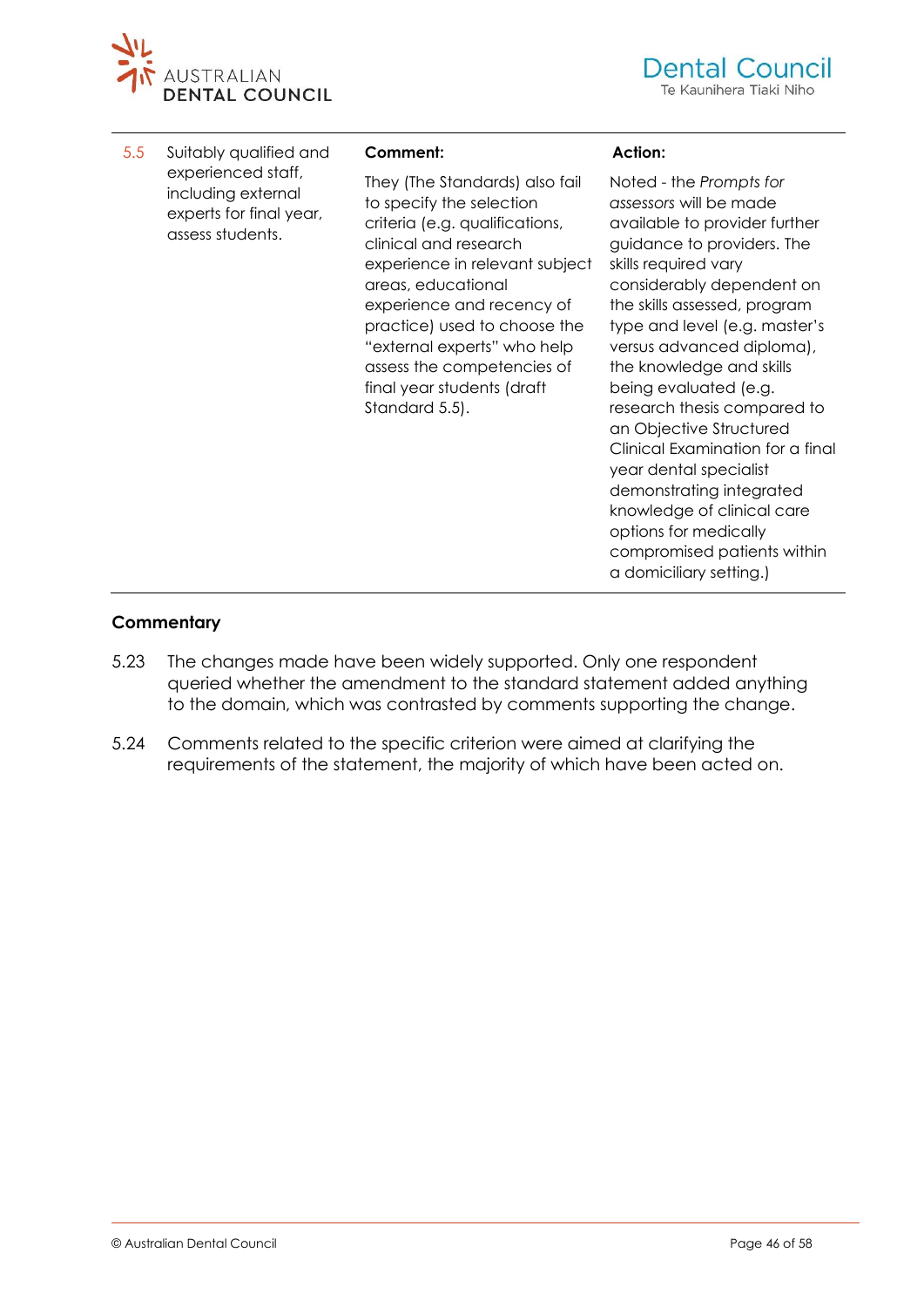<span id="page-46-0"></span>

# **Standard 6a**

**Domain:** Cultural competence (Applicable to programs seeking accreditation in New Zealand)

**Standard statement:** The program ensures students are able to provide culturally competent engagement and appropriate care for Māori and Pacific peoples.

|     | <b>Draft criteria</b>                                                                                                                                                                                                                                                    | <b>Comments/responses</b> | <b>Action</b> |
|-----|--------------------------------------------------------------------------------------------------------------------------------------------------------------------------------------------------------------------------------------------------------------------------|---------------------------|---------------|
| 6.1 | The program<br>demonstrates its<br>commitment to<br>honouring the Treaty of<br>Waitangi as the<br>foundation document<br>of New Zealand.                                                                                                                                 |                           |               |
| 6.2 | The program upholds<br>both the Articles and<br>Principles of the Treaty<br>through its educational<br>philosophy and<br>delivery.                                                                                                                                       |                           |               |
| 6.3 | The program, staff and<br>students understand<br>the Māori perspective<br>of health and<br>wellbeing, their beliefs<br>and cultural practices<br>as it pertains to oral<br>health in particular.                                                                         |                           |               |
| 6.4 | Cultural understanding<br>of Māori and Pacific<br>peoples are integrated<br>throughout the<br>program, clearly<br>articulated in required<br>learning outcomes<br>(including<br>competencies that will<br>enable effective and<br>respectful interaction<br>with Māori). |                           |               |
| 6.5 | Clinical experiences<br>provide students with<br>experience of providing<br>culturally competent                                                                                                                                                                         |                           |               |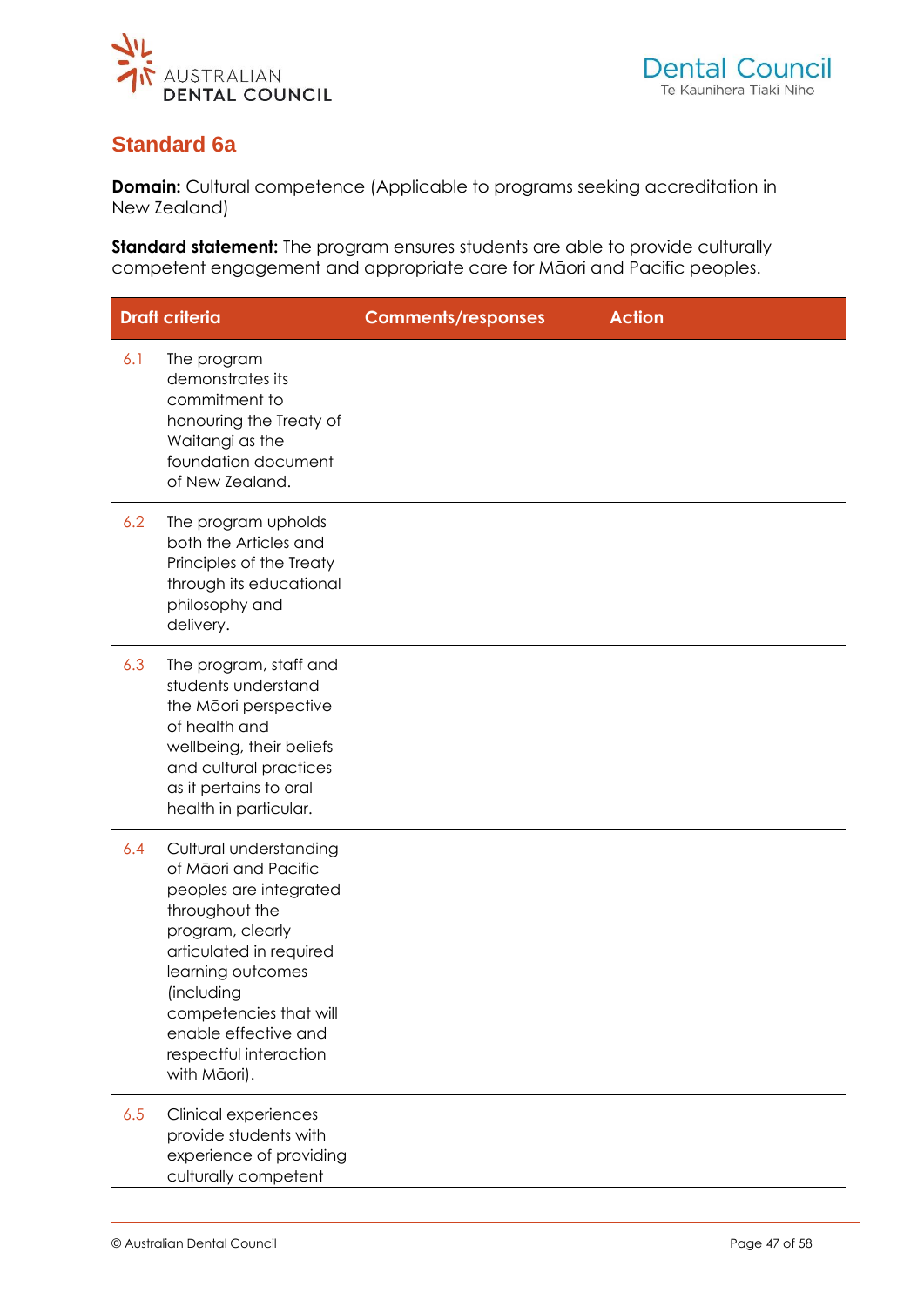

|      | care for Māori and<br>Pacific peoples, and<br>clinical application of<br>cultural competence is<br>appropriately assessed.                                                                                                                                                               |
|------|------------------------------------------------------------------------------------------------------------------------------------------------------------------------------------------------------------------------------------------------------------------------------------------|
| 6.6  | There is a partnership in<br>the design and<br>management of the<br>program from Māori<br>and Pacific peoples.                                                                                                                                                                           |
| 6.7  | The program provider<br>promotes and supports<br>the recruitment,<br>admission,<br>participation, retention<br>and completion of the<br>program by Māori and<br>Pacific peoples.                                                                                                         |
| 6.8  | The program provider<br>ensures students are<br>provided with access to<br>appropriate resources,<br>and to staff and the<br>community with<br>specialist knowledge,<br>expertise and cultural<br>capabilities, to facilitate<br>learning about Māori<br>health.                         |
| 6.9  | The program recognises<br>the important role of<br>Māori Te Reo, Ngā<br>Mokai o Ngā Whetu<br>(Māori Dental Students'<br>Association) and Te Aō<br>Marama (The New<br><b>Zealand Maori</b><br>Dental Association) in<br>achieving cultural<br>competence to oral<br>health practitioners. |
| 6.10 | Staff and students work<br>and learn in a culturally<br>appropriate<br>environment.                                                                                                                                                                                                      |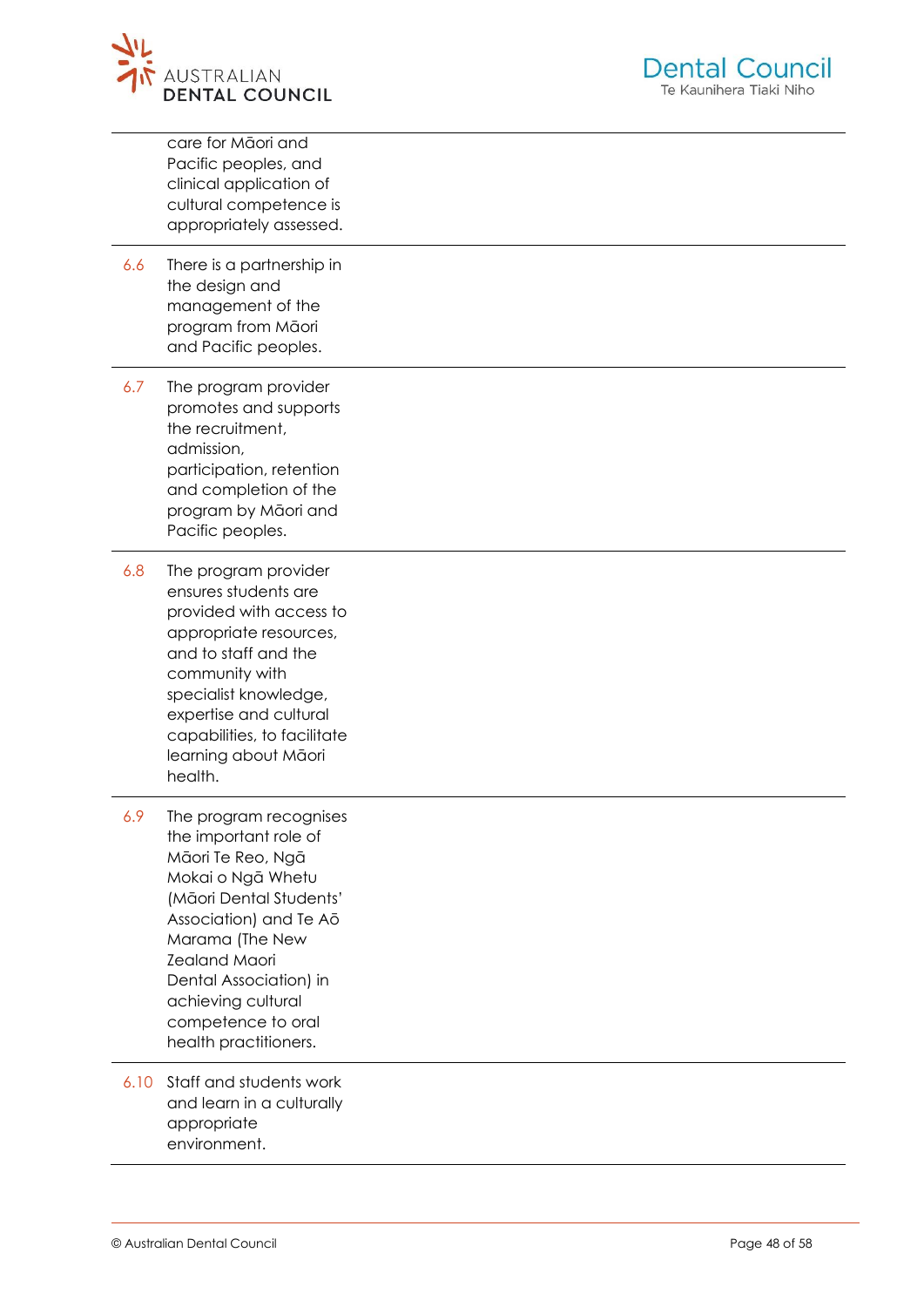

6.11 The program demonstrates its commitment to honouring the Treaty of Waitangi as the foundation document of New Zealand.

### **Commentary**

- 5.25 No specific amendments have been proposed to the criteria as drafted. Rather respondents that made comment on the Standards either suggested a revised focus to the overall domain or additional criteria.
- 5.26 Two Māori representative groups supported the intent to include new cultural competence domains and described it as "admirable" and "*a milestone and are very excited and hopeful on the positive impacts this will have across all Dental Practitioner Programmes*". However, they wanted to "*discuss the framing of the accreditation standards overall and the content of the cultural competence domain for Aotearoa. For this reason, we think the criteria need to be reworked in partnership with Māori before they are finalised.*"
- 5.27 One of these submitters described their concerns as:
	- The framing around Māori health, te Tiriti o Waitangi and equity in the consultation document that accompanies the draft accreditation standard is confusing.
	- The cultural competence domain for New Zealand is out of step with the most recent literature on cultural safety and health professionals.
	- We recommend rewriting the cultural competence domain of the accreditation standards.
	- DCNZ must look across its areas of responsibility to address the significant inequities in oral health.
- 5.28 As part of its strategic plan the DC(NZ) is scheduled to start the review its cultural competence framework soon. The DC(NZ) deferred the start of its review until the Medical Council New Zealand (MCNZ) review of its cultural competence has been completed, to leverage from some of their findings. Particularly, since the Ministry of Health and other Māori health professional organisations supported the MCNZ approach and framework reached.
- 5.29 The DC(NZ) review will include Māori representation from both the respondent organisations.
- 5.30 As part of this review, the framing of Māori oral health within the broader health context will be considered, as well as the scope of our framework in relation to cultural competence and cultural safety. As part of this review, all other related regulatory components will be revisited to fit within the new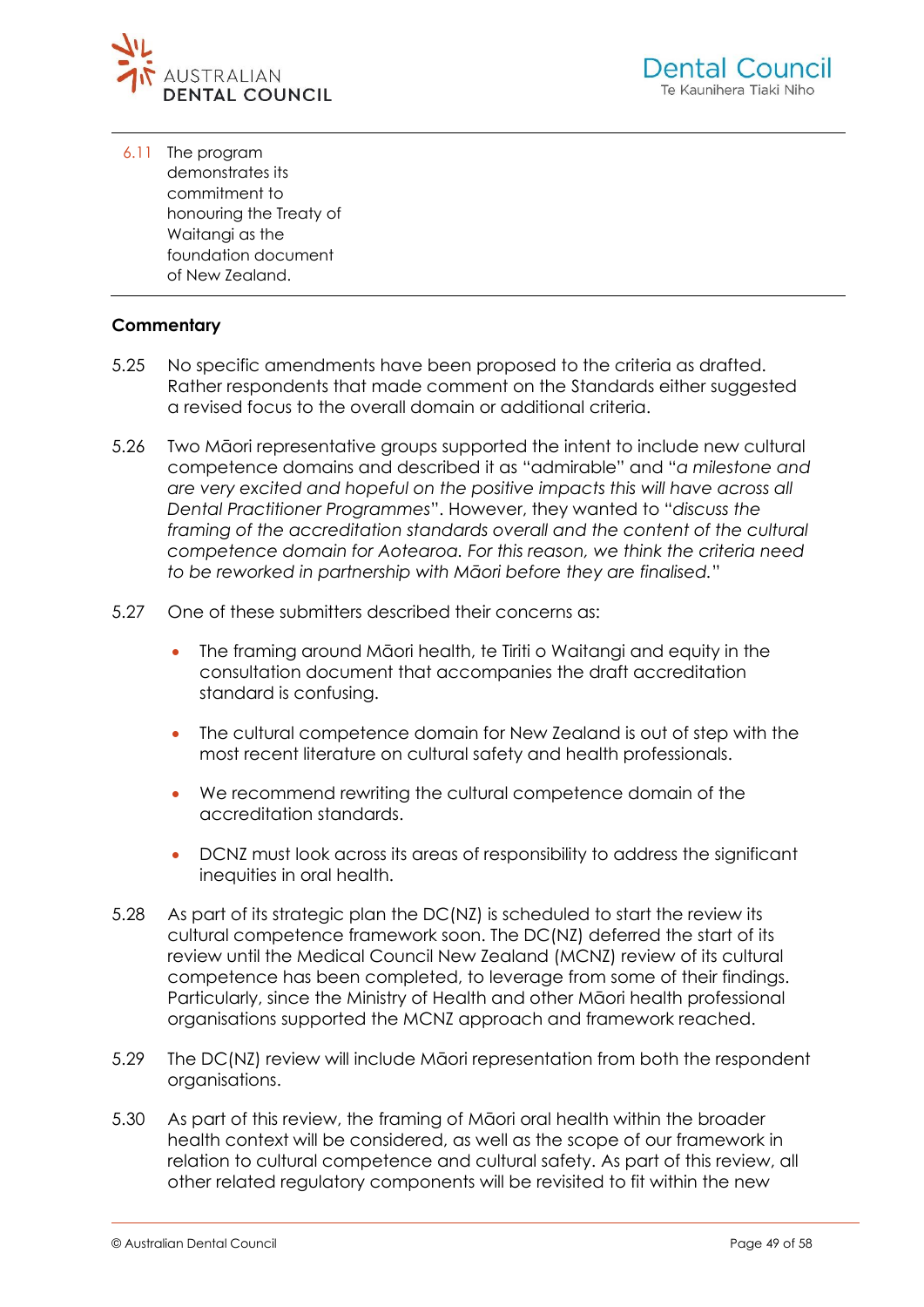

framework. This includes the accreditation standards' cultural competence domain for NZ programs, professional competencies, practice standards and recertification etc.

- 5.31 The proposal is to not defer the overall acceptance of the joint accreditation standards, and to accept the proposed cultural competence domain for NZ programs (subject to minor changes if considered appropriate), and to revisit the NZ cultural competence domain as part of the overall DC(NZ) cultural competence framework review.
- 5.32 No re-accreditation reviews are scheduled until 2022. In the interim, both NZ educational programs have already strong Māori and Pacific health components embedded within their education.
- 5.33 One respondent stated that it "strongly supports a dedicated domain in the Standards on cultural competence for Māori and Pacific peoples, and its criteria for New Zealand programmes". It further expressed its commitment to cultural competence in its programmes, and ongoing consultation and engagement with other Māori and Pacific units within the University and Māori health providers in New Zealand.
- 5.34 One respondent proposed the additional criterion: "The program is able to demonstrate appropriate community and expert engagement to teach cultural competence." This has not been accepted. The criteria 6.5, 6.6 and 6.8 all contribute toward the required expertise and community participation/experience and would be duplicated in the proposed additional criterion.
- 5.35 One respondent proposed an additional criterion to include 'strengths based learning' in the domain to more accurately describe the relationship required between program provider, staff and student to facilitate learning about Māori and Pacific peoples' health. This has not been accepted. The Standards do not prescribe any approach or learning pedagogy.
- 5.36 A small number of respondents suggested to expand the cultural competence to include migrant and refugee groups who are now making up significant proportions of New Zealand and Australian populations and tend to have high oral health needs. Criterion 3.9 covers cultural competence for diverse groups and populations. The focus of the new domain 6 is specific to the Māori and Pacific peoples.
- 5.37 Another respondent proposed that a more general standard reflecting the need to be culturally safe to all cultural identities is developed. This has not been accepted as the proposal duplicates the intent of criterion 3.9. A generalised standard is unlikely to lead to the changes required in health service delivery to address the inequities in health outcomes observed for Māori and Pacific peoples.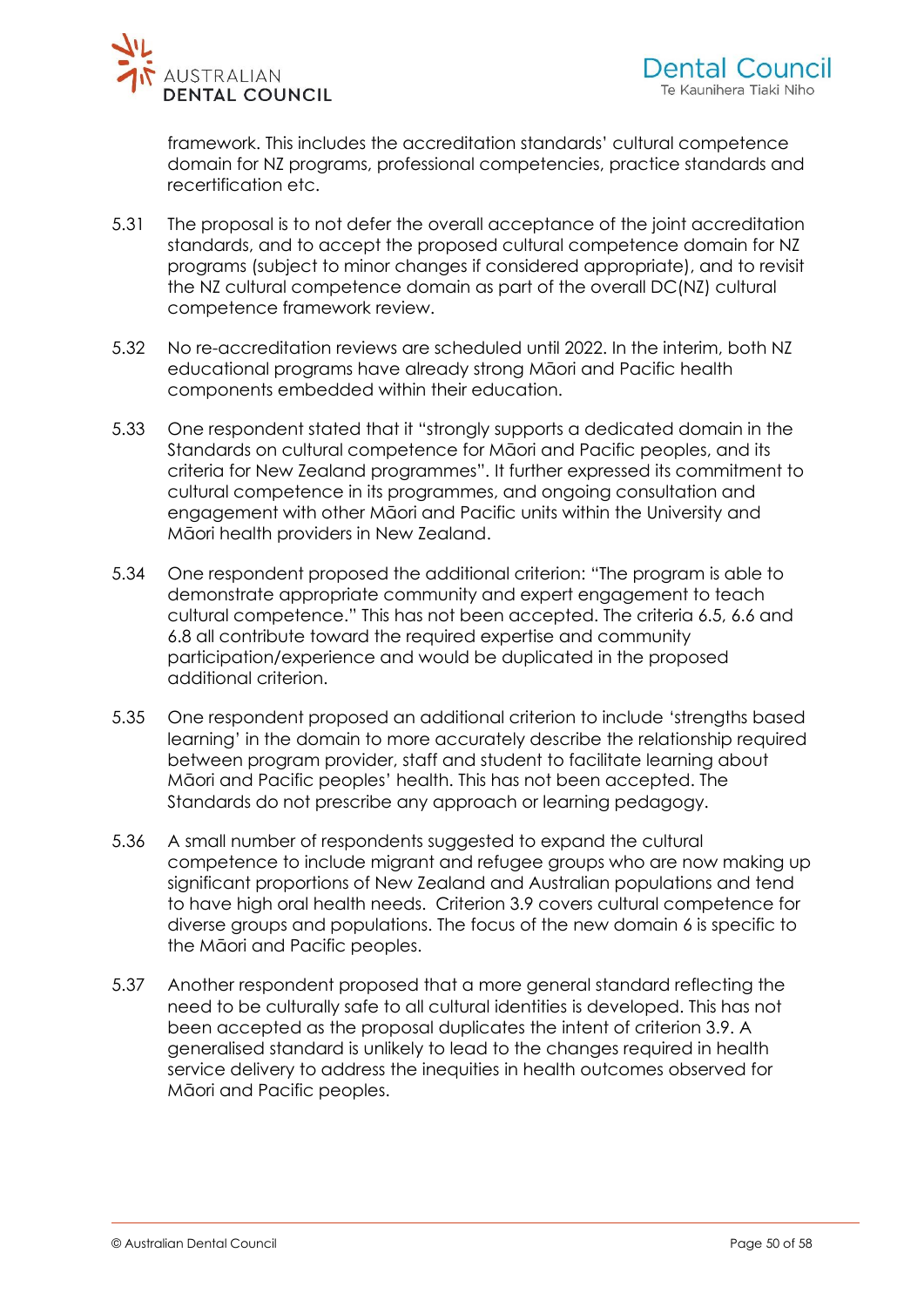<span id="page-50-0"></span>

# **Standard 6b**

**Domain:** Cultural safety (Applicable to programs seeking accreditation in Australia)

**Standard statement:** The program ensures students are able to provide culturally safe care for Aboriginal and Torres Strait Islander Peoples.

| <b>Draft criteria</b> |                                                                                                                                                                                 | <b>Comments/responses</b>                                                                                                                     | <b>Action</b>                                                                                                                                                                                                                                                                                                                                                                                                            |
|-----------------------|---------------------------------------------------------------------------------------------------------------------------------------------------------------------------------|-----------------------------------------------------------------------------------------------------------------------------------------------|--------------------------------------------------------------------------------------------------------------------------------------------------------------------------------------------------------------------------------------------------------------------------------------------------------------------------------------------------------------------------------------------------------------------------|
| 6.1                   | There is external input<br>into the design and<br>management of the<br>program from<br>Aboriginal and Torres<br>Strait Islander Peoples.                                        |                                                                                                                                               |                                                                                                                                                                                                                                                                                                                                                                                                                          |
| 6.2                   | The program provider                                                                                                                                                            | <b>Comment:</b>                                                                                                                               | <b>Action:</b>                                                                                                                                                                                                                                                                                                                                                                                                           |
|                       | promotes and supports<br>the recruitment,<br>admission,<br>participation, retention<br>and completion of the<br>program by Aboriginal<br>and Torres Strait Islander<br>Peoples. | This could be strengthened by<br>public reporting of Aboriginal<br>and Torres Strait Islander<br>student numbers in programs,<br>by programs. | Noted - The ADC will be<br>guided by the National<br>Scheme's Aboriginal and<br><b>Torres Strait Islander Health</b><br>and Cultural Safety Strategy<br>2020-2025, as to how we can<br>increase participation within<br>the NRAS, noting the initiative<br>to develop and implement<br>strategies to monitor and<br>improve data on Aboriginal<br>and Torres Strait Islander<br>participation in the National<br>Scheme. |
| 6.3                   | Cultural safety is<br>integrated throughout<br>the program and<br>clearly articulated in<br>required learning<br>outcomes.                                                      |                                                                                                                                               |                                                                                                                                                                                                                                                                                                                                                                                                                          |
| 6.4                   | Clinical experiences                                                                                                                                                            | Comment:                                                                                                                                      | <b>Action:</b>                                                                                                                                                                                                                                                                                                                                                                                                           |
|                       | provide students with<br>experience of providing<br>culturally safe care for<br>Aboriginal and Torres<br>Strait Islander Peoples.                                               | Providers must promote<br>culturally safe access to<br>services at teaching clinics for<br>Aboriginal and Torres Strait<br>Islander people.   | No change required - An<br>outcome of the<br>implementation of the<br>criterion as worded will be<br>that providers and those<br>organisations supporting<br>student clinical placements<br>will need to increase services<br>to Aboriginal and Torres Strait<br><b>Islander Peoples to enable</b>                                                                                                                       |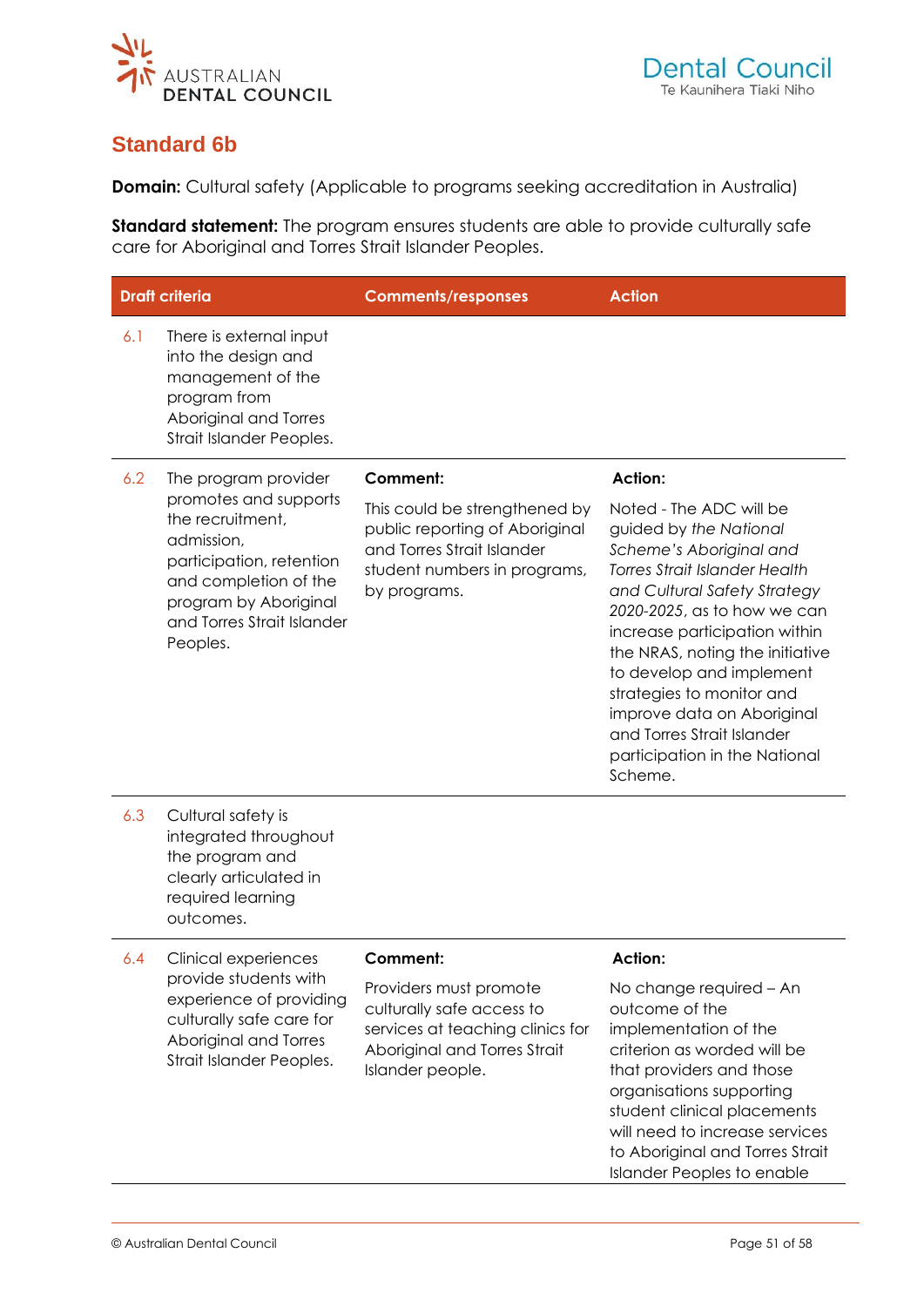

students to have experience of the provision of care.

#### **Comment:**

A requirement for students to work with people of Aboriginal or Torres Strait Islander background can be very difficult to meet.

This is highly desirable, but not possible.

**Action:** Noted – The inclusion of this

criterion is specifically designed to require programs to demonstrate students are able to provide culturally safe care.

6.5 The program provider ensures students are provided with access to appropriate resources, and to staff with specialist knowledge, expertise and cultural capabilities, to facilitate learning about Aboriginal and Torres Strait Islander health.

#### **Comment:**

The criterion may also need to be reframed to be clearer about what 'staff with specialist knowledge, expertise and cultural capabilities' means.

#### **Action:**

Noted - The Prompts for assessors will be made available to provider further guidance to providers.

6.6 Staff and students work and learn in a culturally safe environment.

#### **Commentary**

- 5.38 An additional criterion was proposed 'the program is able to demonstrate appropriate community and expert engagement to teach cultural competence'. This amendment has not been accepted. Evidence that may be presented to address criteria 6.1 and 6.5 would duplicate evidence demonstrating the proposed criterion is addressed.
- 5.39 The inclusion of 'Strengths based learning' in the Standard was proposed. This has not been accepted. The Standards do not prescribe any approach or learning pedagogy.
- 5.40 A small number of respondents proposed that a more general standard reflecting the need to be culturally safe to all cultural identities is developed. This has not been accepted as the proposal duplicates criterion 3.9. A generalised standard is unlikely to lead to the changes required in health service delivery to address the inequities in health outcomes observed for Aboriginal and Torres Strait Islander Peoples.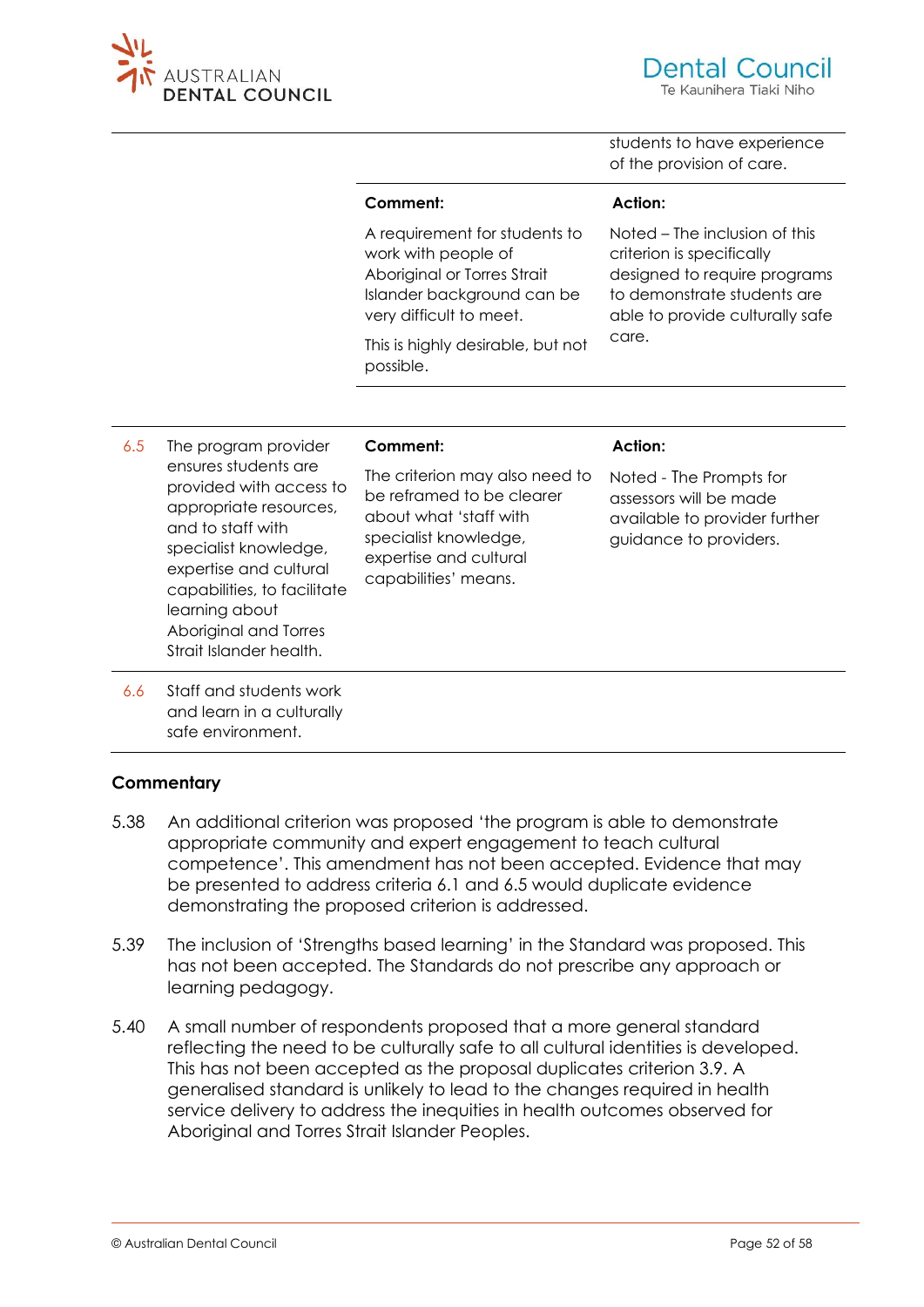

- 5.41 Respondents raised concerns that other vulnerable populations (e.g. patients with special needs) that experience significant barriers to accessing care are not addressed specifically within the Standards. The ADC proposes to consider these vulnerable populations during the review of the Professional competencies of the newly qualified practitioner. Additionally, guidance will be provided in the *Prompts for assessors* encouraging this is to be considered under criterion 3.9.
- 5.42 One respondent advised that to meet a threshold outcome for culturally safe and appropriate program delivery, program providers must take steps to actively encourage participation of Aboriginal and Torres Strait Islander students in education and training, as well as to promote culturally safe access to services at teaching clinics for Aboriginal and Torres Strait Islander people. The implication of the introduction of criterion 6.4, requiring students to have clinical experience with providing culturally safe care is expected to necessitate the promotion of clinical services, which will only be successful if care is provided in a culturally safe manner. As a result, no amendment has been made based on this feedback.
- 5.43 It was also recommended that the principle 'the presence, or absence, of cultural safety must be defined by the Aboriginal and Torres Strait Islander peoples receiving the care' be incorporated within the domain 6b – Cultural safety and within its assessment. This principle will be incorporated within the *Prompts for assessors*, and as part of the development of a common curriculum to support dental practitioner programs to train practitioners to provider culturally safe care for Aboriginal and Torres Strait Islander Peoples.
- 5.44 One respondent supported a consistent approach across the regulated health professions to the accreditation standards. A document template highlighting how the Accreditation Committees supporting National Boards within the NRAS had incorporated cultural safety throughout the five-domain accreditation model, initially developed by the ADC and DC(NZ) was also provided. This approach was considered by the ADC and DC(NZ) but has not been accepted given the positive response to the domain as worded.
- 5.45 One respondent recommended the domain be worded to reflect similar principles in Australia as in New Zealand – where culturally appropriate. Revised criteria were proposed. This revision has not been accepted. There is broad support for the domain and criteria as incorporated within the draft Standards. The revised criteria have been included within the summary above.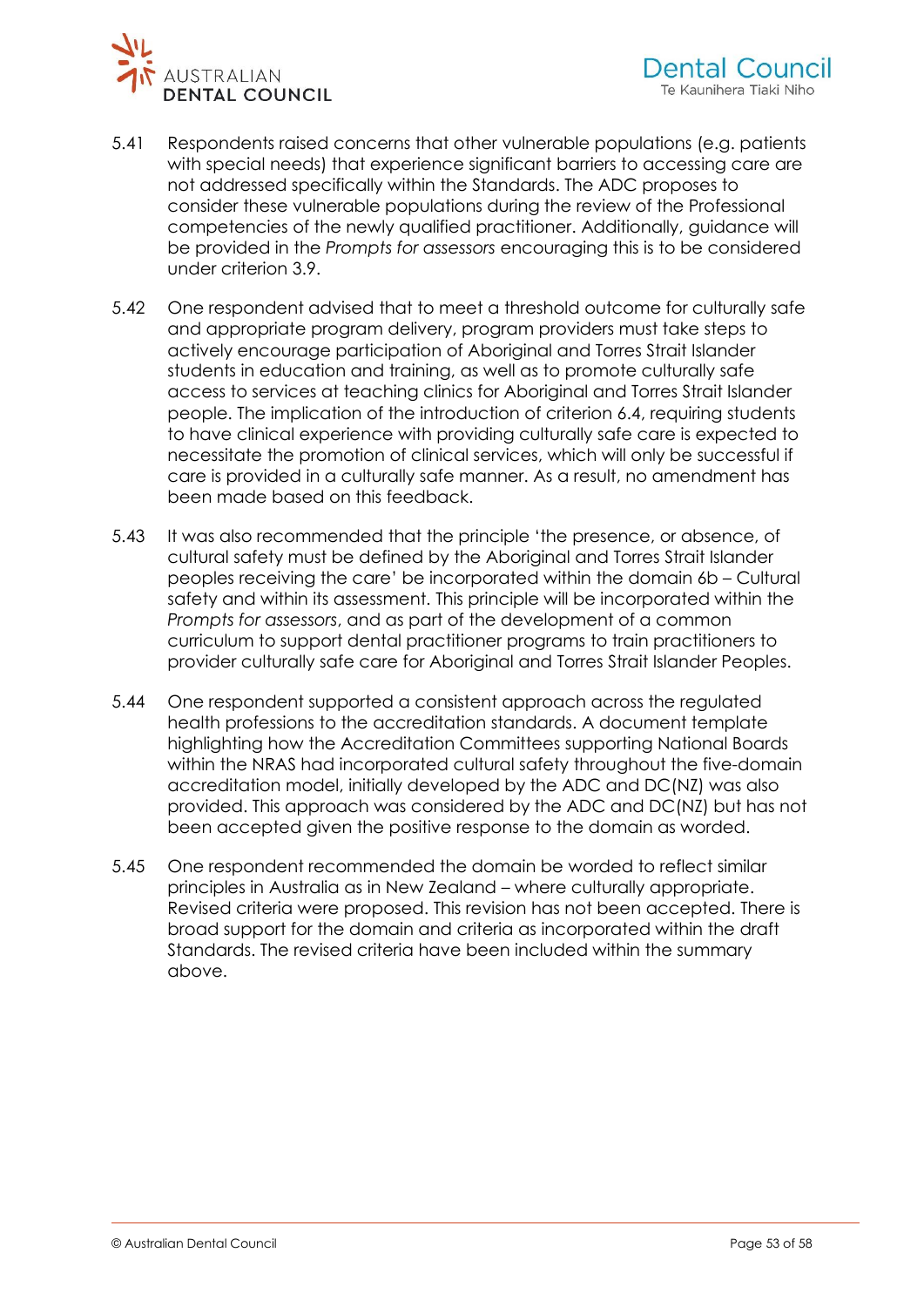<span id="page-53-0"></span>

# **Appendix 1: Members of the Accreditation Standards Review Working Party**

| <b>Name</b>                                       | <b>Affiliation or Role</b>                                                                                               |
|---------------------------------------------------|--------------------------------------------------------------------------------------------------------------------------|
| Ms Jan Connolly (Chair)                           | ADC/DC(NZ) Accreditation Committee                                                                                       |
| Associate Professor Werner Bischoff               | ADC/DC(NZ) Accreditation Committee                                                                                       |
| Ms Suzanne Bornman                                | Standards and Accreditation Manager,<br>DC(NZ)                                                                           |
| Dr John Bridgman                                  | DC(NZ) Assessor                                                                                                          |
| Professor John Broughton                          | Associate Dean (Māori), Faculty of<br>Dentistry, University of Otago                                                     |
| Professor Ivan Darby                              | ADC and DC(NZ) Assessor                                                                                                  |
| Mr Mark Ford<br>(From 21 October 2019)            | Director, Accreditation and Quality<br>Assurance, ADC                                                                    |
| <b>Mr Michael Guthrie</b><br>(To 18 October 2019) | Director, Accreditation and Quality<br>Assurance, ADC                                                                    |
| Ms Phoebe Haywood                                 | Senior Project Officer, Queensland<br>College of Teachers                                                                |
| <b>Ms Narelle Mills</b>                           | Chief Executive Officer, ADC                                                                                             |
| Professor Alison Rich                             | Acting Dean, Faculty of Dentistry, and<br>Head of Department of Diagnostic and<br>Surgical Sciences, University of Otago |
| Ms Marie Warner                                   | Chief Executive Officer, DC(NZ)                                                                                          |
| <b>Professor Roianne West</b>                     | Director, First Peoples Health Unit, Griffith<br>University                                                              |

Note: The content of this consultation document is the responsibility of the ADC and the DC(NZ)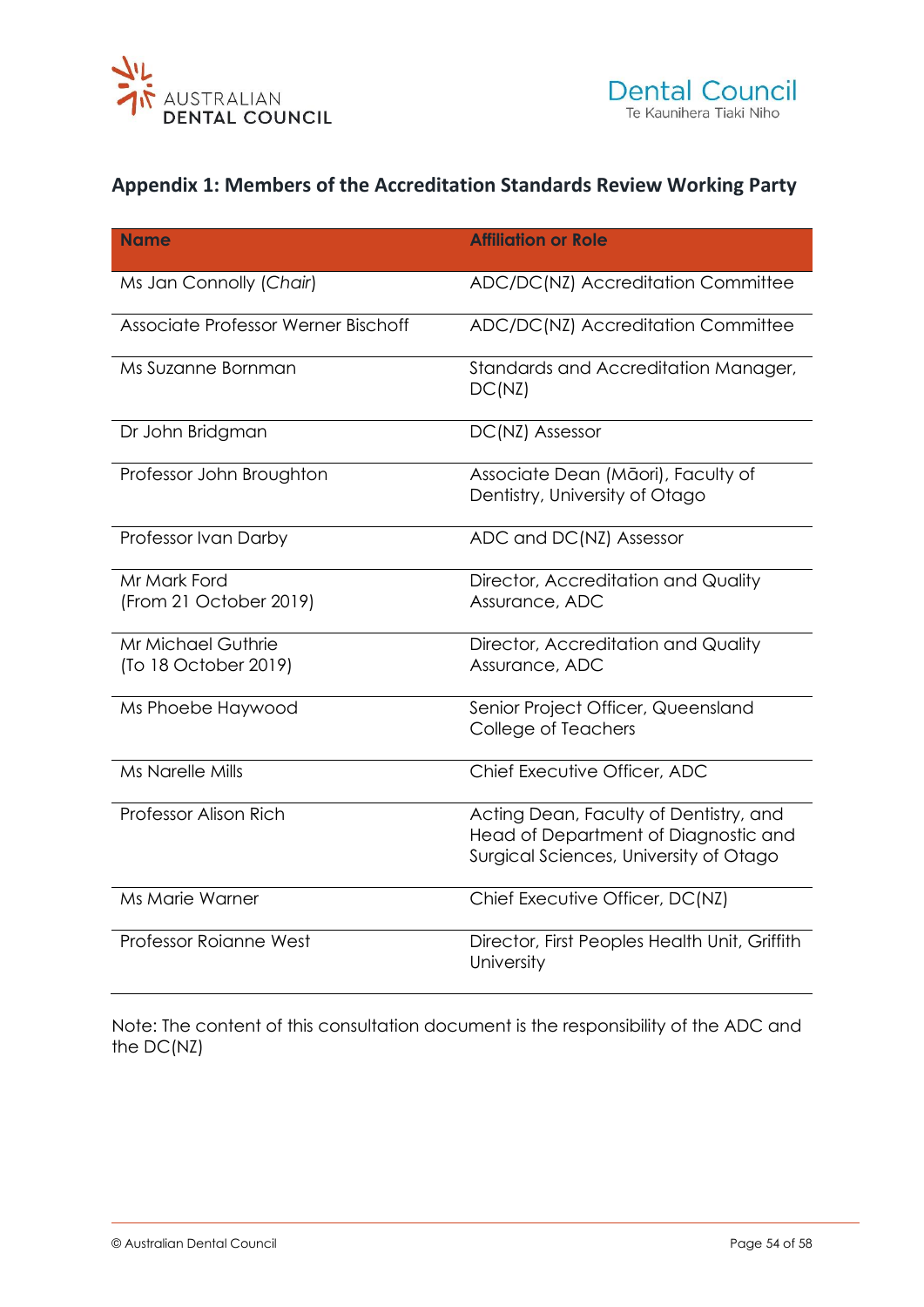<span id="page-54-0"></span>



### **Appendix 2: Consultation questions**

The consultation questions were as follows. Respondents were asked to provide comments wherever possible.

#### Name Organisation (if applicable) Contact details

**Q1**. Do you consider that the draft Standards are at the threshold level required for public safety? (Yes, No, Partly, Do not know)

**Q2.** Do you consider that the draft Standards are applicable across all types of education providers delivering accredited programs? (Yes, No, Partly, Do not know)

**Q3.** Do you agree with the following specific proposals as incorporated in the draft Standards? (Yes, No, Partly, Do not know)

- a. In New Zealand: A dedicated domain in the Standards on cultural competence for Māori and Pacific peoples, and its criteria (Domain **6a** in the draft Standards).
- b. In Australia: A dedicated domain in the Standards on cultural safety for Aboriginal and Torres Strait Islander Peoples and its criteria (Domain **6b** in the draft Standards).
- c. The introduction of a preamble explaining the purpose of the Standards and how they will be used.
- d. An additional criterion requiring programs to ensure students understand the legal, ethical and professional responsibilities of a registered dental practitioner (criterion 1.8 in the draft standards).
- e. Amended criteria to require the involvement of dental consumers in accredited program design, management and quality improvement (criterion 2.2 in the draft Standards).
- f. For internal, external, professional and academic input into program design and development to be combined into one criterion (criterion 2.2 in the draft Standards).
- g. The revision of the criteria in Domain 2 Academic governance and quality assurance to clarify that the focus of the Standards is at the program level.
- h. A revised criterion regarding intra- and inter-professional education, replacing criterion 3.6 in the existing Standards.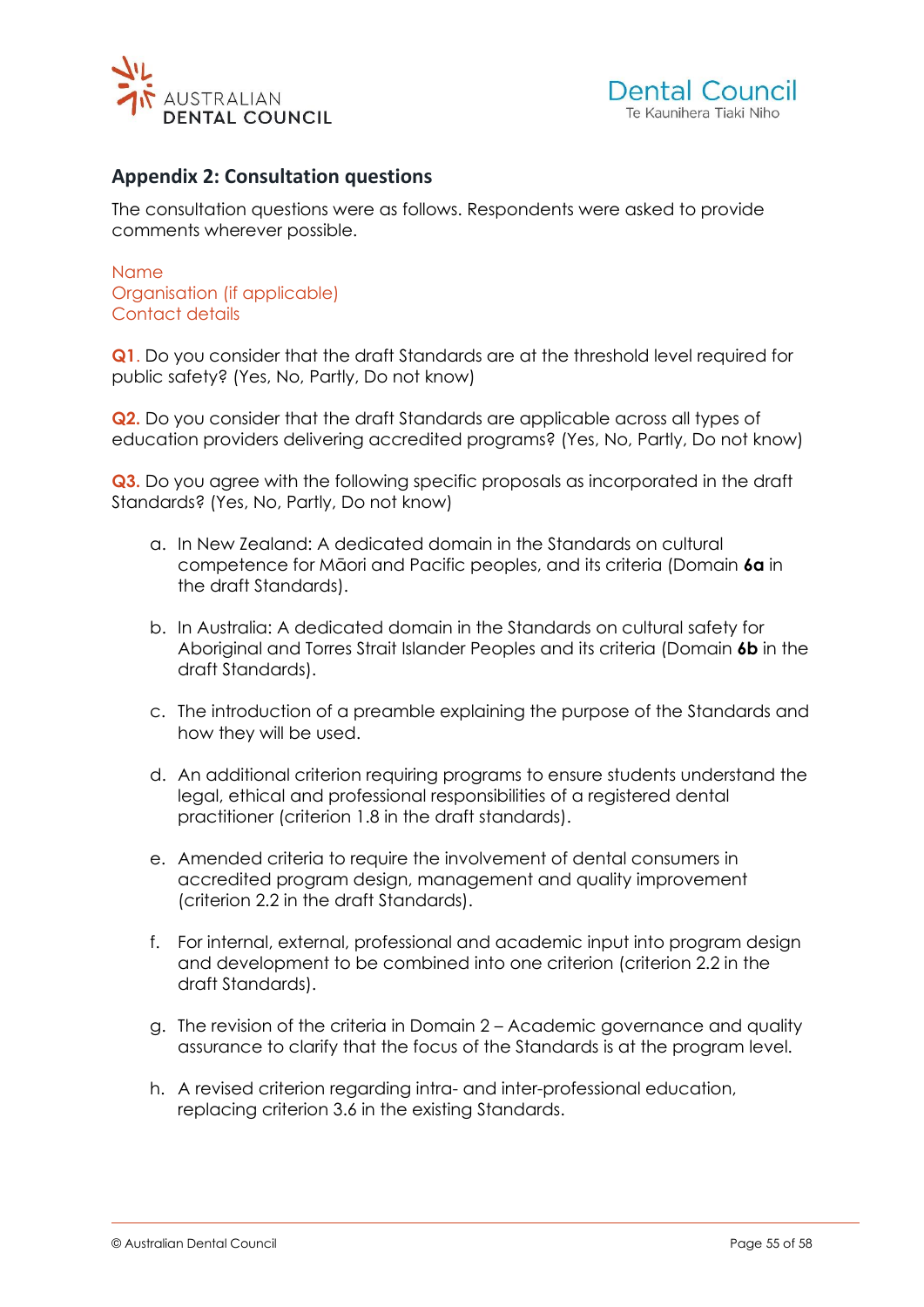

i. Amendments to the domain on assessment, including changes to the Standard Statement and to the criteria underneath (Domain 5 in the draft Standards).

**Q4**. Are there any additional Standards that should be added? (Yes, No, Partly, Do not know)

**Q5**. Are there any Standards that should be deleted or reworded? (Yes, No, Partly, Do not know)

**Q6**. Do you have any other comments on the Standards?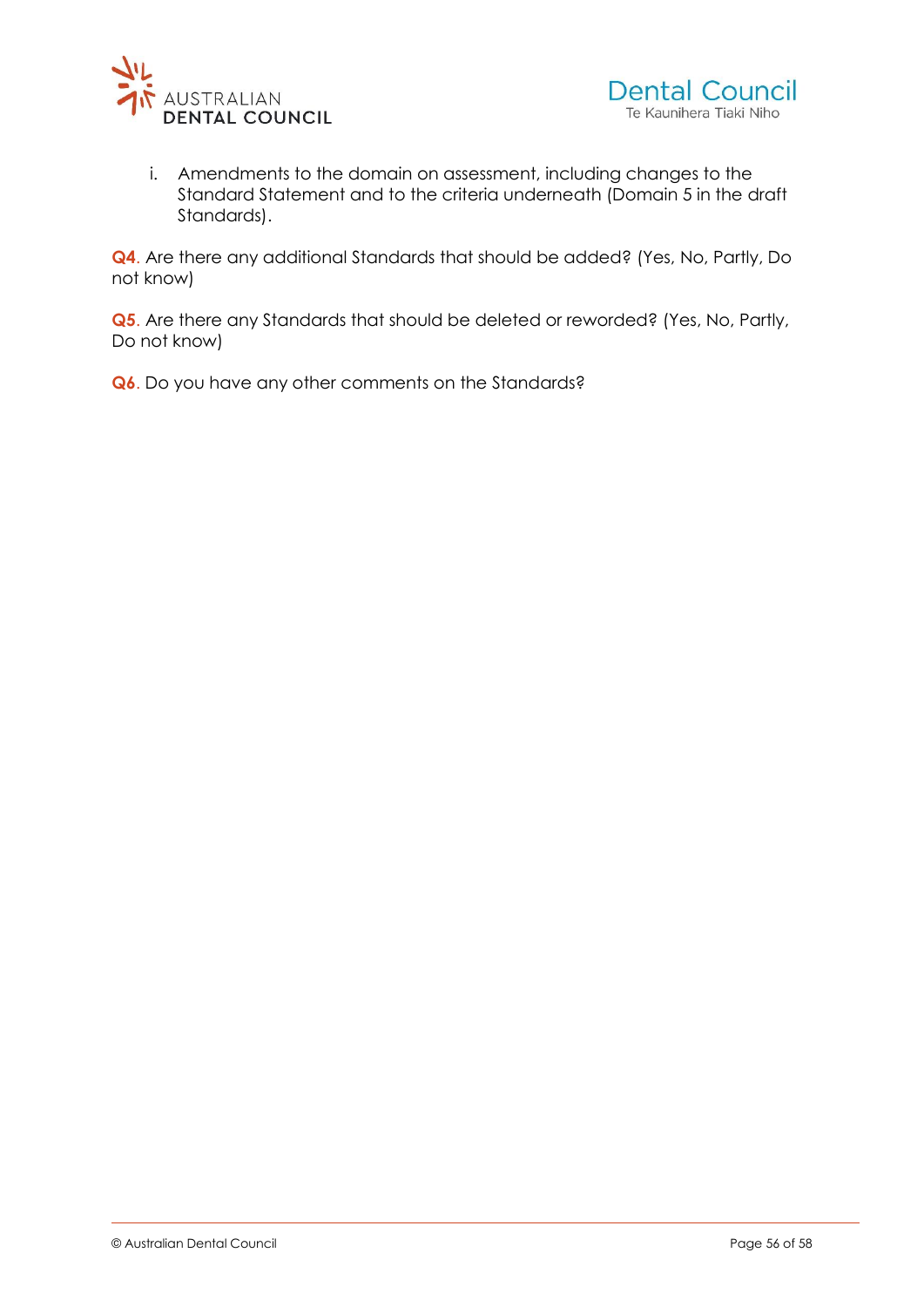<span id="page-56-0"></span>



### <span id="page-56-1"></span>**Appendix 3: Consultation respondents**

### **Organisations**

Aboriginal and Torres Strait Islander Health Strategy Group ACT Health Directorate Ahpra Community Reference Group Australian and New Zealand Association of Oral & Maxillofacial Surgeons Australian Dental and Oral Health Therapists' Association Australian Dental Association Inc Australian Dental Prosthetists Association Ltd Australian Skills Quality Authority Australian Society of Medical Imaging and Radiation Therapy Australian Society of Periodontology Canterbury District Health Board Charles Sturt University Dental Council of New South Wales Dental Hygienists Association off Australia Department of Health Department of Health (Tasmania) Department of Health and Human Services Department of Health, Northern Territory Government Griffith University School of Dentistry Indigenous Dentists' Association Australia Māori Oral Health Quality Improvement Group mcdm Minister for Health, Queensland Government Ministry of Health National Health Practitioner Ombudsman and Privacy Commissioner New Zealand Dental & Oral Health Therapists Association New Zealand Institute of Dental Technologists Not provided 1 Occupational Therapy Council of Australia Ltd Oral Medicine Academy of Australasia Parliamentary Secretary for Health, NSW Government Public Health Association of Australia RMIT University Royal Australasian College of Dental Surgeons Royal College of Pathologists of Australasia Tertiary Education and Quality Standards Agency The New Zealand Māori Dental Association The University of Newcastle University of Otago Faculty of Dentistry

### <span id="page-56-2"></span>**Individuals**

Achala Gaihre Ariel Gaston D'Angelo Associate Professor Dr Sushil Kaur Aswathy